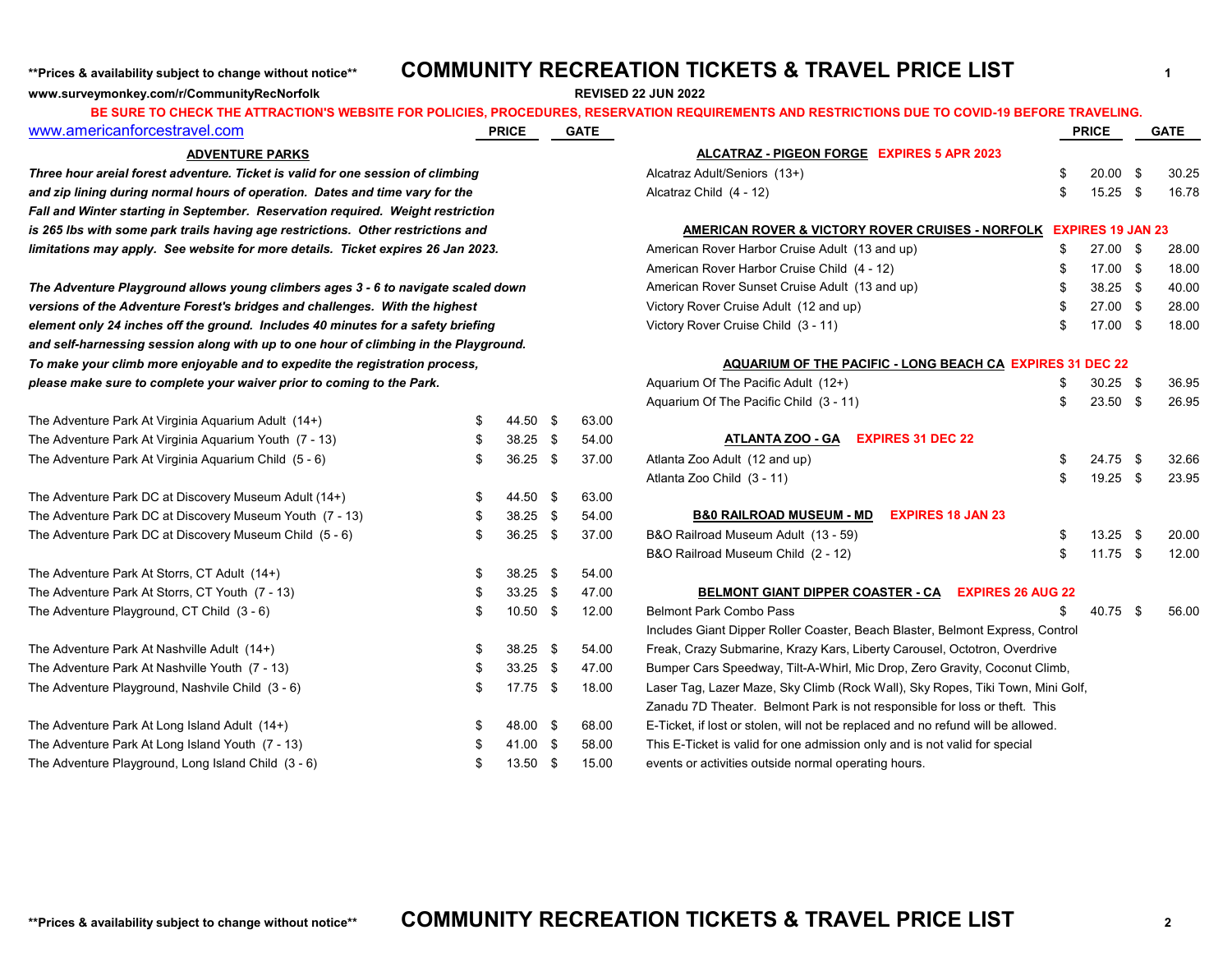**www.surveymonkey.com/r/CommunityRecNorfolk REVISED 22 JUN 2022**

### [www.americanforcestravel.com](http://www.americanforcestravel.com/) **PRICE GATE PRICE GATE BOGGY CREEK AIRBOAT RIDES - ORLANDO - EXPIRES 31 DEC 2022 BE SURE TO CHECK THE ATTRACTION'S WEBSITE FOR POLICIES, PROCEDURES, RESERVATION REQUIREMENTS AND RESTRICTIONS DUE TO COVID-19 BEFORE TRAVELING. BOGGY CREEK AIRBOAT RIDES - ORLANDO…CONTINUED**

| 30 Minute Airboat Ride Adult (11+)                                      | \$<br>$24.25$ \$ |      | 30.00  | \$<br>1 Hour Airboat Private Ultimate Tour Select Dates Adult/Child                           | 92.75      | \$   | 114.88 |
|-------------------------------------------------------------------------|------------------|------|--------|-----------------------------------------------------------------------------------------------|------------|------|--------|
| 30 Minute Airboat Ride Child (3 - 10)                                   | \$<br>$20.25$ \$ |      | 25.00  | Reservations required. Minimum of 4 people. Includes meal and mining.                         |            |      |        |
| Reservations required. Minimum of 4 people.                             |                  |      |        | Only available: 10 Apr 2022 - 24 Apr 2022 and 20 Dec 2022 - 3 Jan 2023                        |            |      |        |
| 30 Minute Ultimate Airboat Ride Adult (11+)                             | \$<br>41.00      | - \$ | 44.88  | <b>BUSCH GARDENS TAMPA &amp; ADVENTURE ISLAND</b>                                             |            |      |        |
| 30 Minute Ultimate Airboat Ride Child (3 - 10)                          | \$<br>30.75 \$   |      | 34.29  | \$<br>BGT Single Day (3+)                                                                     | $97.75$ \$ |      | 131.14 |
| Reservations required. Minimum of 4 people. Includes meal and mining.   |                  |      |        | Valid for a single day admission to Busch Gardens Tampa for up to one year                    |            |      |        |
|                                                                         |                  |      |        | from the date of purchase.                                                                    |            |      |        |
| 1 Hour Airboat Ride Adult (11+)                                         | \$<br>40.50 \$   |      | 50.00  |                                                                                               |            |      |        |
| 1 Hour Airboat Ride Child (3 - 10)                                      | \$<br>36.50 \$   |      | 45.00  | Al Single Day $(3+)$                                                                          | $50.50$ \$ |      | 90.61  |
| Reservations required.                                                  |                  |      |        | Valid for a single day admission to Busch Gardens Tampa for up to one year                    |            |      |        |
|                                                                         |                  |      |        | from the date of purchase.                                                                    |            |      |        |
| 1 Hour Airboat Sunset Tour Adult (11+)                                  | \$<br>$51.00$ \$ |      | 63.00  |                                                                                               |            |      |        |
| 1 Hour Airboat Sunset Tour Child (3 - 10)                               | \$<br>42.75 \$   |      | 53.00  | BGT Single Day With All Day Dine                                                              | 125.50 \$  |      | 149.79 |
| Reservations required. Minimum of 4 people.                             |                  |      |        | Valid for one visit to Busch Gardens Tampa Bay and all day dining. Ticket and offer is valid  |            |      |        |
|                                                                         |                  |      |        | one year from purchase. Parking not included. All day dining valid at select restaurants.     |            |      |        |
| 1 Hour Airboat Night Airboat Ride Adult (11+)                           | \$<br>55.00 \$   |      | 68.00  | Beginning 29 Jun 2021, Busch Gardens Tampa Bay will be closed on Mondays and Wednesdays.      |            |      |        |
| 1 Hour Airboat Night Airboat Ride Child (3 - 10)                        | \$<br>47.00 \$   |      | 58.00  |                                                                                               |            |      |        |
| Reservations required. Minimum of 4 people.                             |                  |      |        | BGT Fun Card 2022                                                                             | 133.25     | - \$ | 149.73 |
|                                                                         |                  |      |        | Valid for unlimited admission on regularly scheduled park operating days through              |            |      |        |
| 1 Hour Airboat Ultimate Tour Adult (11+)                                | \$<br>57.00 \$   |      | 64.88  | 31 Dec 2022. Does not include parking.                                                        |            |      |        |
| 1 Hour Airboat Ultimate Tour Child (3 - 10)                             | \$<br>46.75 \$   |      | 54.29  |                                                                                               |            |      |        |
| Reservations required. Includes meal and mining.                        |                  |      |        | Al Fun Card 2022                                                                              | 82.25      | - \$ | 95.98  |
|                                                                         |                  |      |        | Valid for unlimited admission on regularly scheduled park operating days through 31 Dec 2022. |            |      |        |
| 1 Hour Airboat Private Tour Adult/Child                                 | \$<br>56.50      | - \$ | 70.00  | Does not include parking.                                                                     |            |      |        |
| Reservations required. Minimum of 4 people.                             |                  |      |        |                                                                                               |            |      |        |
| Blackout dates: 10 Apr 2022 - 24 Apr 2022 and 20 Dec 2022 - 3 Jan 2023  |                  |      |        | BGT/AI Fun Card 2022<br>\$.                                                                   | 189.50     | \$   | 215.88 |
|                                                                         |                  |      |        | Valid for unlimited admission to Busch Gardens Tampa through 13 Mar 2023.                     |            |      |        |
| 1 Hour Airboat Private Ultimate Tour Adult/Child                        | \$<br>68.50      | -\$  | 84.88  | Valid for unlimited admission to Adventure Island on regularly scheudled operating            |            |      |        |
| Reservations required. Minimum of 4 people. Includes meal and mining.   |                  |      |        | days throughout the 2022 par season. Does not include parking.                                |            |      |        |
| Blackout dates: 10 Apr 2022 - 24 Apr 2022 and 20 Dec 2022 - 3 Jan 2023. |                  |      |        |                                                                                               |            |      |        |
|                                                                         |                  |      |        | <b>BGT 1 Year Silver Pass</b><br>\$                                                           | 253.25     | \$   | 277.67 |
| 1 Hour Airboat Private Tour Select Dates Adult/Child                    | \$<br>80.75      | -\$  | 100.00 | Valid for unlimited admission on regularly scheduled park operating days for                  |            |      |        |
| Reservations required. Minimum of 4 people.                             |                  |      |        | one year from date of purchase.                                                               |            |      |        |
| Only available: 10 Apr 2022 - 24 Apr 2022 and 20 Dec 2022 - 3 Jan 2023  |                  |      |        |                                                                                               |            |      |        |
|                                                                         |                  |      |        | BGT/AI 1 Year Pass (3+)                                                                       | 301.50     | -\$  | 326.30 |
|                                                                         |                  |      |        | Valid for unlimited admission on regularly scheduled park operating days for                  |            |      |        |

*one year from date of purchase.*

**www.surveymonkey.com/r/CommunityRecNorfolk REVISED 22 JUN 2022**

## **\*\*Prices & availability subject to change without notice\*\* COMMUNITY RECREATION TICKETS & TRAVEL PRICE LIST <sup>3</sup>**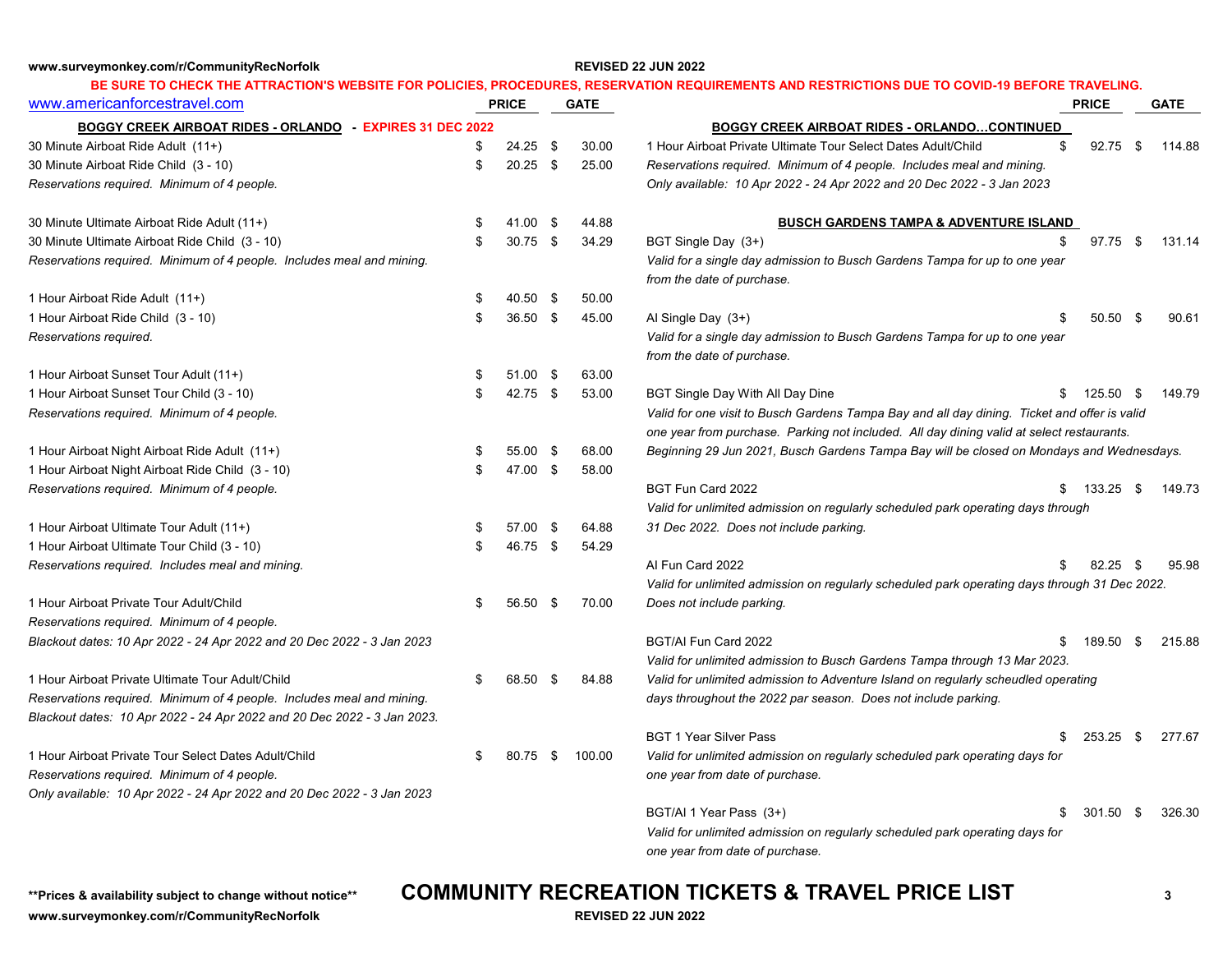### **BE SURE TO CHECK THE ATTRACTION'S WEBSITE FOR POLICIES, PROCEDURES, RESERVATION REQUIREMENTS AND RESTRICTIONS DUE TO COVID-19 BEFORE TRAVELING.**

| www.americanforcestravel.com                                                              | <b>PRICE</b>   |      | <b>GATE</b> |                                                                                            |     | <b>PRICE</b> |      | <b>GATE</b> |  |  |
|-------------------------------------------------------------------------------------------|----------------|------|-------------|--------------------------------------------------------------------------------------------|-----|--------------|------|-------------|--|--|
| <b>BUSCH GARDENS WILLIAMSBURG - VA</b>                                                    |                |      |             | <b>CAROWINDS - NC - EXPIRES 6 SEP 22</b>                                                   |     |              |      |             |  |  |
| BGW 1 Day Ticket (3+)                                                                     | \$<br>54.75 \$ |      | 90.00       | Carowinds 1 Day (3+)                                                                       | \$. | 41.75 \$     |      | 69.00       |  |  |
| Valid for a single day admission to Busch Gardens Williamsburg on a regularly             |                |      |             | Valid for full park experience including theme and waterpark.                              |     |              |      |             |  |  |
| scheduled park operating day for up to one year from date of purchase.                    |                |      |             |                                                                                            |     |              |      |             |  |  |
| Does not include parking.                                                                 |                |      |             | <b>CITY PASS EXPIRES 28 FEB 23</b>                                                         |     |              |      |             |  |  |
|                                                                                           |                |      |             | Present printed voucher at any of the following attractions for a City Pass ticket Booklet |     |              |      |             |  |  |
| WC 1 Day Ticket (3+)                                                                      | 33.00          | - \$ | 74.99       | (mobile redemption is not available). City Pass ticket booklets are valid for nine days    |     |              |      |             |  |  |
| Valid for a single day admission to Water Country USA on a regularly scheduled            |                |      |             | beginning with first day of use. Voucher must be presented in exchange for City Pass       |     |              |      |             |  |  |
| operating day for up to one year from date of purchase. Does not include parking.         |                |      |             | ticket booklets within 6 months of purchase date.                                          |     |              |      |             |  |  |
|                                                                                           |                |      |             | City Pass Atlanta Adult (13+)                                                              |     | 93.25        | -\$  | 153.00      |  |  |
| BGW/WC 2 Park 2 Day (3+)                                                                  | 82.75          | - \$ | 89.99       | City Pass Atlanta Child (3 - 12)                                                           |     | 73.75 \$     |      | 126.00      |  |  |
| Valid for sale 3 Jan 2022 - 6 Nov 2022. Valid for admission to Busch Gardens Williamsburg |                |      |             | Includes Georgia Aquarium World of Coca-Cola, CNN Studio Tours, and Zoo Atlanta.           |     |              |      |             |  |  |
| and Water Country USA for 2 days on regularly scheduled operating days for up to          |                |      |             | Plus your choice of admission to 2 of the following attractions: National Center           |     |              |      |             |  |  |
| one year from date of purchase. Second visit must be taken within 7 consecutive days from |                |      |             | for Civil and Human Rights, Fernbank Museum of Natural History or                          |     |              |      |             |  |  |
| date of first visit. This ticket is valid for the person listed on the voucher.           |                |      |             | Chick-fil-A College Football Hall of Fame. Reservations are required for some              |     |              |      |             |  |  |
|                                                                                           |                |      |             | attractions.                                                                               |     |              |      |             |  |  |
| BGW/WC 2 Park 3 Day (3+)                                                                  | 90.00          | - \$ | 134.98      |                                                                                            |     |              |      |             |  |  |
| Valid for sale 3 Jan 2022 - 6 Nov 2022. Valid for admission to Busch Gardens Williamsburg |                |      |             | City Pass Boston Adult (12+)                                                               |     | 61.50 \$     |      | 126.00      |  |  |
| and Water Country USA for 3 days on regularly scheduled operating days for up to          |                |      |             | City Pass Boston Child (3 - 11)                                                            |     | $51.25$ \$   |      | 101.00      |  |  |
| one year from date of purchase. Second visit must be taken within 7 consecutive days from |                |      |             | Includes New England Aquarium and Museum of Science. Plus your choice of 2 of              |     |              |      |             |  |  |
| date of first visit. This ticket is valid for the person listed on the voucher.           |                |      |             | the following attractions: Boston Harbor Cruises, Franklin Park Zoo, or Harvard            |     |              |      |             |  |  |
|                                                                                           |                |      |             | Harvard Museum of Natural History. Reservations are required at some attractions           |     |              |      |             |  |  |
| BGW Fun Card (3+)                                                                         | $$117.25$ \$   |      | 121.98      | and attractions may be required to verify proof of COVID-19 vaccination before allowing    |     |              |      |             |  |  |
| Unlimited admission to Busch Gardens Williamsburg through 5 Sep 2022.                     |                |      |             | entry.                                                                                     |     |              |      |             |  |  |
| Verify day and hours operation prior to arrival. Does not include parking.                |                |      |             |                                                                                            |     |              |      |             |  |  |
|                                                                                           |                |      |             | City Pass Chicago Adult (12+)                                                              |     | 104.25       | - \$ | 220.00      |  |  |
| BGW & WC USA Military Pass (3+)                                                           | $$113.00$ \$   |      | 148.99      | City Pass Chicago Child (3 - 11)                                                           |     | 85.00 \$     |      | 188.00      |  |  |
| Valid for Active Military Personnel, their Spouse, Retired and Dependents                 |                |      |             | Includes Shedd Aquarium, Skydeck Chicago and Field Museum. Plus your choice                |     |              |      |             |  |  |
| Unlimited visits to Busch Gardens Williamsburg on regularly scheduled park operating      |                |      |             | of admission to 2 of the following attractions: Museum of Science and Industry -           |     |              |      |             |  |  |
| days through 2 Jan 2023. Valid for umilimited visits to Water Country USA on              |                |      |             | Chicago, 360 Chicago Observation Deck, Alder Planetarium or Art Institute of Chicago.      |     |              |      |             |  |  |
| regularly scheduled park operating days 14 May 2022 - 11 Sep 2022. Includes               |                |      |             | Reservations are required at some attractions, and attractions may be required to          |     |              |      |             |  |  |
| unlimited admission to Busch Gardens Williamsburg Howl-O-Scream and                       |                |      |             | verify proof of COVID-19 vaccination before allowing entry.                                |     |              |      |             |  |  |
| Christmas Town. Includes general parking. Does not include pass member benefits.          |                |      |             |                                                                                            |     |              |      |             |  |  |

**www.surveymonkey.com/r/CommunityRecNorfolk REVISED 22 JUN 2022**

## **\*\*Prices & availability subject to change without notice\*\* COMMUNITY RECREATION TICKETS & TRAVEL PRICE LIST <sup>4</sup>**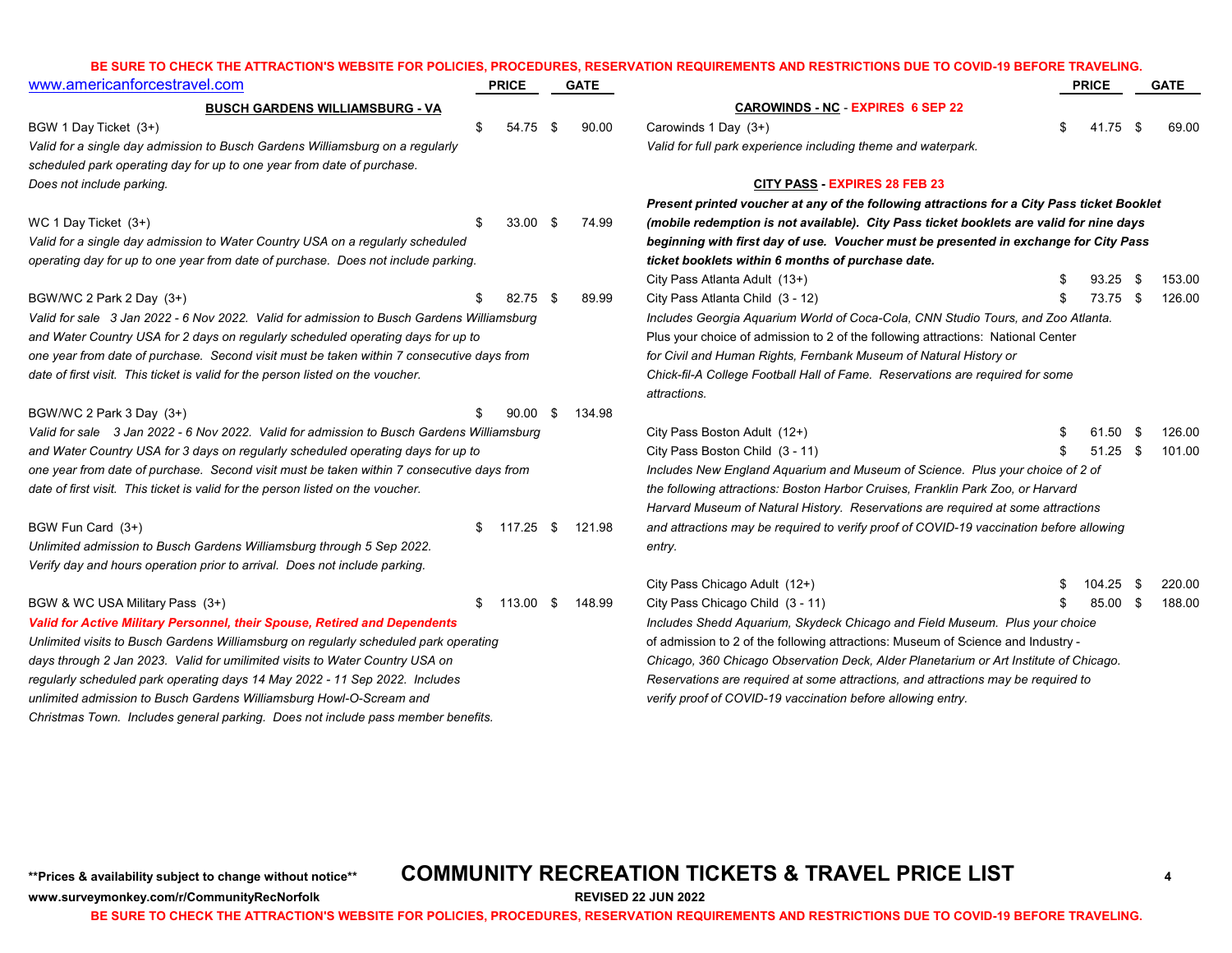| www.americanforcestravel.com                                                               |    | <b>PRICE</b> |                                                                                               | <b>GATE</b>                                                                                |                                                                                                  | <b>PRICE</b>                                  |      | <b>GATE</b> |  |  |  |  |  |
|--------------------------------------------------------------------------------------------|----|--------------|-----------------------------------------------------------------------------------------------|--------------------------------------------------------------------------------------------|--------------------------------------------------------------------------------------------------|-----------------------------------------------|------|-------------|--|--|--|--|--|
| <b>CITY PASSCONTINUED - EXPIRES 28 FEB 23</b>                                              |    |              |                                                                                               |                                                                                            |                                                                                                  | <b>CITY PASSCONTINUED - EXPIRES 28 FEB 23</b> |      |             |  |  |  |  |  |
| Present printed voucher at any of the following attractions for a City Pass ticket Booklet |    |              |                                                                                               | Present printed voucher at any of the following attractions for a City Pass ticket Booklet |                                                                                                  |                                               |      |             |  |  |  |  |  |
| (mobile redemption is not available). City Pass ticket booklets are valid for nine days    |    |              |                                                                                               | (mobile redemption is not available). City Pass ticket booklets are valid for nine days    |                                                                                                  |                                               |      |             |  |  |  |  |  |
| beginning with first day of use. Voucher must be presented in exchange for City Pass       |    |              |                                                                                               |                                                                                            | beginning with first day of use. Voucher must be presented in exchange for City Pass             |                                               |      |             |  |  |  |  |  |
| ticket booklets within 6 months of purchase date.                                          |    |              |                                                                                               |                                                                                            | ticket booklets within 6 months of purchase date.                                                |                                               |      |             |  |  |  |  |  |
| City Pass Dallas Adult (13+)                                                               |    | 45.00 \$     |                                                                                               | 96.00                                                                                      | City Pass Seattle Adult (13+)                                                                    | 105.25                                        | -\$  | 206.00      |  |  |  |  |  |
| City Pass Dallas Child (3 - 12)                                                            |    | $30.25$ \$   |                                                                                               | 67.00                                                                                      | City Pass Seattle Child (5 - 12)                                                                 | 79.75                                         | Яб.  | 138.00      |  |  |  |  |  |
| Includes Perot Museum of Nature and Science and Reunion Tower GeO-Deck.                    |    |              |                                                                                               |                                                                                            | Includes Space Needle - Day/Night Admission - includes 2 visits that must occur within 24 hours. |                                               |      |             |  |  |  |  |  |
| Plus your choice of admission to 2 of the following attractions: Dallas Zoo,               |    |              |                                                                                               |                                                                                            | Includes Seattle Aquarium - General Admission to all major exhibits, plus interpretive shows.    |                                               |      |             |  |  |  |  |  |
| George W. Bush Presidential Library and Museum or Dallas Holocaust and Human               |    |              | Plus your choice of admission to 3 of the following attractions: Argosy Cruises Harbor Tour - |                                                                                            |                                                                                                  |                                               |      |             |  |  |  |  |  |
| Rights Museum. Reservations are required at some attractions.                              |    |              |                                                                                               |                                                                                            | One hour narrated Harbor Cruise; Museum of Pop Culture (MOPOP) - General Admission;              |                                               |      |             |  |  |  |  |  |
|                                                                                            |    |              |                                                                                               |                                                                                            | Woodland Park Zoo - General Admission; or Chihuly Garden and Glass - General Admission           |                                               |      |             |  |  |  |  |  |
| City Pass Houston Adult (12+)                                                              |    | 58.50        | - \$                                                                                          | 128.00                                                                                     | plus complimentary smartphone audio tour. Reservations are required at some attractions          |                                               |      |             |  |  |  |  |  |
| City Pass Houston Child (3 - 11)                                                           |    | 49.50        | - \$                                                                                          | 100.00                                                                                     | and some attractions may be required to verify proof of vaccination before allowing entry.       |                                               |      |             |  |  |  |  |  |
| Includes Space Center Houston, Downtown Aquarium, Houston Museum of Natural Science,       |    |              |                                                                                               |                                                                                            |                                                                                                  |                                               |      |             |  |  |  |  |  |
| Choice 1: Choose between Houston Zoo or Museum of Fine Arts - Houston                      |    |              |                                                                                               |                                                                                            |                                                                                                  |                                               |      |             |  |  |  |  |  |
| Choice 2: Choose between Kemah Boardwalk All-day Ride Pass or Children's Museum of Houston |    |              |                                                                                               |                                                                                            | City Pass San Francisco Adult (12+)                                                              | 69.50 \$                                      |      | 138.00      |  |  |  |  |  |
| Reservations are required at some attractions.                                             |    |              |                                                                                               |                                                                                            | City Pass San Francisco Child (5 - 11)                                                           | 51.25                                         | - \$ | 98.00       |  |  |  |  |  |
|                                                                                            |    |              |                                                                                               |                                                                                            | Includes California Academy of Sciences and Blue & Gold Fleet San Francisco Bay Cruise.          |                                               |      |             |  |  |  |  |  |
| City Pass New York Adult (18+)                                                             | .ፍ | 18.00        | - \$                                                                                          | 216.00                                                                                     | Plus your choice of admission to 2 of the following attractions: Aquarium of the Bay;            |                                               |      |             |  |  |  |  |  |
| City Pass New York Child (6 - 17)                                                          |    | 99.75        | - \$                                                                                          | 210.00                                                                                     | San Francisco Zoo & Gardens; The Walt Disney Family Museum; Exploratorium.                       |                                               |      |             |  |  |  |  |  |
| Includes Empire State Building and American Museum of Natural History The Metropolitan     |    |              |                                                                                               |                                                                                            | Reservations are required at some attractions and some attractions may be required to verify     |                                               |      |             |  |  |  |  |  |
| Choice 1: Choose between Top of the Rock Observation Deck or Guggenheim Mueseum            |    |              |                                                                                               |                                                                                            | proof of vaccination before allowing entry.                                                      |                                               |      |             |  |  |  |  |  |

Choice 2: Choose between Ferry Access to Statue of Liberty & Ellis Island or

Circle Line Sightseeing Cruises

Choice 3: Choose between 9/11 Memorial and Museum or Intrepid Sea, Air &

*Space Museum. Reservations are required at some attractions may be required to verify proof of vaccination before allowing entry.*

|                                                                                                  | <b>PRICE</b> |     | <b>GATE</b> |
|--------------------------------------------------------------------------------------------------|--------------|-----|-------------|
| <b>CITY PASSCONTINUED - EXPIRES 28 FEB 23</b>                                                    |              |     |             |
| Present printed voucher at any of the following attractions for a City Pass ticket Booklet       |              |     |             |
| (mobile redemption is not available). City Pass ticket booklets are valid for nine days          |              |     |             |
| beginning with first day of use. Voucher must be presented in exchange for City Pass             |              |     |             |
| ticket booklets within 6 months of purchase date.                                                |              |     |             |
| City Pass Seattle Adult (13+)                                                                    | \$<br>105.25 | \$. | 206.0       |
| City Pass Seattle Child (5 - 12)                                                                 | \$<br>79.75  | \$  | 138.0       |
| Includes Space Needle - Day/Night Admission - includes 2 visits that must occur within 24 hours. |              |     |             |
| Includes Seattle Aquarium - General Admission to all major exhibits, plus interpretive shows.    |              |     |             |
| Plus your choice of admission to 3 of the following attractions: Argosy Cruises Harbor Tour -    |              |     |             |
| One hour narrated Harbor Cruise; Museum of Pop Culture (MOPOP) - General Admission;              |              |     |             |
| Woodland Park Zoo - General Admission; or Chihuly Garden and Glass - General Admission           |              |     |             |
| plus complimentary smartphone audio tour. Reservations are required at some attractions          |              |     |             |
| and some attractions may be required to verify proof of vaccination before allowing entry.       |              |     |             |
|                                                                                                  |              |     |             |
| City Pass San Francisco Adult (12+)                                                              | \$<br>69.50  | \$  | 138.0       |
| City Pass San Francisco Child (5 - 11)                                                           | \$<br>51 25  | \$. | 98 O        |

## \*\*Prices & availability subject to change without notice\*\* **COMMUNITY RECREATION TICKETS & TRAVEL PRICE LIST**

## **www.surveymonkey.com/r/CommunityRecNorfolk REVISED 22 JUN 2022**

**BE SURE TO CHECK THE ATTRACTION'S WEBSITE FOR POLICIES, PROCEDURES, RESERVATION REQUIREMENTS AND RESTRICTIONS DUE TO COVID-19 BEFORE TRAVELING.**

[www.americanforcestravel.com](http://www.americanforcestravel.com/) **PRICE GATE PRICE GATE**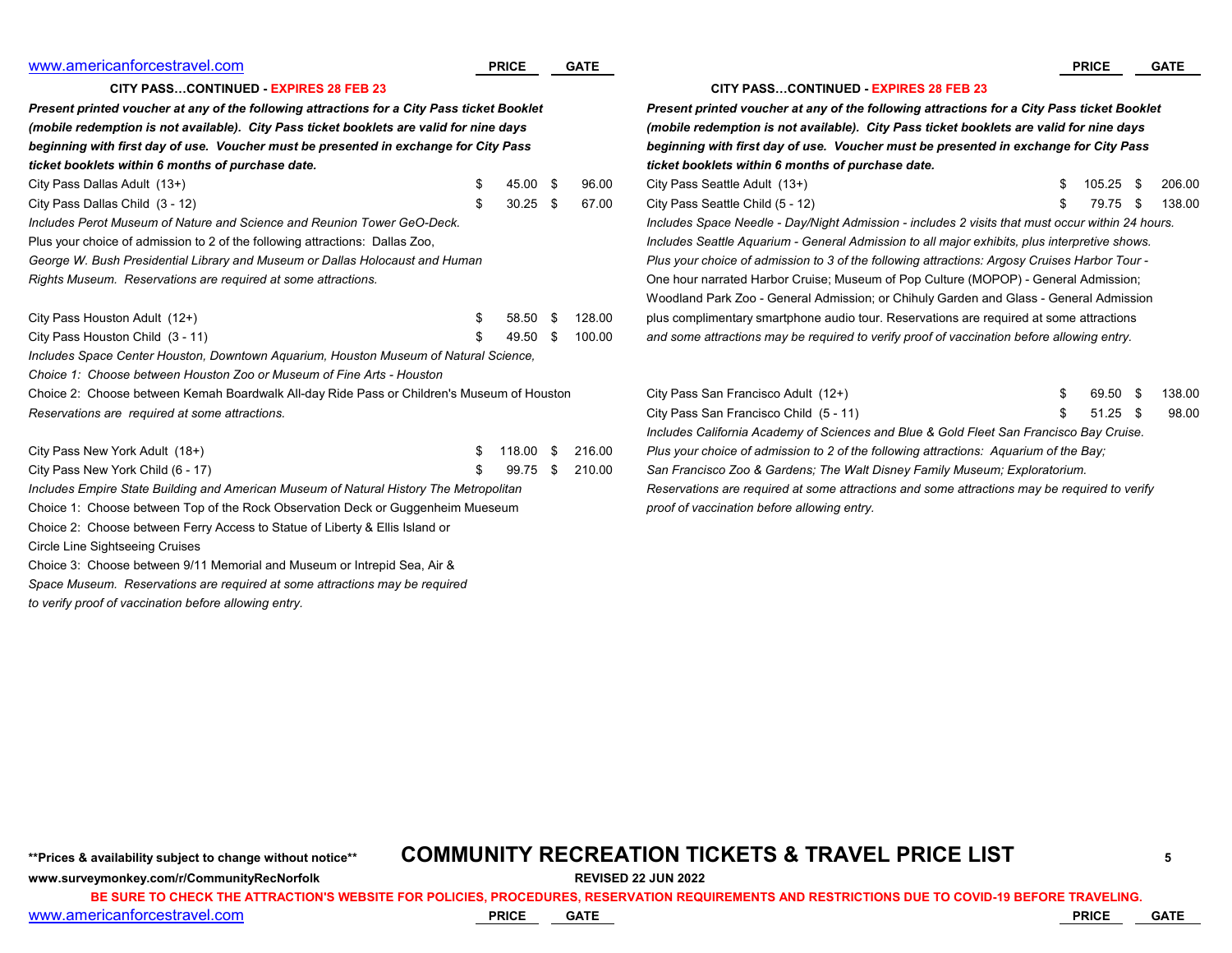### **CITY PASS…CONTINUED - EXPIRES 28 FEB 23 COLONIAL WILLIAMSBURG - VA…CONTINUED**

*Present printed voucher at any of the following attractions for a City Pass ticket Booklet (mobile redemption is not available). City Pass ticket booklets are valid for nine days beginning with first day of use. Voucher must be presented in exchange for City Pass Valid 14 May 2022 - 11 Sep 2022. Seven days fo consecutive admission to ticket booklets within 6 months of purchase date. Colonial Williamsburg, Busch Gardens Williamsburg and Water Country USA.*

| City Pass Tampa Adult (10+)                                                                       | 118.00 \$                                                                        | 274.00 | Complimentary parking is included at each site. Separate tickets are required for |  |  |  |
|---------------------------------------------------------------------------------------------------|----------------------------------------------------------------------------------|--------|-----------------------------------------------------------------------------------|--|--|--|
| City Pass Tampa Child (3 - 9)                                                                     | $104.25$ \$                                                                      | 238.00 | select evening programs and special events.                                       |  |  |  |
| Includes single day admission to Busch Gardens Tampa Bay including all shows, exhibits and rides. |                                                                                  |        |                                                                                   |  |  |  |
| General Admission to the Florida Aquarium. Single day admission to Zoo Tampa at Lowry Park        | America's Historic Triangle Military 7 Consecutive Day Pass Adult (16+) \$ 1     |        |                                                                                   |  |  |  |
| including unlimited rides, entry to all wildlife shows, animal mingles, and chats with            | America's Historic Triangle Military 7 Consecutive Day Pass Youth (6 - 15) \$    |        |                                                                                   |  |  |  |
| the Animal Care Team. General admission to Clearwater Marine Aquarium. Choose                     |                                                                                  |        | Valid now - 1 Jan 2023 for seven consecutive days for unlimited admission to      |  |  |  |
| between The Tropics Boat Tours (admission to Dolphin Exploration Tour, Happy Hour                 |                                                                                  |        | Colonial Williamsburg, Historic Jamestowne, Jamestown Settlement, Yorktown        |  |  |  |
| Dolphin Exploration Tour, or Sunset Celebration Cruise OR Museum of Science & Industry            | Battlefield and American Revolution Museum at Yorktown. Includes Parking.        |        |                                                                                   |  |  |  |
| (MOSI) (admission to permanent exhibits, including Dinovations Lab, Connectus and Idea Zone       | Senarate admission tickets are required for select evening programs, and special |        |                                                                                   |  |  |  |

| Colonial Williamsburg Adult (13+)                                                      | 44.00 \$                                              | 46.99 | on either Memorial Day weekend or Veterans Day weel       |  |  |
|----------------------------------------------------------------------------------------|-------------------------------------------------------|-------|-----------------------------------------------------------|--|--|
| Colonial Williamsburg Youth (6 - 12)                                                   | $25.50$ \$                                            | 25.99 |                                                           |  |  |
| Valid now - 1 Mar 2022 - 1 Jan 2023. Includes all trades and exhibits, including       |                                                       |       | <b>CRAYOLA EXPERIENCE - FL EXPIRES 31</b>                 |  |  |
| the Governor's Palace. Includes free parking a the Visitor Center. Children 5 and      | Crayoloa Experience (3+)                              |       |                                                           |  |  |
| under free. Separate admission tickets are required for select evening programs and    |                                                       |       |                                                           |  |  |
| special events. Active Duty Military, Reservists and National Guard Personnel receive  |                                                       |       | <b>DISCOVERY COVE - ORLANDO FL</b>                        |  |  |
| complimentary admission once annually for themselves and up to three direct dependents |                                                       |       | Discovery Cove Military Appreciation Non Swim (6+)        |  |  |
| on either Memorial Day weekend or Veterans Day weekend.                                | Discovery Cove Military Appreciation Dolphin Swim (6+ |       |                                                           |  |  |
|                                                                                        |                                                       |       | All inclusive day at Discovery Cove, available with or wi |  |  |
|                                                                                        |                                                       |       |                                                           |  |  |

| Colonial Williamsburg Multi-Day Adult (13+)                                        | 54.00 S        | 56.99 | Guest receives unlimited admission to SeaWorld Orlando and Aquatica Orlando       |
|------------------------------------------------------------------------------------|----------------|-------|-----------------------------------------------------------------------------------|
| Colonial Williamsburg Multi-Day Youth (6 - 12)                                     | 30.25 \$ 30.99 |       | for up to 14 consecutive days around reservation date. For the dolphin swim quest |
| Valid now - 1 Jan 2023. Expires three consecutive days from the date of first use. |                |       | must be at least 6 years old, 13 to participate without an accompanying adult     |

| Colonial Williamsburg Summer Bounce Adult (13+).                                  |    | \$151.75 \$ |  | 154.94 |  |  |  |  |  |
|-----------------------------------------------------------------------------------|----|-------------|--|--------|--|--|--|--|--|
| Colonial Williamsburg Summer Bounce Youth (6 - 12)                                | S. | 129.50 \$   |  | 131.94 |  |  |  |  |  |
| Valid 14 May 2022 - 11 Sep 2022. Seven days fo consecutive admission to           |    |             |  |        |  |  |  |  |  |
| Colonial Williamsburg, Busch Gardens Williamsburg and Water Country USA.          |    |             |  |        |  |  |  |  |  |
| Complimentary parking is included at each site. Separate tickets are required for |    |             |  |        |  |  |  |  |  |
| select evening programs and special events.                                       |    |             |  |        |  |  |  |  |  |

*General Admission to the Florida Aquarium. Single day admission to Zoo Tampa at Lowry Park* America's Historic Triangle Military 7 Consecutive Day Pass Adult (16+) \$ 107.25 \$ 109.90 *including unlimited rides, entry to all wildlife shows, animal mingles, and chats with* America's Historic Triangle Military 7 Consecutive Day Pass Youth (6 - 15) \$ 43.50 \$ 48.45 *the Animal Care Team. General admission to Clearwater Marine Aquarium. Choose Valid now - 1 Jan 2023 for seven consecutive days for unlimited admission to between The Tropics Boat Tours (admission to Dolphin Exploration Tour, Happy Hour Colonial Williamsburg, Historic Jamestowne, Jamestown Settlement, Yorktown Dolphin Exploration Tour, or Sunset Celebration Cruise OR Museum of Science & Industry Battlefield and American Revolution Museum at Yorktown. Includes Parking. (MOSI) (admission to permanent exhibits, including Dinovations Lab, Connectus and Idea Zone. Separate admission tickets are required for select evening programs, and special events. Active Duty Military, Reservists and National Guard Personnel receive* **COLONIAL WILLIAMSBURG - VA** *complimentary admission once annually for themselves and up th three direct dependents* Colonial Williamsburg Adult (13+) \$ 44.00 \$ 46.99 *on either Memorial Day weekend or Veterans Day weekend.*

#### *Valid now - 1 Mar 2022 - 1 Jan 2023. Includes all trades and exhibits, including* **CRAYOLA EXPERIENCE - FL EXPIRES 31 DEC 22**

| the Governor's Palace. Includes free parking a the Visitor Center. Children 5 and        | Crayoloa Experience (3+)<br>24.75<br>28.74                                 |      |                                    |                                                                                   |        |  |  |  |  |  |  |
|------------------------------------------------------------------------------------------|----------------------------------------------------------------------------|------|------------------------------------|-----------------------------------------------------------------------------------|--------|--|--|--|--|--|--|
| under free. Separate admission tickets are required for select evening programs and      |                                                                            |      |                                    |                                                                                   |        |  |  |  |  |  |  |
| special events. Active Duty Military, Reservists and National Guard Personnel receive    |                                                                            |      | <b>DISCOVERY COVE - ORLANDO FL</b> |                                                                                   |        |  |  |  |  |  |  |
| complimentary admission once annually for themselves and up to three direct dependents   | Discovery Cove Military Appreciation Non Swim (6+)                         |      | 159.00                             |                                                                                   | 234.30 |  |  |  |  |  |  |
| on either Memorial Day weekend or Veterans Day weekend.                                  | Discovery Cove Military Appreciation Dolphin Swim (6+)<br>383.40<br>232.25 |      |                                    |                                                                                   |        |  |  |  |  |  |  |
|                                                                                          |                                                                            |      |                                    | All inclusive day at Discovery Cove, available with or without dolphin swim.      |        |  |  |  |  |  |  |
| Colonial Williamsburg Multi-Day Adult (13+)                                              | 54.00                                                                      | - \$ | 56.99                              | Guest receives unlimited admission to SeaWorld Orlando and Aquatica Orlando       |        |  |  |  |  |  |  |
| Colonial Williamsburg Multi-Day Youth (6 - 12)                                           | 30.25                                                                      | - \$ | 30.99                              | for up to 14 consecutive days around reservation date. For the dolphin swim quest |        |  |  |  |  |  |  |
| Valid now - 1 Jan 2023. Expires three consecutive days from the date of first use.       |                                                                            |      |                                    | must be at least 6 years old, 13 to participate without an accompanying adult     |        |  |  |  |  |  |  |
| Includes free parking at the Visitor Center. Includes all trades and exhibits, including |                                                                            |      |                                    | 15 to be in the park without adult supervision. Package includes a freshly        |        |  |  |  |  |  |  |
| the Governor's Palace. Separate admission tickets are required for select evening        |                                                                            |      |                                    | prepared lunch, and unlimited snacks and beverages thoughout the day              |        |  |  |  |  |  |  |
| programs and special events. Active Duty Military, Reservists and National Guard         |                                                                            |      |                                    | (including select alcoholic beverages for those 21 years of age and over).        |        |  |  |  |  |  |  |
| Personnel receive complimentary admission Memorial Day and Veterans Day                  |                                                                            |      |                                    | Unlimited access to The Grand Reef, Serenity Bay, Explorer's Aviary and           |        |  |  |  |  |  |  |
| weekend.                                                                                 |                                                                            |      |                                    | Wind-Away River. Complimentary use of snorkel equipment, wet suits,               |        |  |  |  |  |  |  |
|                                                                                          |                                                                            |      |                                    | towels, lockers, sunscreen, shower and changing rooms.                            |        |  |  |  |  |  |  |
|                                                                                          |                                                                            |      |                                    |                                                                                   |        |  |  |  |  |  |  |

## \*\*Prices & availability subject to change without notice\*\* **COMMUNITY RECREATION TICKETS & TRAVEL PRICE LIST**

**www.surveymonkey.com/r/CommunityRecNorfolk REVISED 22 JUN 2022**

[www.americanforcestravel.com](http://www.americanforcestravel.com/) **PRICE GATE PRICE GATE BE SURE TO CHECK THE ATTRACTION'S WEBSITE FOR POLICIES, PROCEDURES, RESERVATION REQUIREMENTS AND RESTRICTIONS DUE TO COVID-19 BEFORE TRAVELING.**

**DISCOVERY COVE - ORLANDO FL…CONTINUED DOLLYWOOD - TN…CONTINUED**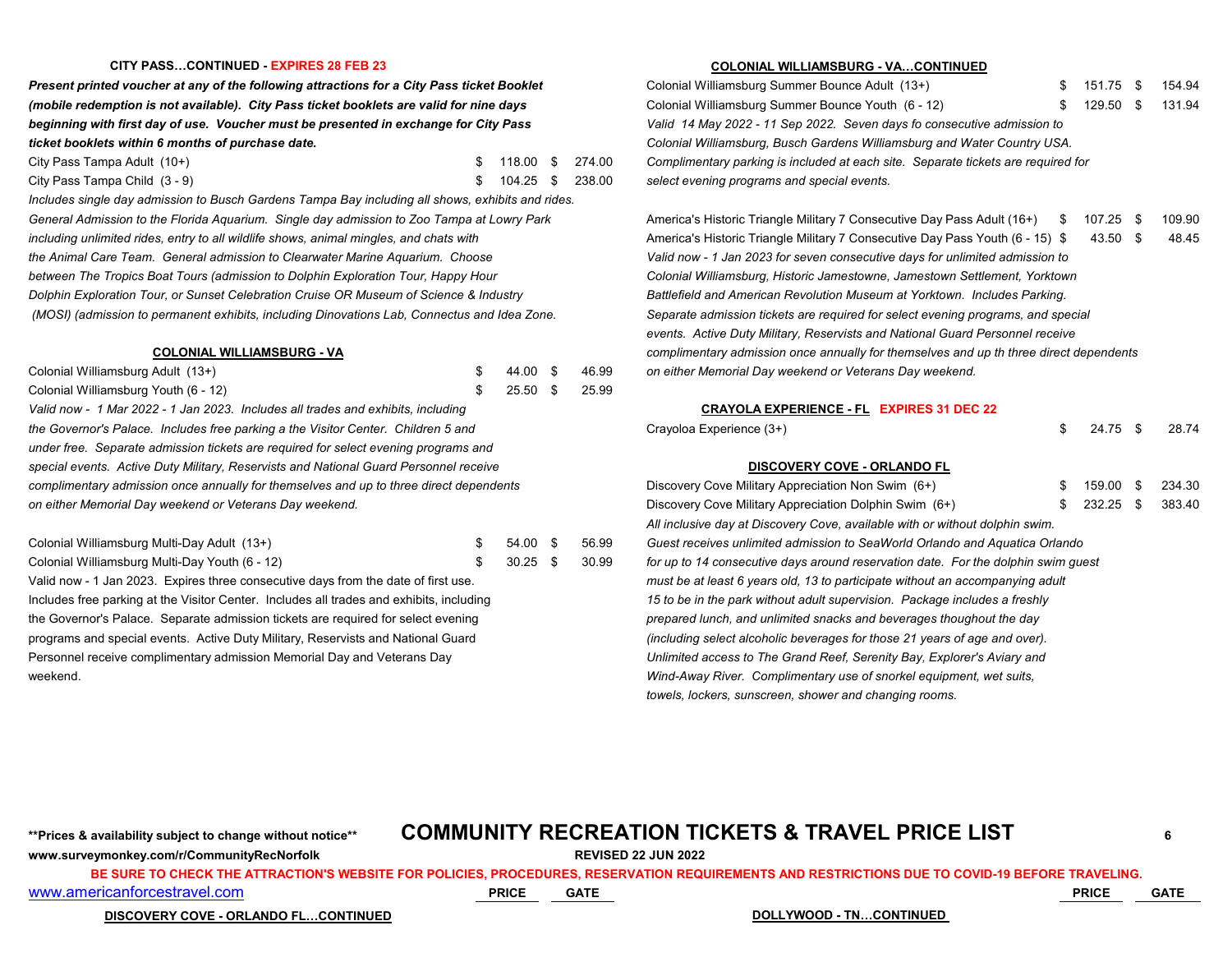| Discovery Cove Military Appreciation Ultimate Non Swim (6+)                        | 185.25 | \$. | 260.93 | Dollywood 2 Day 2 Park Adult (10 - 61)                 |                                                                               |           |
|------------------------------------------------------------------------------------|--------|-----|--------|--------------------------------------------------------|-------------------------------------------------------------------------------|-----------|
| Discovery Cove Military Appreciaiton Ultimate Dolphin Swim (6+)                    | 258.25 | S.  | 410.03 | Dollywood 2 Day 2 Park Child (4 - 9)                   |                                                                               |           |
| All inclusive day at Discovery Cove, available with or without dolphin swim.       |        |     |        | Dollywood 2 Day 2 Park Senior (62+)                    |                                                                               |           |
| Guest receives unlimited admission to SeaWorld Orlando, Aquatica Orlando           |        |     |        |                                                        | Valid 14 May 2022 - 22 Sep 2022. Ticket allows on guest unlimited visits      |           |
| and Busch Gardens Tampa for up to 14 consecutive days around reservation date.     |        |     |        |                                                        | to Dollywood and Dollywood's Splash Country for 2 days within a 5 day period. |           |
| For the dolphin swim, guest must be at least 6 years old, 13 to participate        |        |     |        | Ticket excludes games, parking, strollers and lockers. |                                                                               |           |
| without an accompanying adult, 15 to be in the park without adult supervision.     |        |     |        |                                                        |                                                                               |           |
| Package includes a freshly prepared lunch, and unlimited snacks and beverages      |        |     |        |                                                        | <b>FLORIDA AQUARIUM - TAMPA FL EXPIRES 31 DEC 22</b>                          |           |
| throughout the day (including select alcoholic beverages for those 21 years of age |        |     |        | Available for sale 1 Jan 2022:                         | Valid 1 Jan 2022 - 31 Dec 2022                                                |           |
| and over). Unlimited access to The Grand Reef, Serenity Bay, Explorer's Aviary     |        |     |        | Florida Aquarium Adult (12 - 59)                       |                                                                               |           |
| and Wind-Away River. Complimentary use of snorkel equipment, wet suits.            |        |     |        | Florida Aguarium Child (3 - 11)                        |                                                                               |           |
| towels, lockers, sunscreen, shower and changing rooms. Parking is free at          |        |     |        | Florida Aquarium Senior (60+)                          |                                                                               |           |
| SeaWorld Orlando, Aguatica Orlando and Busch Gardens Tampa.                        |        |     |        | Florida Aguarium (2 and under)                         |                                                                               | <b>FR</b> |

#### **DOLLYWOOD - TN**

| Dollywood 1 Day Adult (10 - 61)                                                      |   | 65.00      | 94.30  | <b>FUN SPOT AMERICA OF ATLANTA - FAYETTEY</b>               |
|--------------------------------------------------------------------------------------|---|------------|--------|-------------------------------------------------------------|
| Dollywood 1 Day Child (4 - 9)                                                        | S | 57.25      | 83.05  | Fun Spot Single Day                                         |
| Dollywood 1 Day Senior (62+)                                                         |   | $57.25$ \$ | 83.05  |                                                             |
| Valid 17 Mar 2022 - 1 Jan 2023. Valid for one quest any operating day for all        |   |            |        | <b>FUN SPOT FLORIDA EXPIRES 31 DEC 22</b>                   |
| requiar shows, rides, attractions and festivals (excludes games, parking, strollers, |   |            |        | Unlimited rides at either Orlando or Kissimmee Florida Loca |
| lockers and separately ticketed concerts and attractions). Upgrade this ticket to    |   |            |        | Sky Coaster (Min 42")                                       |
| a money-saving season pass. Upgrade offer only valid on the day of visit.            |   |            |        |                                                             |
|                                                                                      |   |            |        | <b>EXPIRES 31 DEC 22</b><br><b>GATORLAND - FL</b>           |
| Dollywood 2 Day Adult (10 - 61)                                                      |   | 87.00 \$   | 116.75 | Gatorland Single Day Adult (13+)                            |

| Dollywood 2 Day Child (4 - 9)                                                        | 79.25 \$ | 105.50 | Gatorland Single Day Child (3 - 12)                  | 17.75    | 24.48 |
|--------------------------------------------------------------------------------------|----------|--------|------------------------------------------------------|----------|-------|
| Dollywood 2 Day Senior (62+)                                                         | 79.25 \$ | 105.50 | Gatorland Single Zip Line Adult (13 and up)          | 55.00    | 74.54 |
| Valid 17 Mar 2022 - 1 Jan 2023. Valid for one guest any operating day for all        |          |        | Gatorland Single Day Florida Resident Adult (13+)    | 16.50 \$ | 17.57 |
| regular shows, rides, attractions and festivals (excludes games, parking, strollers, |          |        | Gatorland Single Day Florida Resident Child (3 - 12) | 11.00    | 12.25 |

*lockers and separetely ticketed concerts and attracitons). Upgrade this ticket to* 

*a money-saving season pass. Upgrade offer only valid on day of visit.*

| Dollywood Splash Country Adult (10 - 61)                                   |    | 42.00 \$   | 61.70 |
|----------------------------------------------------------------------------|----|------------|-------|
| Dollywood Splash Country Child (4 - 9)                                     |    | $34.25$ \$ | 50.45 |
| Dollywood Splash Country Senior (62+)                                      | S. | $34.25$ \$ | 50.45 |
| Valid 14 May 2022 - 5 Sep 2022. Ticket excludes games, parking, strollers, |    |            |       |
| and lockers. Upgrade this ticket to a money-saving season pass. Upgrade    |    |            |       |
| offer only valid on day of visit.                                          |    |            |       |

| Discovery Cove Military Appreciation Ultimate Non Swim (6+)                    | 185.25 \$ |               | 260.93 | Dollywood 2 Day 2 Park Adult (10 - 61)                                        | 98.00 | - \$ | 127.95 |
|--------------------------------------------------------------------------------|-----------|---------------|--------|-------------------------------------------------------------------------------|-------|------|--------|
| Discovery Cove Military Appreciaiton Ultimate Dolphin Swim (6+)                | 258.25    | $\mathcal{L}$ | 410.03 | Dollywood 2 Day 2 Park Child (4 - 9)                                          | 90.25 |      | 116.75 |
| All inclusive day at Discovery Cove, available with or without dolphin swim.   |           |               |        | Dollywood 2 Day 2 Park Senior (62+)                                           | 90.25 |      | 116.75 |
| Guest receives unlimited admission to SeaWorld Orlando, Aquatica Orlando       |           |               |        | Valid 14 May 2022 - 22 Sep 2022. Ticket allows on quest unlimited visits      |       |      |        |
| and Busch Gardens Tampa for up to 14 consecutive days around reservation date. |           |               |        | to Dollywood and Dollywood's Splash Country for 2 days within a 5 day period. |       |      |        |
| For the dolphin swim, quest must be at least 6 vears old. 13 to participate    |           |               |        | Ticket excludes games, parking, strollers and lockers.                        |       |      |        |

### *Package includes a freshly prepared lunch, and unlimited snacks and beverages* **FLORIDA AQUARIUM - TAMPA FL EXPIRES 31 DEC 22**

| throughout the day (including select alcoholic beverages for those 21 years of age | Available for sale 1 Jan 2022;<br>Valid 1 Jan 2022 - 31 Dec 2022     |                     |             |       |
|------------------------------------------------------------------------------------|----------------------------------------------------------------------|---------------------|-------------|-------|
| and over). Unlimited access to The Grand Reef, Serenity Bay, Explorer's Aviary     | Florida Aquarium Adult (12 - 59)                                     | $28.25$ \$          |             | 35.41 |
| and Wind-Away River. Complimentary use of snorkel equipment, wet suits,            | Florida Aguarium Child (3 - 11)                                      | 24.75 \$            |             | 30.10 |
| towels, lockers, sunscreen, shower and changing rooms. Parking is free at          | Florida Aquarium Senior (60+)                                        | $26.00 \text{ }$ \$ |             | 31.87 |
| SeaWorld Orlando, Aquatica Orlando and Busch Gardens Tampa.                        | Florida Aquarium (2 and under)                                       | <b>FREE</b>         | <b>FREE</b> |       |
|                                                                                    | No Free Admission on July 4th; Closed Thanksgiving and Christmas Day |                     |             |       |

| Dollywood 1 Day Adult (10 - 61)                                                      |   | 65.00 | - \$ | 94.30  | FUN SPOT AMERICA OF ATLANTA - FAYETTEVILLE GA EXPIRES 31 DEC 22  |     |       |      |       |
|--------------------------------------------------------------------------------------|---|-------|------|--------|------------------------------------------------------------------|-----|-------|------|-------|
| Dollywood 1 Day Child (4 - 9)                                                        |   | 57.25 | - \$ | 83.05  | Fun Spot Single Day                                              | S   | 29.25 | - \$ | 39.54 |
| Dollywood 1 Day Senior (62+)                                                         |   | 57.25 | - \$ | 83.05  |                                                                  |     |       |      |       |
| Valid 17 Mar 2022 - 1 Jan 2023. Valid for one guest any operating day for all        |   |       |      |        | <b>FUN SPOT FLORIDA EXPIRES 31 DEC 22</b>                        |     |       |      |       |
| regular shows, rides, attractions and festivals (excludes games, parking, strollers, |   |       |      |        | Unlimited rides at either Orlando or Kissimmee Florida Locations | S.  | 46.75 | -S   | 63.85 |
| lockers and separately ticketed concerts and attractions). Upgrade this ticket to    |   |       |      |        | Sky Coaster (Min 42")                                            | £.  | 22.50 | -SS  | 42.60 |
| a money-saving season pass. Upgrade offer only valid on the day of visit.            |   |       |      |        |                                                                  |     |       |      |       |
|                                                                                      |   |       |      |        | <b>EXPIRES 31 DEC 22</b><br><b>GATORLAND - FL</b>                |     |       |      |       |
| Dollywood 2 Day Adult (10 - 61)                                                      | S | 87.00 | -S   | 116.75 | Gatorland Single Day Adult (13+)                                 | \$. | 25.50 | -S   | 35.13 |
| Dollywood 2 Day Child (4 - 9)                                                        |   | 79.25 | - \$ | 105.50 | Gatorland Single Day Child (3 - 12)                              |     | 17.75 | -S   | 24.48 |
| Dollywood 2 Day Senior (62+)                                                         |   | 79.25 | - \$ | 105.50 | Gatorland Single Zip Line Adult (13 and up)                      |     | 55.00 | - \$ | 74.54 |
| Valid 17 Mar 2022 - 1 Jan 2023. Valid for one guest any operating day for all        |   |       |      |        | Gatorland Single Day Florida Resident Adult (13+)                | £.  | 16.50 | - \$ | 17.57 |
| reaular shows, rides, attractions and festivals (excludes games, parking, strollers, |   |       |      |        | Gatorland Single Day Florida Resident Child (3 - 12)             |     | 11.00 | - S  | 12.25 |

## **\*\*Prices & availability subject to change without notice\*\* COMMUNITY RECREATION TICKETS & TRAVEL PRICE LIST <sup>7</sup>**

## **www.surveymonkey.com/r/CommunityRecNorfolk REVISED 22 JUN 2022** [www.americanforcestravel.com](http://www.americanforcestravel.com/) **PRICE GATE PRICE GATE GEORGIA AQUARIUM - EXPIRES 31 MAR 2023 GO CARDS…CONTINUED** Georgia Aquarium General Admission (3+) **5 169.00 \$** 36.00 \$ 44.95 Go Boston 1 Day Adult (13 and up) \$ 64.25 \$ 69.00 **BE SURE TO CHECK THE ATTRACTION'S WEBSITE FOR POLICIES, PROCEDURES, RESERVATION REQUIREMENTS AND RESTRICTIONS DUE TO COVID-19 BEFORE TRAVELING.**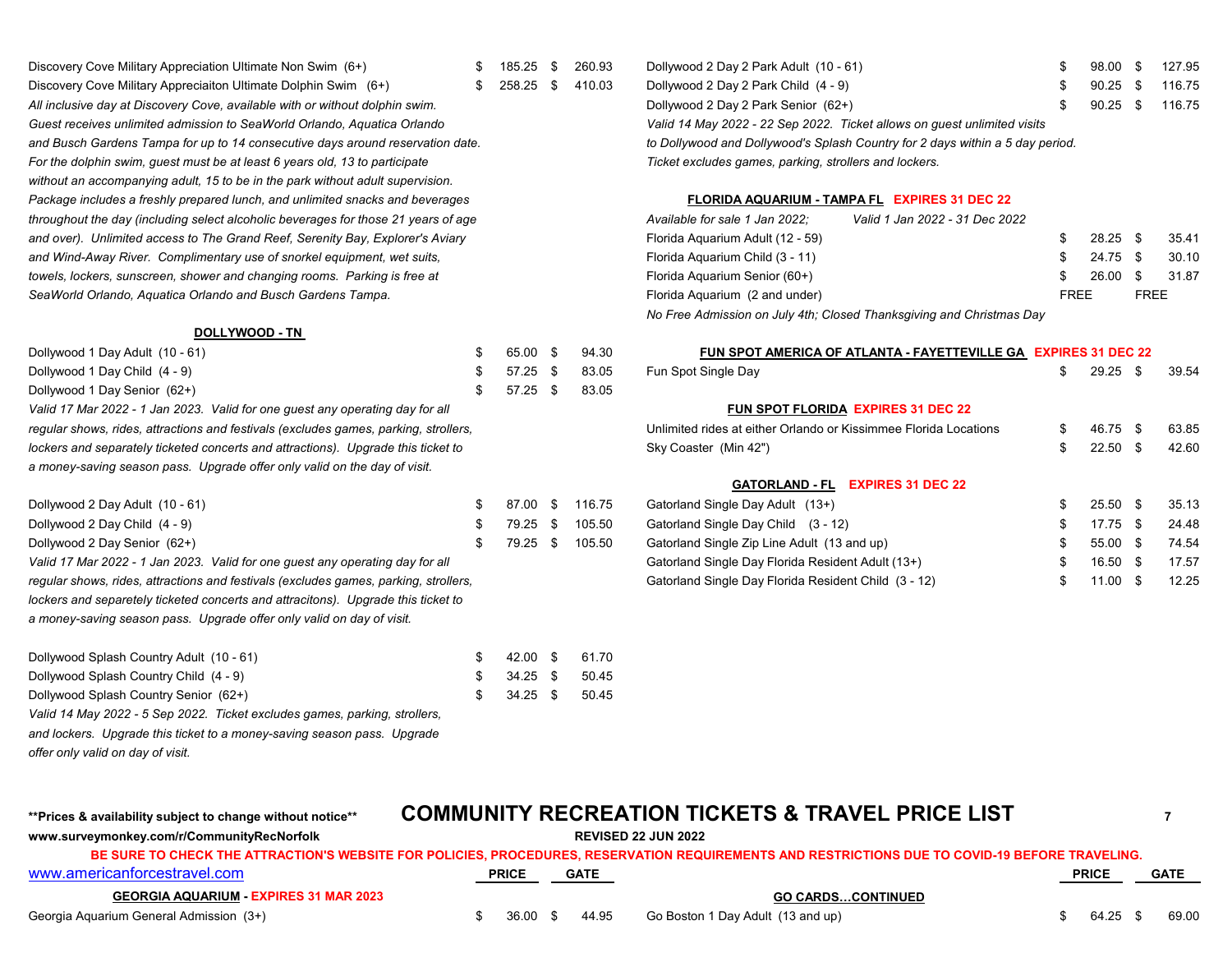*All guests must reserve their visit prior to arrival at Georgia Aquarium as the Box Office* and Kiosks will be closed. No onsite ticket sales will be avaliable.

*Please visit www.georgiaaquarium.org/reservations and LOGIN or Create NEW Account to reserve your visit in advance. Upon arrival, you must show your General Admission ticket AND Reservation Confirmation ticket (Both and Mobile Friendly).* 

| Barcelona Explorer Pass Pick 2 Adult (13+)    |    | 63.00 \$   |      | 69.00  | Go Boston 7 Day Adult (13 and up)                                                           | 171.75    | 189.00 |
|-----------------------------------------------|----|------------|------|--------|---------------------------------------------------------------------------------------------|-----------|--------|
| Barcelona Explorer Pass Pick 2 Child (3 - 12) |    | $42.00$ \$ |      | 45.00  | Go Boston 7 Day Child (3 - 12)                                                              | 127.00 \$ | 139.00 |
| Barcelona Explorer Pass Pick 3 Adult (13+)    |    | 83.25 \$   |      | 92.00  | Save up to 55% on admission to over 40 attractions and tours for low price with a Go Boston |           |        |
| Barcelona Explorer Pass Pick 3 Child (3 - 12) |    | 63.00 \$   |      | 69.00  | All-Inclusive Pass. All 1, 2, 3, 5 and 7 day passes include the following attractions;      |           |        |
| Barcelona Explorer Pass Pick 4 Adult (13+)    |    | 103.50 \$  |      | 115.00 | New England Aquarium, Museum of Science, Plimoth Patuxet plus Mayflower II or               |           |        |
| Barcelona Explorer Pass Pick 4 Child (3 - 12) |    | $83.25$ \$ |      | 94.00  | Grist Mill, Fenway Park Tour, Boston Bike Rental and many more. Enjoy the flexibility       |           |        |
| Barcelona Explorer Pass Pick 5 Adult (13+)    |    | 119.25 \$  |      | 133.00 | to choose attractions as you go and do as much as you want each day. For a full list        |           |        |
| Barcelona Explorer Pass Pick 5 Child (3 - 12) | "Ж | 88.50 \$   |      | 98.00  | of attractions see www.gocity.com. Pay nothing at the gate. No Blackout dates.              |           |        |
| Barcelona Explorer Pass Pick 6 Adult (13+)    |    | 128.25     | - \$ | 143.00 | Pass activates on first attraction use and is valid for consecutive days purchased.         |           |        |
| Barcelona Explorer Pass Pick 6 Child (3 - 12) |    | 103.50 \$  |      | 115.00 | Passes available in print or digitally - print at home or use on the free Go City App.      |           |        |
| Barcelona Explorer Pass Pick 7 Adult (13+)    |    | 134.25     | - \$ | 150.00 | Digital city guide with useful information about Boston's attractions. Available in         |           |        |
| Barcelona Explorer Pass Pick 7 Child (3 - 12) |    | 114.00 \$  |      | 127.00 | multiple languages.                                                                         |           |        |

*Go at your own pace and save up to 30% with Go City. Pick a 2, 3, 4, 5, 6 or 7 choice attraction pass and select your favorite Barcelona attractions from a list of over 40 all hand picked by local experts. Hop on board an entertaining Barcelona Bus Tour, visit the home of the legendary FC Barcelona, Camp Nou Stadium or discover Gaudi's incredible body of work including Sarada Familia, La Pedrera and more - the choice is yours! Your pass is fully digital and is valid for 60 days from your first attraction visit.*

| prior to arrival at Georgia Aquarium as the Box Office |     |                     |      |        | Go Boston 1 Day Child (3 - 12)                                                              |    | 41.75 \$  | 44.00  |
|--------------------------------------------------------|-----|---------------------|------|--------|---------------------------------------------------------------------------------------------|----|-----------|--------|
| ite ticket sales will be avaliable.                    |     |                     |      |        | Go Boston 2 Day Adult (13 and up)                                                           |    | 86.50 \$  | 94.00  |
| org/reservations and LOGIN or Create NEW Account.      |     |                     |      |        | Go Boston 2 Day Child (3 - 12)                                                              | S  | 64.25 \$  | 69.00  |
| Ipon arrival, you must show your General Admission     |     |                     |      |        | Go Boston 3 Day Adult (13 and up)                                                           |    | 109.00 \$ | 119.00 |
| on ticket (Both and Mobile Friendly).                  |     |                     |      |        | Go Boston 3 Day Child (3 - 12)                                                              | \$ | 82.00 \$  | 89.00  |
|                                                        |     |                     |      |        | Go Boston 5 Day Adult (13 and up)                                                           | S  | 144.75 \$ | 159.00 |
| <b>GO CARDS</b>                                        |     |                     |      |        | Go Boston 5 Day Child (3 - 12)                                                              | \$ | 109.00 \$ | 119.00 |
| dult (13+).                                            | \$  | 63.00 \$            |      | 69.00  | Go Boston 7 Day Adult (13 and up)                                                           |    | 171.75 \$ | 189.00 |
| hild (3 - 12)                                          | S   | $42.00 \text{ }$ \$ |      | 45.00  | Go Boston 7 Day Child (3 - 12)                                                              | S  | 127.00 \$ | 139.00 |
| dult (13+).                                            | \$. | 83.25 \$            |      | 92.00  | Save up to 55% on admission to over 40 attractions and tours for low price with a Go Boston |    |           |        |
| hild (3 - 12)                                          | \$. | 63.00 \$            |      | 69.00  | All-Inclusive Pass. All 1, 2, 3, 5 and 7 day passes include the following attractions;      |    |           |        |
| dult (13+).                                            | \$  | 103.50              | - \$ | 115.00 | New England Aquarium, Museum of Science, Plimoth Patuxet plus Mayflower II or               |    |           |        |
| hild (3 - 12)                                          | \$. | $83.25$ \$          |      | 94.00  | Grist Mill, Fenway Park Tour, Boston Bike Rental and many more. Enjoy the flexibility       |    |           |        |
| dult (13+).                                            |     | 119.25 \$           |      | 133.00 | to choose attractions as you go and do as much as you want each day. For a full list        |    |           |        |
| hild (3 - 12)                                          |     | 88.50 \$            |      | 98.00  | of attractions see www.gocity.com. Pay nothing at the gate. No Blackout dates.              |    |           |        |
| .                                                      |     |                     |      |        |                                                                                             |    |           |        |

## **\*\*Prices & availability subject to change without notice\*\* COMMUNITY RECREATION TICKETS & TRAVEL PRICE LIST <sup>8</sup>**

**www.surveymonkey.com/r/CommunityRecNorfolk REVISED 22 JUN 2022** [www.americanforcestravel.com](http://www.americanforcestravel.com/) **PRICE GATE PRICE GATE GO CARDS…CONTINUED GO CARDS…CONTINUED** Boston Explorer Adult - (Choose 2) (13 and up)  $\frac{1}{3}$  49.00 \$ 49.00 \$ 52.00 Cancun Explorer - Pick 3 Adult (12 and up) \$ 109.00 \$ 119.00 Boston Explorer Child - (Choose 2) (3 - 12) **\$** 35.50 \$ 37.00 Cancun Explorer - Pick 3 Child (5 - 11) \$ 86.50 \$ 94.00 **BE SURE TO CHECK THE ATTRACTION'S WEBSITE FOR POLICIES, PROCEDURES, RESERVATION REQUIREMENTS AND RESTRICTIONS DUE TO COVID-19 BEFORE TRAVELING.**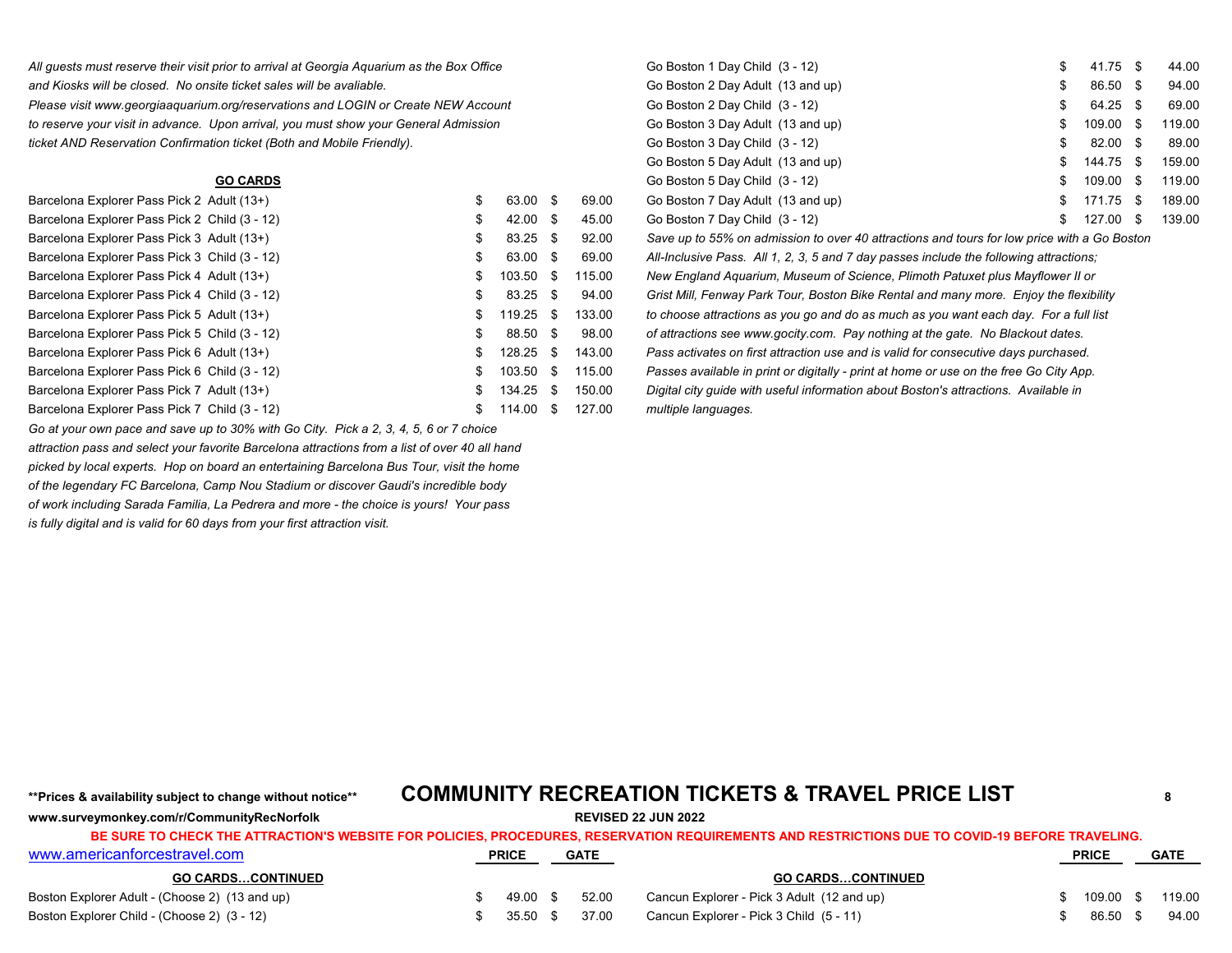| Boston Explorer Adult - (Choose 3) (13 and up) | 64.25 \$ |      | 69.00 |
|------------------------------------------------|----------|------|-------|
| Boston Explorer Child - (Choose 3) (3 - 12)    | 46.25    | - \$ | 49.00 |
| Boston Explorer Adult - (Choose 4) (13 and up) | 82.00    | - \$ | 89.00 |
| Boston Explorer Child - (Choose 4) (3 - 12)    | 59.75 \$ |      | 64.00 |
| Boston Explorer Adult - (Choose 5) (13 and up) | 91.00    | - \$ | 99.00 |
| Boston Explorer Child - (Choose 5) (3 - 12)    | 68.75    |      | 74.00 |

*and choose as you go from 20+ included attractions including the New England Aquarium, Go City Cancun Explorer Pass is the best choice for maximum savings and flexibility. Museum of Science, City View Hop-on Hop-Off Trolley, Franklin Park Zoo, Historic Save up to 55% off gate prices on admission to the number of attractions purchased. Sightseeing Cruise and more. Get your pass instantly via email and print it out or use Enjoy the flexibility to choose 3, 4, 5, 7 and 10 choice passes. Enjoy flexibility to choose* right on your phone with the free Go City app. No Blacout dates. Once activated, and the state of the stractions as you go. Over 35 attractions including Ventura Pass at Ventura Park, *pass is valid for 60 days. Digital city guide with useful information about Boston's La Gran Rueda Cancun "The Wheel", Parasailing Adventure and many more. For a*  attractions. Ticket is valid up to March 31, 2024. *attractions of attractions go to www.gocity.com. No Blackout dates. Entry into multiple* 

| Go Cancun 1 Day Adult (12 and up) |               | $91.00 \text{ }$ \$ | 99.00  | use of attraction. Pass then valid for 60 days. Digital city guide with useful           |           |        |
|-----------------------------------|---------------|---------------------|--------|------------------------------------------------------------------------------------------|-----------|--------|
| Go Cancun 1 Day Child (5 - 11)    |               | 61.50 \$            | 66.00  | information about Cancun's attractions. Available in multiple langruages.                |           |        |
| Go Cancun 2 Day Adult (12 and up) |               | 153.75 \$           | 169.00 |                                                                                          |           |        |
| Go Cancun 2 Day Child (5 - 11)    | Ъ.            | 118.00 \$           | 129.00 | Go Chicago 1 Day Adult (13 and up)                                                       | 113.50 \$ | 124.00 |
| Go Cancun 3 Day Adult (12 and up) |               | 207.50 \$           | 229.00 | Go Chicago 1 Day Child (3 - 12)                                                          | 79.50 \$  | 86.00  |
| Go Cancun 3 Day Child (5 - 11)    |               | 144.75 \$           | 159.00 | Go Chicago 2 Day Adult (13 and up)                                                       | 158.25 \$ | 174.00 |
| Go Cancun 4 Day Adult (12 and up) |               | 270.25 \$           | 299.00 | Go Chicago 2 Day Child (3 - 12)                                                          | 118.00 \$ | 129.00 |
| Go Cancun 4 Day Child (5 - 11)    | $\mathcal{P}$ | 180.75 \$           | 199.00 | Go Chicago 3 Day Adult (13 and up)                                                       | 189.50 \$ | 209.00 |
| Go Cancun 5 Day Adult (12 and up) |               | 306.00 \$           | 339.00 | Go Chicago 3 Day Child (3 - 12)                                                          | 137.75 \$ | 151.00 |
| Go Cancun 5 Day Child (5 - 11)    |               | 198.50 \$           | 219.00 | Go Chicago 5 Day Adult (13 and up)                                                       | 225.50 \$ | 249.00 |
| Go Cancun 7 Day Adult (12 and up) |               | 377.75 \$           | 419.00 | Go Chicago 5 Day Child (3 - 12)                                                          | 162.75 \$ | 179.00 |
| Go Cancun 7 Day Child $(5 - 11)$  |               | 243.50 \$           | 269.00 | Save up to 45% on admission to over 25 attractions and tours for price with a Go Chicago |           |        |

*Go Cancun Card. Available as a 1, 2, 3, 4, 5 or 7 day pass including premium attractions Skydeck Chicago, Shoreline Architecture River, Shedd Aquarium, Alder Planetarium on all pass durations of 3 days or more. Attraction choices: Parasailing Adventure, and many more. Enjor the flexibility to choose attractions as you go and do as much Royal Garrafon Natural Reef Park. Xcaret at Night Park, Catamaron Sail and more. as you want each day. For a full list of attractions see www.gocity.com. Pay nothing* For a full list of attractions, go to www.gocity.com. No Blackout dates. Entry into *at the gate. No Blackout dates. Entyr into multiple attractions with one pass all multiple attractions with one pass all hand picked by local experts. Pass activates on first hand picked by local experts. Pass activiates on first use and valid for consecutive*  attraction and valid for non-consectuve days purchased within 14 days. Passes available in print or digitally - print at home or use on the and the masses available in print or digitally - print at home or use on the *available in print or digitally - print at home or use on the free Go City App. free Go City App. Digital city guide with useful information about Chicago's Digital city guide with useful information about Cancun's attractions . Available in attractions. Available in multiple languages. multiple languages.*

Cancun Explorer - Pick 4 Adult (12 and up)  $\frac{1}{3}$  144.75 \$ 159.00 Boston Explorer Child - (Choose 3) (3 - 12) \$ 46.25 \$ 49.00 Cancun Explorer - Pick 4 Child (5 - 11) \$ 109.00 \$ 119.00 Cancun Explorer - Pick 5 Adult (12 and up)  $\qquad \qquad$  \$ 171.75 \$ 189.00 Cancun Explorer - Pick 5 Child (5 - 11)  $\qquad \qquad$  \$ 127.00 \$ 139.00 Cancun Explorer - Pick 7 Adult (12 and up)  $\qquad \qquad$  \$ 225.50 \$ 249.00 Cancun Explorer - Pick 7 Child (5 - 11)  $\qquad \qquad$  \$ 162.75 \$ 179.00 Save up to 45% on admission to 2, 3, 4, or 5 top Boston attractions, tours, museums **Samual Cancun Explorer - Pick 10 Adult (12 and up)** \$ 324.00 \$ 359.00 \$ 359.00 and more for one low price with a Go Boston Explorer Pass. Pay nothing at the gate **by a computer of the cancula** Cancun Explorer - Pick 10 Child (5 - 11) \$ 180.75 \$ 189.00 *attrations with one pass all hand picked by local experts. Pass activates after first* use of attraction. Pass then valid for 60 days. Digital city guide with useful information about Cancun's attractions. Available in multiple langruages.

| Go Chicago 1 Day Adult (13 and up) | \$  | 113.50 | - \$ | 124.00 |
|------------------------------------|-----|--------|------|--------|
| Go Chicago 1 Day Child (3 - 12)    | S   | 79.50  | -\$  | 86.00  |
| Go Chicago 2 Day Adult (13 and up) | \$. | 158.25 | \$.  | 174.00 |
| Go Chicago 2 Day Child (3 - 12)    | \$. | 118.00 | \$   | 129.00 |
| Go Chicago 3 Day Adult (13 and up) | S.  | 189.50 | \$   | 209.00 |
| Go Chicago 3 Day Child (3 - 12)    | S.  | 137.75 | -S   | 151.00 |
| Go Chicago 5 Day Adult (13 and up) | £.  | 225.50 | \$   | 249.00 |
| Go Chicago 5 Day Child (3 - 12)    | S   | 162.75 | \$   | 179.00 |
|                                    |     |        |      |        |

Save up to 45% on admission to over 25 attractions and tours for price with a Go Chicago Save up to 55% on admission to over 30 attractions and tours for one low price with a *All-Inclusive pass. All 1, 2, 3, and 5 day passes include the following attractions:* 

## **\*\*Prices & availability subject to change without notice\*\* COMMUNITY RECREATION TICKETS & TRAVEL PRICE LIST <sup>9</sup>**

**www.surveymonkey.com/r/CommunityRecNorfolk REVISED 22 JUN 2022**

| www.americanforcestravel.com                  | <b>PRICE</b>        |  | <b>GATE</b> |                                             | <b>PRICE</b> | <b>GATE</b> |
|-----------------------------------------------|---------------------|--|-------------|---------------------------------------------|--------------|-------------|
| <b>GO CARDSCONTINUED</b>                      |                     |  |             | <b>GO CARDSCONTINUED</b>                    |              |             |
| Chicago Explorer - Choose 2 Adult (13 and up) | 66.75 \$            |  | 72.00       | Dubai Explorer (Choose 3) Adult (13 and up) | 170.00 \$    | 189.00      |
| Chicago Explorer - Choose 2 Child (3 - 12)    | $39.00 \text{ }$ \$ |  | 41.00       | Dubai Explorer (Choose 3) Child 3 - 12)     | 139.50 \$    | 153.00      |
| Chicago Explorer - Choose 3 Adult (13 and up) | 82.00 \$            |  | 89.00       | Dubai Explorer (Choose 4) Adult (13 and up) | 212.00       | 234.00      |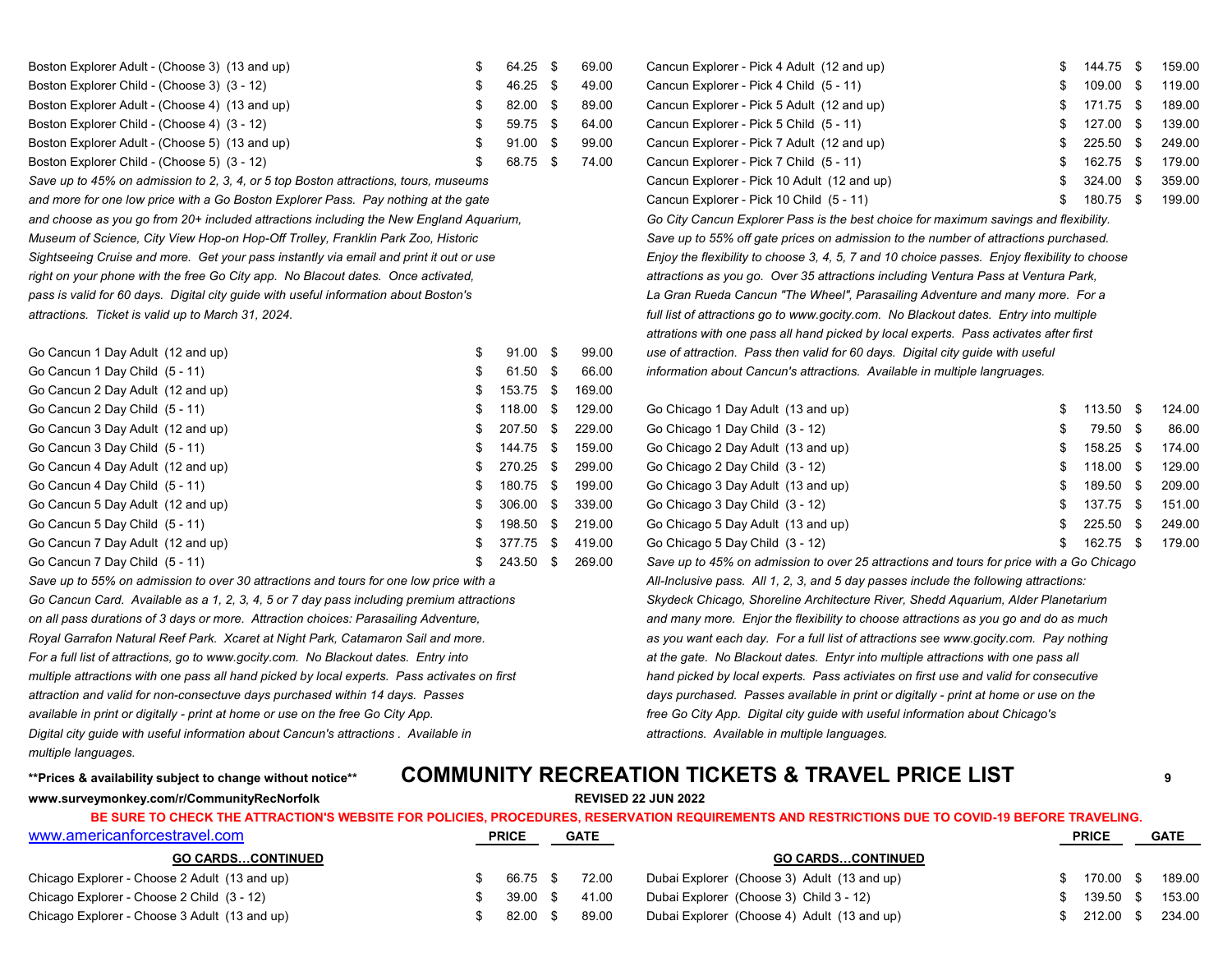| Chicago Explorer - Choose 3 Child (3 - 12)    | 57.00 \$   |      | 61.00  | Dubai Explorer (Choose 4) Child (3 - 12)                                                 | 174.50 \$ | 192.00 |
|-----------------------------------------------|------------|------|--------|------------------------------------------------------------------------------------------|-----------|--------|
| Chicago Explorer - Choose 4 Adult (13 and up) | 110.75 \$  |      | 121.00 | Dubai Explorer (Choose 5) Adult (13 and up)                                              | 257.75 \$ | 285.00 |
| Chicago Explorer - Choose 4 Child (3 - 12)    | 75.00 \$   |      | 81.00  | Dubai Explorer (Choose 5) Child (3 - 12)                                                 | 214.75 \$ | 237.00 |
| Chicago Explorer - Choose 5 Adult (13 and up) | 127.00 \$  |      | 139.00 | Dubai Explorer (Choose 7) Adult (13 and up)                                              | 344.75 \$ | 382.00 |
| Chicago Explorer - Choose 5 Child (3 - 12)    | $91.00$ \$ |      | 99.00  | Dubai Explorer (Choose 7) Child (3 - 12)                                                 | 282.75    | 313.00 |
| Chicago Explorer - Choose 6 Adult (13 and up) | 144.75 \$  |      | 159.00 | Save up to 30% on admission to your choice of 2, 4, 5 or 7 top Dubai attracitons for one |           |        |
| Chicago Explorer - Choose 6 Child (3 - 12)    | 100.00 \$  |      | 109.00 | low price with a Go Dubai Explorer Pass. Pay nothing at the gate and choose as you go    |           |        |
| Chicago Explorer - Choose 7 Adult (13 and up) | 153.75 \$  |      | 169.00 | from over 45 included attractions, including the Hop-On Hop-Off Bus Dubai Tour,          |           |        |
| Chicago Explorer - Choose 7 Child (3 - 12)    | 109.00     | - \$ | 119.00 | At the Top Burj Khalifa Aquaventure Waterpark at Atlantis the Palm, Desert Safari        |           |        |

*Enjoy the flexibility to choose attractions as you go. No Blackout dates.* And the state of the anguages and the state of the state of the state of the state of the state of the state of the state of the state of the stat

*Entry into multiple attraction with one pass - all hand picked by local experts.*

| Dubai Explorer (Choose 4) Child (3 - 12)    | \$ 174.50 \$ 192.00 |  |
|---------------------------------------------|---------------------|--|
| Dubai Explorer (Choose 5) Adult (13 and up) | \$ 257.75 \$ 285.00 |  |
| Dubai Explorer (Choose 5) Child (3 - 12)    | $$214.75$ \$ 237.00 |  |
| Dubai Explorer (Choose 7) Adult (13 and up) | \$ 344.75 \$ 382.00 |  |
| Dubai Explorer (Choose 7) Child (3 - 12)    | \$ 282.75 \$ 313.00 |  |

Save up to 30% on admission to your choice of 2, 4, 5 or 7 top Dubai attracitons for one Iow price with a Go Dubai Explorer Pass. Pay nothing at the gate and choose as you go from over 45 included attractions, including the Hop-On Hop-Off Bus Dubai Tour, At the Top Burj Khalifa Aquaventure Waterpark at Atlantis the Palm, Desert Safari *The Go Chicago Explorer Pass is the best for maximum savings and flexibility. experinces and more. For a full list of attractions go to www.gocity.com. Get your* Save up to 35% on admission to your choice of 2, 3, 4, 5, 6 or 7 attractions. Choose *pass instantly via email and print it out or use it right on your phone. No Blackout dates. from a list of over 25 top attractions including: Skydeck Chicago, Alder Planetarium, Entry into mulitple attractions with one pass all hand picked by local experts. Hop-On Hop-Off Big Bus Chicago, Ernest Hemingway Birthplace Home and more. Pass activates after first use at attractions. Pass then valid for 60 days. Passes*  For a full list of attractions, go to www.gocity.com. No Blackout dates. The match of the section of the free Go City App. And the free Go City App.

| Pass activates after first use at attractions. Pass then valid for 60 days.            | Dublin Pass 1 Day Adult (16+)    | 72.75 \$            |      | 80.00  |
|----------------------------------------------------------------------------------------|----------------------------------|---------------------|------|--------|
| Passes available in print or digitally - print at home or use on the free Go City App. | Dublin Pass 1 Day Child (5 - 15) | $42.00 \text{ }$ \$ |      | 45.00  |
| Digital city quide with useful information about Chicago's attractions . Available in  | Dublin Pass 2 Day Adult (16+)    | 93.75 \$            |      | 104.00 |
| multiple languages.                                                                    | Dublin Pass 2 Day Child (5 - 15) | 52.50               | - \$ | 567.00 |
|                                                                                        | Dublin Pass 3 Day Adult (16+)    | 103.50              | - \$ | 115.00 |
|                                                                                        | Dublin Pass 3 Day Child (5 - 15) | 63.00 \$            |      | 69.00  |
|                                                                                        | Dublin Pass 4 Day Adult (16+)    | 114.00 \$           |      | 127.00 |
|                                                                                        | Dublin Pass 4 Day Child (5 - 15) | 69.25 \$            |      | 76.00  |
|                                                                                        | Dublin Pass 5 Day Adult (16+)    | 120.25              | - \$ | 134.00 |
|                                                                                        | Dublin Pass 5 Day Child (5 - 15) | 72.75 \$            |      | 80.00  |
|                                                                                        |                                  |                     |      |        |

*The Dublin Pass is one easy to use digital pass which offers you free entry to over 35 top museums and tours. Save time and money compared to buying individual attraction tickets and enjoy admission to all of the city's main sights. Choose between a 1, 2, 3, 4 or 5 day pass and get ready to explore Dublin's iconic Cathedrals, Hop on a Big Bus Tour, visit thefamous Guinness Storehouse and more. The more you see, the more you save, Your pass is fully digital and comes with a guidebook to help plan your itinerary.*

## **\*\*Prices & availability subject to change without notice\*\* COMMUNITY RECREATION TICKETS & TRAVEL PRICE LIST <sup>10</sup>**

**www.surveymonkey.com/r/CommunityRecNorfolk REVISED 22 JUN 2022**

| www.americanforcestravel.com         | <b>PRICE</b> | <b>GATE</b> |                                  | <b>PRICE</b> | <b>GATE</b> |
|--------------------------------------|--------------|-------------|----------------------------------|--------------|-------------|
| <b>GO CARDSCONTINUED</b>             |              |             | <b>GO CARDSCONTINUED</b>         |              |             |
| Go Las Vegas 2 Day Adult (13 and up) | 135.75 \$    | 149.00      | London Pass 1 Day Adult (16+)    | 101.75 \$    | 111.00      |
| Go Las Vegas 2 Day Child (3 - 12)    | 118.00 \$    | 129.00      | London Pass 1 Day Child (5 - 15) | 64.00 \$     | 70.00       |
| Go Las Vegas 3 Day Adult (13 and up) | 207.50 \$    | 229.00      | London Pass 2 Day Adult (16+)    | $132.25$ \$  | 145.00      |
| Go Las Vegas 3 Day Child (3 - 12)    | 225.50 \$    | 249.00      | London Pass 2 Day Child (5 - 15) | 85.00 \$     | 94.00       |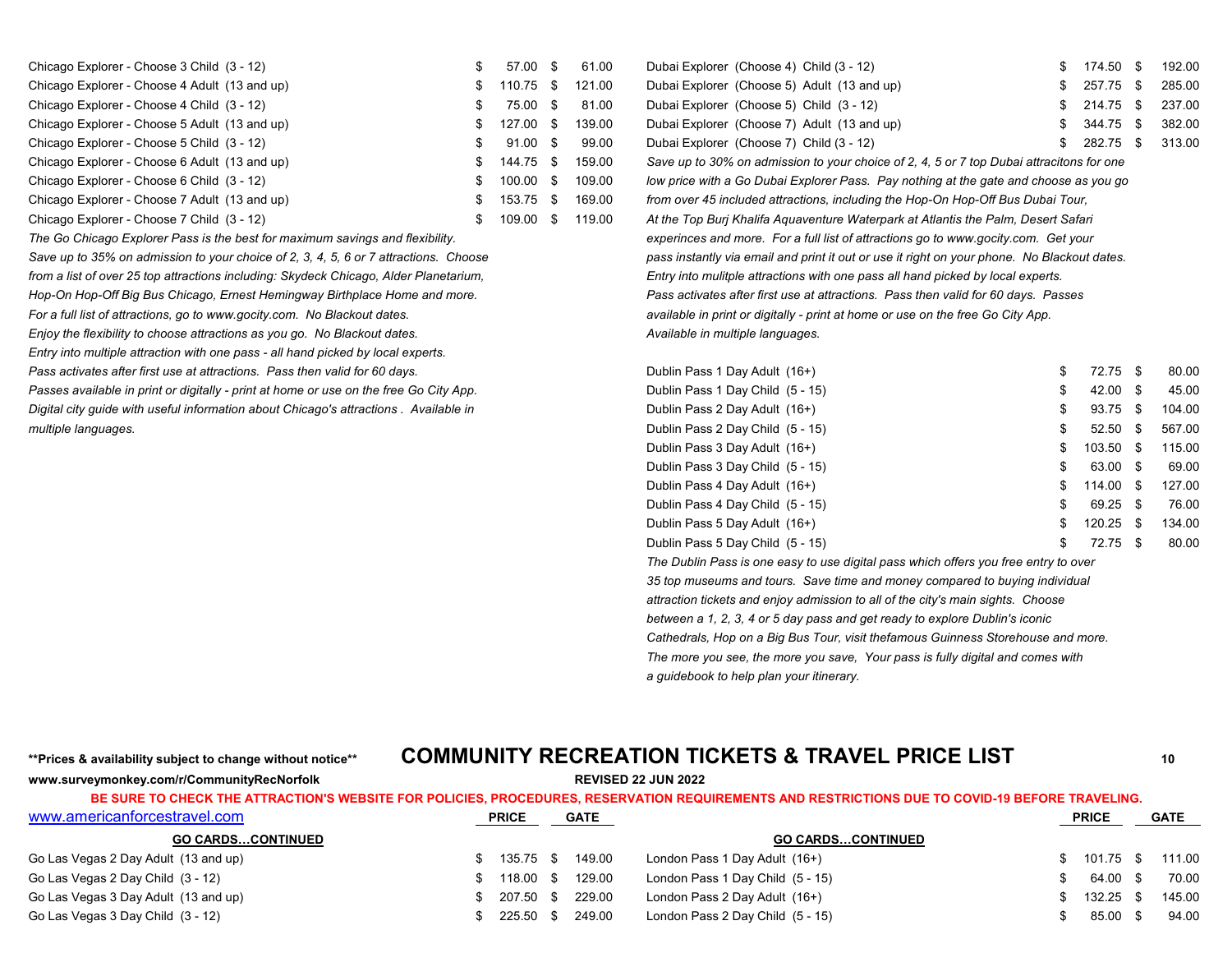| Go Las Vegas 4 Day Adult (13 and up) | 270.25 \$        | 299.00 | London Pass 3 Day Adult (16+)    | 154.50 \$        | 173.00 |
|--------------------------------------|------------------|--------|----------------------------------|------------------|--------|
| Go Las Vegas 4 Day Child (3 - 12)    | 252.25 \$ 279.00 |        | London Pass 3 Day Child (5 - 15) | 101.75 \$ 111.00 |        |
| Go Las Vegas 5 Day Adult (13 and up) | 306.00 \$ 339.00 |        | London Pass 4 Day Adult (16+)    | 174.00 \$        | 195.00 |
| Go Las Vegas 5 Day Child (3 - 12)    | 270.25 \$ 299.00 |        | London Pass 4 Day Child (5 - 15) | 112.25           | 125.00 |

Save up to 55% on admisstion to over 35 top attractions and tours for one low price with a *Go Las Vegas All-Inclusive pass. Attractions include Madame Tussauds Las Vegas,* SkyPod at the Strat, Hoover Dam Highlights Tour and more. For a full list of attractions *go to www.gocity.com. Enjoy the flexibility to choose attractions as you go and do as* London Pass 6 Day Child (5 - 15) \$ 128.25 \$ 143.00 *much as you want each day. Pay nothing at the gate. Add a premium attraction on 3 day or more passes-premium attractions include Blue Man Group, Las Vegas Strip Helicopter Tour,* Full Day Grand Canyon National Park Tour and more. No Blackout dates Entry into *multiple attractions with one pass all hand picked by local experts. Pass activates on first attraction and valid for consecutive days purchased. Passes available in print or digitally - Access 90+ attractions, tours and experiences with one digital sightseeing credits print at hoe or use on the free Go City App. Digital city guide with useful information about package. Some of the included attractions are: Hop-On Hop-Off Bus Tour, Las Vegas attractions. Available in multiple languages. Tower of London, The View from the Shard, Thames River Boat Cruise,*

| Las Vegas Explorer - Choose 2 Adult (13 and up) | \$ | $55.25$ \$ |      | 59.00  |
|-------------------------------------------------|----|------------|------|--------|
| Las Vegas Explorer - Choose 2 Child (3 - 12)    | S  | $46.25$ \$ |      | 49.00  |
| Las Vegas Explorer - Choose 3 Adult (13 and up) | S  | 73.25 \$   |      | 79.00  |
| Las Vegas Explorer - Choose 3 Child (3 - 12)    | S. | 64.25 \$   |      | 69.00  |
| Las Vegas Explorer - Choose 4 Adult (13 and up) | S  | 100.00     | - \$ | 109.00 |
| Las Vegas Explorer - Choose 4 Child (3 - 12)    | \$ | 82.00      | -S   | 89.00  |
| Las Vegas Explorer - Choose 5 Adult (13 and up) | S  | 109.00     | \$   | 119.00 |
| Las Vegas Explorer - Choose 5 Child (3 - 12)    | S  | 95.50      | \$   | 104.00 |
| Las Vegas Explorer - Choose 7 Adult (13 and up) | S  | 127.00     | \$.  | 139.00 |
| Las Vegas Explorer - Choose 7 Child (3 - 12)    | S  | 118.00     | S    | 129.00 |

*The Go Las Vegas Explorer Pass is the best choice for maximum savings and*

*flexibility. Save up to 55% on admission to 2, 3, 4, 5 or 7 attractions or your choice.*

*Choose from a list of over 40 top attractions and show including a Big Bus*

*Hop-On Hop-Off Tour, Madame Tussauds, Eiffel Tower Viewing Deck at Paris -* 

*Las Vegas, SkyPod at the Strat and more. For a full list of attractions go to*

*www.gocity.com. No Blackout dates. Entyr into multiple attractions with one pass*

*all hand pcked by local experts. Pass activates after us at first attraction.* 

*Pass is valid for 60 days. Passes available in print or digitally - print at home*

*or use on the free Go City App. Available in multiple languages.*

# **www.surveymonkey.com/r/CommunityRecNorfolk REVISED 22 JUN 2022**

| London Pass 3 Day Adult (16+)     | \$<br>154.50 | S    | 173.00 |
|-----------------------------------|--------------|------|--------|
| London Pass 3 Day Child (5 - 15)  | \$<br>101.75 | \$   | 111.00 |
| London Pass 4 Day Adult (16+)     | \$<br>174.00 | \$   | 195.00 |
| London Pass 4 Day Child (5 - 15)  | \$<br>112.25 | - \$ | 125.00 |
| London Pass 5 Day Adult (16+)     | \$<br>194.00 | \$   | 214.00 |
| London Pass 5 Day Child (5 - 15)  | \$<br>124.75 | \$   | 139.00 |
| London Pass 6 Day Adult (16+)     | \$<br>200.50 | \$   | 221.00 |
| London Pass 6 Day Child (5 - 15)  | \$<br>128.25 | \$   | 143.00 |
| London Pass 7 Day Adult (16+)     | \$<br>203.75 | \$   | 229.00 |
| London Pass 7 Day Child (5 - 15)  | \$<br>137.00 | \$   | 153.00 |
| London Pass 10 Day Adult (16+)    | \$<br>224.00 | \$   | 252.00 |
| London Pass 10 Day Child (5 - 15) | \$<br>147.50 | \$   | 162.00 |
|                                   |              |      |        |

*Westminster Abbey, Tower Bridge, St. Paul's Cathedral, Windsor Castle,* Las Vegas Explorer - Choose 2 Adult (13 and up) \$ 55.25 \$ 59.00 *ZSL Londo Zoo; Kensington Palace, Shakespeare's Globe Theatre and many more.* Significant savings compared to paying at the gate. Many attractions offer special benefits including free audio or souvenir guides. Digital guide with useful information about attraction. Digital pass for use on mobile phone or print at home. Las Vegas Explorer - Choose 4 Adult (13 and up) \$ 100.00 \$ 109.00 *Available in multiple languages.*

## **\*\*Prices & availability subject to change without notice\*\* COMMUNITY RECREATION TICKETS & TRAVEL PRICE LIST <sup>11</sup>**

### [www.americanforcestravel.com](http://www.americanforcestravel.com/) **PRICE GATE PRICE GATE BE SURE TO CHECK THE ATTRACTION'S WEBSITE FOR POLICIES, PROCEDURES, RESERVATION REQUIREMENTS AND RESTRICTIONS DUE TO COVID-19 BEFORE TRAVELING.**

| <b>GO CARDSCONTINUED</b>              |           |        | <b>GO CARDSCONTINUED</b>               |        |        |
|---------------------------------------|-----------|--------|----------------------------------------|--------|--------|
| London Explorer Pick 2 Adult (16+)    | 63.00 \$  | 69.00  | Go Los Angeles 1 Day Adult (13 and up) | 91.00  | 99.00  |
| London Explorer Pick 2 Child (5 - 15) | 44.50 \$  | 48.00  | Go Los Angeles 1 Day Child (3 - 12)    | 70.50  | 76.00  |
| London Explorer Pick 3 Adult (16+)    | 83.00 \$  | 90.00  | Go Los Angeles 2 Day Adult (13 and up) | 135.75 | 149.00 |
| London Explorer Pick 3 Child (5 - 15) | 55.00 \$  | 60.00  | Go Los Angeles 2 Day Child (3 - 12)    | 102.75 | 112.00 |
| London Explorer Pick 4 Adult (16+)    | 101.75 \$ | 111.00 | Go Los Angeles 3 Day Adult (13 and up) | 221.50 | 239.00 |
|                                       |           |        |                                        |        |        |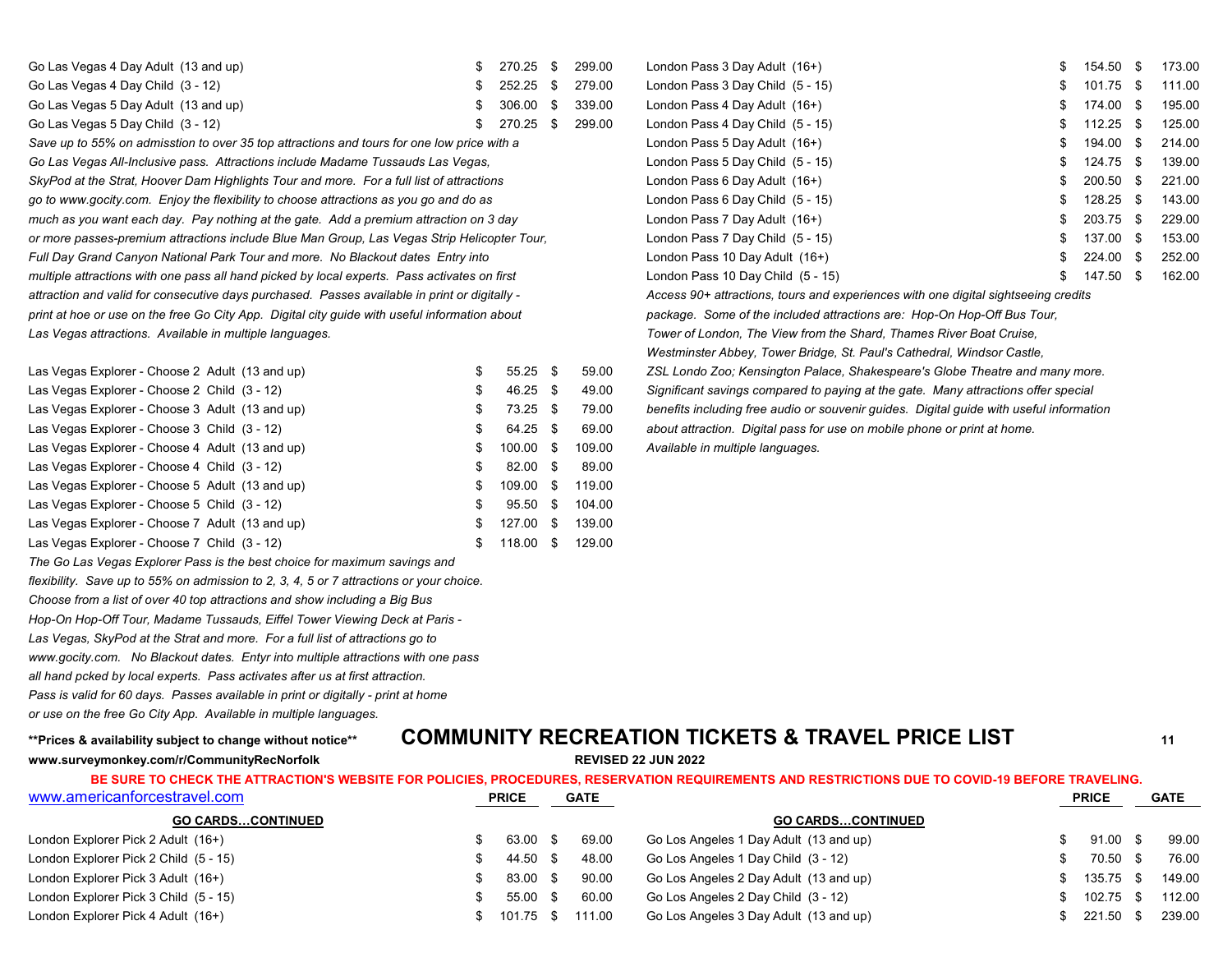| London Explorer Pick 4 Child (5 - 15) | 64.25 \$  | 69.00  | Go Los Angeles 3 Day Child (3 - 12)               | 203.50 | 219.00 |
|---------------------------------------|-----------|--------|---------------------------------------------------|--------|--------|
| London Explorer Pick 5 Adult (16+)    | 126.00 \$ | 138.00 | Go Los Angeles 4 Day Trade Only Adult (13 and up) | 270.25 | 299.00 |
| London Explorer Pick 5 Child (5 - 15) | 80.25 \$  | 87.00  | Go Los Angeles 4 Day Trade Only Child (3 - 12)    | 239.75 | 265.00 |
| London Explorer Pick 6 Adult (16+)    | 139.50 \$ | 156.00 | Go Los Angeles 5 Day Adult (13 and up)            | 292.75 | 324.00 |
| London Explorer Pick 6 Child (5 - 15) | 93.75 \$  | 104.00 | Go Los Angeles 5 Day Child (3 - 12)               | 267.50 | 296.00 |
| London Explorer Pick 7 Adult (16+)    | 152.75 \$ | 171.00 | Go Los Angeles 7 Day Adult (13 and up)            | 337.50 | 374.00 |
| London Explorer Pick 7 Child (5 - 15) | 107.25 \$ | 117.00 | Go Los Angeles 7 Day Child (3 - 12)               | 299.75 | 332.00 |

*Go at your own pace and save up to 35% with Go City. Pick a 3, 4, 5, 6 or 7 credit package The Go Los Angeles All-Inclusive Pass is the best choice for maximum savings and*

*and redeem your credits against entry to any of the 70+ attractions listed all hand flexibility. Save up to 45% on admission to over 40 top attractions and tours* 

| Go Los Angeles 3 Day Child (3 - 12)               | S   | 203.50 | S    | 219.00 |
|---------------------------------------------------|-----|--------|------|--------|
| Go Los Angeles 4 Day Trade Only Adult (13 and up) | S.  | 270.25 | - \$ | 299.00 |
| Go Los Angeles 4 Day Trade Only Child (3 - 12)    | S   | 239.75 | - \$ | 265.00 |
| Go Los Angeles 5 Day Adult (13 and up)            | S   | 292.75 | - \$ | 324.00 |
| Go Los Angeles 5 Day Child (3 - 12)               | \$. | 267.50 | S    | 296.00 |
| Go Los Angeles 7 Day Adult (13 and up)            | S   | 337.50 | \$   | 374.00 |
| Go Los Angeles 7 Day Child (3 - 12)               |     | 299.75 | S    | 332.00 |

*picked by local experts. 1 credit = 1 attraction visit. Cruise down the Thames, including Warner Bros. Studio Tour, madame Tussauds Hollywood, Knox Berry Farm*  take a selfie with a Beefeater at the Tower of London, see London from above *and more. All 3, 5 or 7 day passes include one day general admssion to Universal at the View from the Shard - the choice is yours. Your pass is fully digital and Studios Hollywood. For a full list of attractions go to www.gocity.com. Enjoy valid for 60 days from your first attraction visit so there's no need to rush around. the flexibility to choose attractions as you go and do as much as you want each day. No Blackout dates. Entry into multiple attractions with one pass all hand-picked by local experts. Pass activiates on first attraction use and valid for non-consecutive days purchased within 14 days. Passes available in print or digitally - print at home or use on free Go City App. Digital city guide with useful information about Los Angeles' attractions. Available in multiple languages.*

**www.surveymonkey.com/r/CommunityRecNorfolk REVISED 22 JUN 2022**

## **\*\*Prices & availability subject to change without notice\*\* COMMUNITY RECREATION TICKETS & TRAVEL PRICE LIST <sup>12</sup>**

| www.americanforcestravel.com                     | <b>PRICE</b> | <b>GATE</b> |                                                      | <b>PRICE</b> |      | <b>GATE</b> |
|--------------------------------------------------|--------------|-------------|------------------------------------------------------|--------------|------|-------------|
| Go Los Angeles Explorer Pick 3 Adult (13 and up) | 94.75 \$     | 103.00      | Miami and Keys Explorer - Choose 2 Adult (13 and up) | 55.25        | - \$ | 59.00       |
| Go Los Angeles Explorer Pick 3 Child (3 - 12)    | $81.25$ \$   | 88.00       | Miami and Keys Explorer - Choose 2 Child (3 - 12)    | 37.25        | - \$ | 39.00       |
| Go Los Angeles Explorer Pick 4 Adult (13 and up) | $112.50$ \$  | 123.00      | Miami and Keys Explorer - Choose 3 Adult (13 and up) | $73.25$ \$   |      | 79.00       |
| Go Los Angeles Explorer Pick 4 Child (3 - 12)    | 94.75 \$     | 103.00      | Miami and Keys Explorer - Choose 3 Child (3 - 12)    | 55.25        | - \$ | 59.00       |
| Go Los Angeles Explorer Pick 5 Adult (13 and up) | 123.25 \$    | 135.00      | Miami and Keys Explorer - Choose 4 Adult (13 and up) | 87.50 \$     |      | 95.00       |
| Go Los Angeles Explorer Pick 5 Child (3 - 12)    | 100.00 \$    | 109.00      | Miami and Keys Explorer - Choose 4 Child (3 - 12)    | 69.50 \$     |      | 75.00       |
| Go Los Angeles Explorer Pick 7 Adult (13 and up) | 148.50 \$    | 163.00      | Miami and Keys Explorer - Choose 5 Adult (13 and up) | 100.00       |      | 109.00      |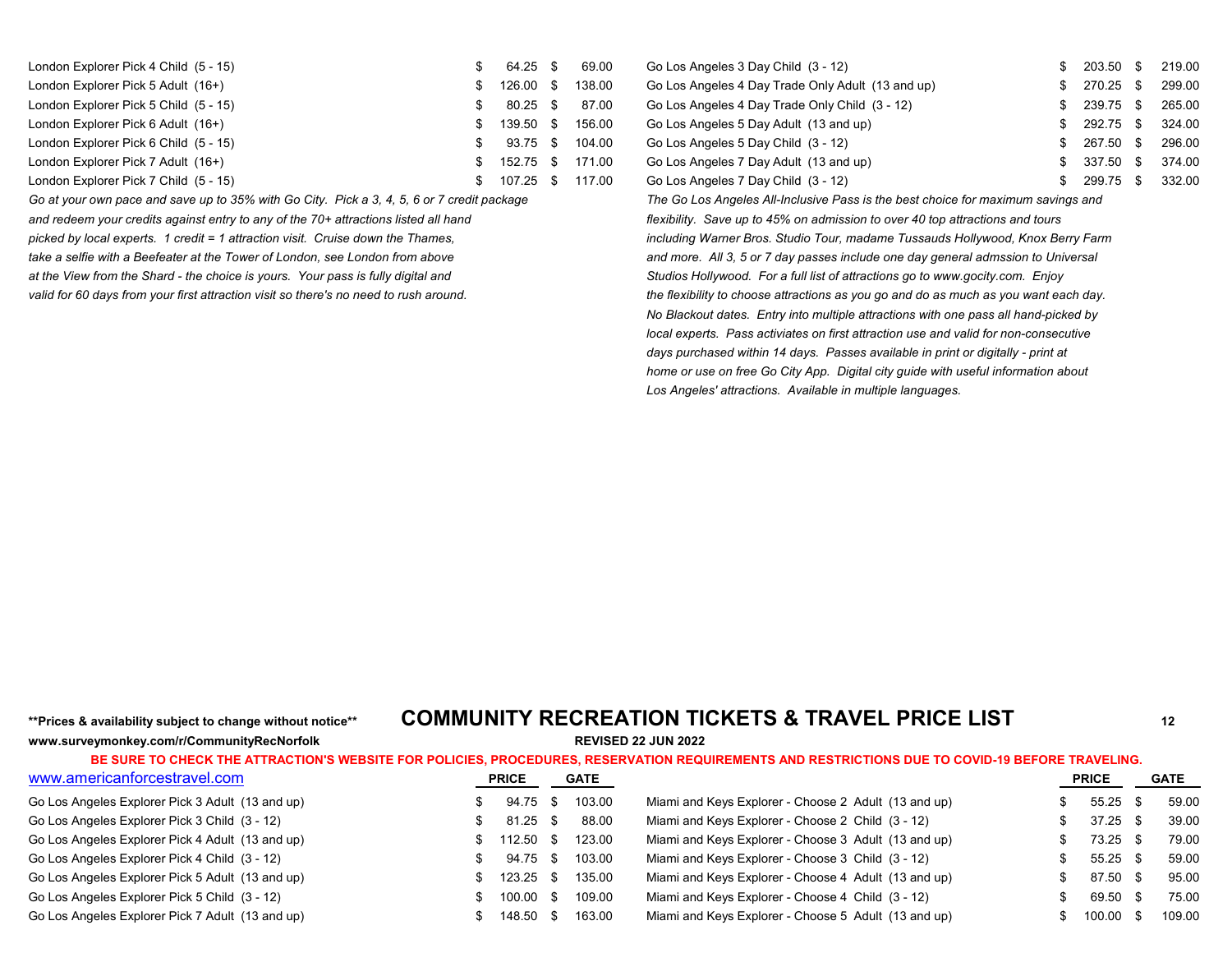#### Go Los Angeles Explorer Pick 7 Child (3 - 12) \$ 109.00 \$ 109.00 \$ 119.00 Miami and Keys Explorer - Choose 5 Child (3 - 12) \$ 82.00 \$ 89.00

*Explorer Pass. Choose 3, 4, 5 or 7 activities from a list of over 30 attractions including Save up to 55% on admission to 2, 3, 4 or 5 attractions of your choice. Choose from*  a Warner Bros Studio Tour, Madame Tussauds Hollywood, Hop-On Hop-Off Big Bus Tour, **and a list of over 25 top attractions, including Miami Seaquarium, Zoo Miami, Duck Tours** and more. For a full list of attractions go to www.gocity.com. No Blackout dates. Entry **South Beach, Everglades Alligator Farm and Airboat ride and more. For a full list** *into multiple attractions with one pass all hand picked by local experts. Pass available of attractions go to www.gocity.com. No Blackout dates. Entry into multiple attractions in print or digitally - print at home or use on the free Go City App. Digital city guide with with one pass all hand picked by local experts. Pass activates after first attraction. useful information about Los Angeles' attractions. Available in multiple languages. Pass is valid for 60 days. Passes available in print or digitally - print from home or use*

| Go Miami 1 Day Adult (13 and up) | S   | $73.25$ \$ |      | 79.00  |
|----------------------------------|-----|------------|------|--------|
| Go Miami 1 Day Child (3 - 12)    | S   | $55.25$ \$ |      | 59.00  |
| Go Miami 2 Day Adult (13 and up) | S   | 109.00     | \$.  | 119.00 |
| Go Miami 2 Day Child (3 - 12)    | S   | 82.00      | -S   | 89.00  |
| Go Miami 3 Day Adult (13 and up) | £.  | 135.75     | - SS | 149.00 |
| Go Miami 3 Day Child (3 - 12)    | \$. | 109.00     | \$.  | 119.00 |
| Go Miami 5 Day Adult (13 and up) | £.  | 180.75     | -S   | 199.00 |
| Go Miami 5 Day Child (3 - 12)    | S   | 153.75     | \$   | 169.00 |

*The Go Miami All-Inclusive Pass is the best choice for maximum savings and flexibility.*

*Save up to 55% off retail prices on admission to over 25 top attractions and activities including Miami Seaquarium, glass bottom boat cruise, Zoo Miami, Everglades tour with airboat ride, and more. For a full list of attractions go to www.gocity.com. Enjoy the fexibility to choose attractions as you go and do as much as you want each day. No Blackout dates. Entry into multiple attractions with one pass all hand picked by local experts. Pass activates on first attraction use and valid for non-consecutive days purchased within 14 days. Passes available in print or digitally - print at home or use on the free Go City App. Digital city guide with useful information about Miami's attractions. Available in multiple languages.*

*Sightsee LA you way and save up to 45% on attraction prices with the Go Los Angeles The Go Miami Explorer Pass is the best choice for maximum savings and flexibility. on the free Go City App. Digital city guide with useful information about Miami's* attractions. Available in multiple languages.

## **\*\*Prices & availability subject to change without notice\*\* COMMUNITY RECREATION TICKETS & TRAVEL PRICE LIST <sup>13</sup>**

**www.surveymonkey.com/r/CommunityRecNorfolk REVISED 22 JUN 2022**

| BE SURE TO CHECK THE ATTRACTION'S WEBSITE FOR POLICIES, PROCEDURES, RESERVATION REQUIREMENTS AND RESTRICTIONS DUE TO COVID-19 BEFORE TRAVELING. |     |              |      |             |                                                     |     |              |      |             |
|-------------------------------------------------------------------------------------------------------------------------------------------------|-----|--------------|------|-------------|-----------------------------------------------------|-----|--------------|------|-------------|
| www.americanforcestravel.com                                                                                                                    |     | <b>PRICE</b> |      | <b>GATE</b> |                                                     |     | <b>PRICE</b> |      | <b>GATE</b> |
| <b>GO CARDSCONTINUED</b>                                                                                                                        |     |              |      |             | <b>GO CARDSCONTINUED</b>                            |     |              |      |             |
| New York City Pass 1 Day Adult (13 and up)                                                                                                      | \$. | 129.50 \$    |      | 142.00      | New York City Explorer - Choose 2 Adult (13 and up) | \$. | 64.25 \$     |      | 69.00       |
| New York City Pass 1 Day Child (3 - 12)                                                                                                         |     | 98.25        | -S   | 107.00      | New York City Explorer - Choose 2 Child (3 - 12)    | \$. | 50.75        | - \$ | 54.00       |
| New York City Pass 2 Day Adult (13 and up)                                                                                                      | \$. | 171.75 \$    |      | 189.00      | New York City Explorer - Choose 3 Adult (13 and up) | S.  | 86.50 \$     |      | 94.00       |
| New York City Pass 2 Day Child (3 - 12)                                                                                                         | \$. | 107.00 \$    |      | 119.00      | New York City Explorer - Choose 3 Child (3 - 12)    | \$. | 68.75        | - \$ | 74.00       |
| New York City Pass 3 Day Adult (13 and up)                                                                                                      | SS. | 198.50 \$    |      | 219.00      | New York City Explorer - Choose 4 Adult (13 and up) |     | 118.00 \$    |      | 129.00      |
| New York City Pass 3 Day Child (3 - 12)                                                                                                         | \$. | 120.25       | - \$ | 134.00      | New York City Explorer - Choose 4 Child (3 - 12)    | \$. | 86.50 \$     |      | 94.00       |
| New York City Pass 4 Day Adult (13 and up)                                                                                                      |     | $225.50$ \$  |      | 249.00      | New York City Explorer - Choose 5 Adult (13 and up) |     | 134.00 \$    |      | 147.00      |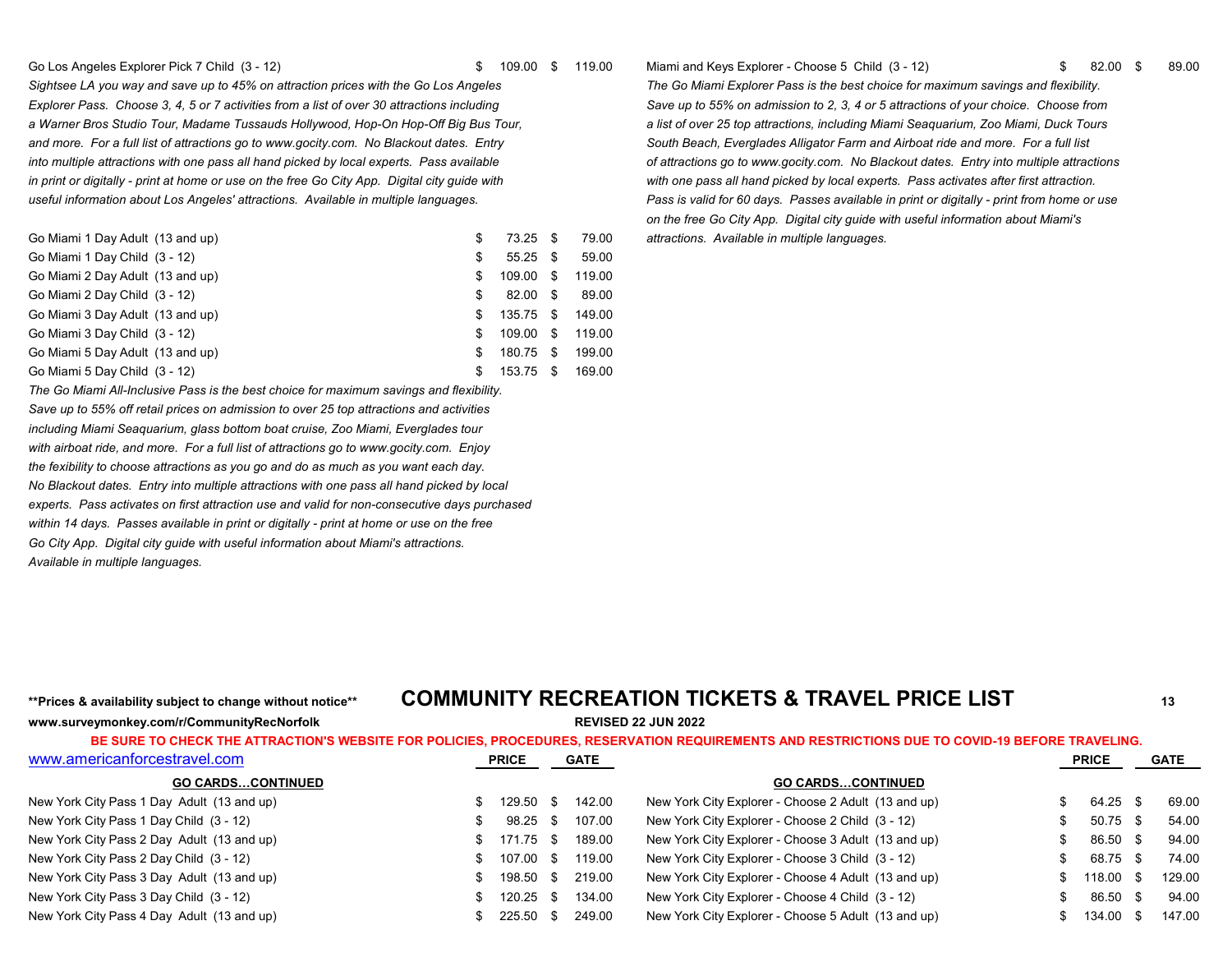| New York City Pass 4 Day Child (3 - 12)     | 129.00 \$    | 144.00 | New York City Explorer - Choose 5 Child (3 - 12)                                       | 104.50    | 114.00 |
|---------------------------------------------|--------------|--------|----------------------------------------------------------------------------------------|-----------|--------|
| New York City Pass 5 Day Adult (13 and up)  | 252.25 \$    | 279.00 | New York City Explorer - Choose 6 Adult (13 and up)                                    | 153.75 \$ | 169.00 |
| New York City Pass 5 Day Child (3 - 12)     | $$137.75$ \$ | 154.00 | New York City Explorer - Choose 6 Child (3 - 12)                                       | 118.00 \$ | 129.00 |
| New York City Pass 6 Day Adult (13 and up)  | $$270.25$ \$ | 299.00 | New York City Explorer - Choose 7 Adult (13 and up)                                    | 171.75 \$ | 189.00 |
| New York City Pass 6 Day Child (3 - 12)     | 185.25 \$    | 204.00 | New York City Explorer - Choose 7 Child (3 - 12)                                       | 131.50 \$ | 144.00 |
| New York City Pass 7 Day Adult (13 and up)  | $$288.25$ \$ | 319.00 | New York City Explorer - Choose 10 Adult (13 and up)                                   | 203.00 \$ | 224.00 |
| New York City Pass 7 Day Child (3 - 12)     | 146.75 \$    | 164.00 | New York City Explorer - Choose 10 Child (3 - 12)                                      | 167.25 \$ | 184.00 |
| New York City Pass 10 Day Adult (13 and up) | $$315.00$ \$ | 349.00 | The Go New York Explorer Pass is the best choice for maximum savings and flexibility.  |           |        |
| New York City Pass 10 Day Child (3 - 12)    | 177.50 \$    | 199.00 | Save up to 40% on admision to 2, 3, 4, 5, 7 or 10 attractions of your choice from over |           |        |

*Enjoy free entry to 100+ attractions and tours with the New Your Pass. Sightsee the Big Apple at your own pace all while saving time and money on admission. Visit the iconic Empire State Building, pay homage at the 9/11 Memorial, Hop-On and Hop-Off Big Bus Tour, One World Observatory and much more. From popular attractions to lesser known gems, you'll experience the best of New York on your own terms. For a full list of attractions go to www.gocity.com. Choose fro a 1, 2, 3, 4, 5, 7 or 10 day pass and browse the included guidebook to decide where to go. No Blackout dates. Many attractions offer special benefits including free audio or souvenir guides. Digital fuide with useful information about each attraction. Digital pass for use on mobile phone or print at home.*

| New York City Explorer - Choose 5 Child (3 - 12)                                            | \$<br>104.50 | \$  | 114.0 |
|---------------------------------------------------------------------------------------------|--------------|-----|-------|
| New York City Explorer - Choose 6 Adult (13 and up)                                         | \$<br>153.75 | \$  | 169.0 |
| New York City Explorer - Choose 6 Child (3 - 12)                                            | \$<br>118.00 | S   | 129.0 |
| New York City Explorer - Choose 7 Adult (13 and up)                                         | \$<br>171.75 | \$. | 189.0 |
| New York City Explorer - Choose 7 Child (3 - 12)                                            | \$<br>131.50 | S   | 144.0 |
| New York City Explorer - Choose 10 Adult (13 and up)                                        | \$<br>203.00 | \$. | 224.0 |
| New York City Explorer - Choose 10 Child (3 - 12)                                           | \$<br>167.25 | \$. | 184.0 |
| The Go New York Explorer Pass is the best choice for maximum savings and flexibility.       |              |     |       |
| Save up to 40% on admision to 2, 3, 4, 5, 7 or 10 attractions of your choice from over      |              |     |       |
| 95 options. Attractions include Statue of Liberty and Ellis Island Frerry ticket, Empire    |              |     |       |
| State Building, Top of the Rock, 9/11 Memorial & Museum and more. For a a full              |              |     |       |
| list of attractions go to www.gocity.com. No Blackout dates. Entry into multiple            |              |     |       |
| attractions with one pass all hand picked by local experts. Pass activates after            |              |     |       |
| first attraction. Pass is valid for 60 days. Passes available in print or digitally - print |              |     |       |
| at home or use on the free Go City App. Digital city guide with usefull information         |              |     |       |
| about New York's attractions. Available in multiple languages.                              |              |     |       |
|                                                                                             |              |     |       |

# **www.surveymonkey.com/r/CommunityRecNorfolk REVISED 22 JUN 2022**

## **\*\*Prices & availability subject to change without notice\*\* COMMUNITY RECREATION TICKETS & TRAVEL PRICE LIST <sup>14</sup>**

| www.americanforcestravel.com          | <b>PRICE</b> | <b>GATE</b> |                                      | <b>PRICE</b> |      | <b>GATE</b> |
|---------------------------------------|--------------|-------------|--------------------------------------|--------------|------|-------------|
| <b>GO CARDSCONTINUED</b>              |              |             | <b>GO CARDSCONTINUED</b>             |              |      |             |
| New Orleans Pass 1 Day Adult (13+)    | $55.25$ \$   | 59.00       | Go Oahu Pick 1 Day Adult (13 and up) | 77.50        | - \$ | 84.00       |
| New Orleans Pass 1 Day Child (3 - 12) | 44.50 \$     | 47.00       | Go Oahu Pick 1 Day Child (3 - 12)    | 73.25        | - \$ | 79.00       |
| New Orleans Pass 2 Day Adult (13+)    | $91.00$ \$   | 99.00       | Go Oahu Pick 2 Day Adult (13 and up) | 131.50       | - \$ | 144.00      |
| New Orleans Pass 2 Day Child (3 - 12) | 64.25 \$     | 69.00       | Go Oahu Pick 2 Day Child (3 - 12)    | 112.50       | - \$ | 123.00      |
| New Orleans Pass 3 Day Adult (13+)    | 109.00 \$    | 119.00      | Go Oahu Pick 3 Day Adult (13 and up) | 194.00       |      | 214.00      |
| New Orleans Pass 3 Day Child (3 - 12) | 89.25 \$     | 97.00       | Go Oahu Pick 3 Day Child (3 - 12)    | 162.75       | . Տ  | 179.00      |
| New Orleans Pass 5 Day Adult (13+)    | 153.75 \$    | 169.00      | Go Oahu Pick 4 Day Adult (13 and up) | \$261.25     |      | 289.00      |
| New Orleans Pass 5 Day Child (3 - 12) | 118.00 \$    | 129.00      | Go Oahu Pick 4 Day Child (3 - 12)    | 216.50       |      | 239.00      |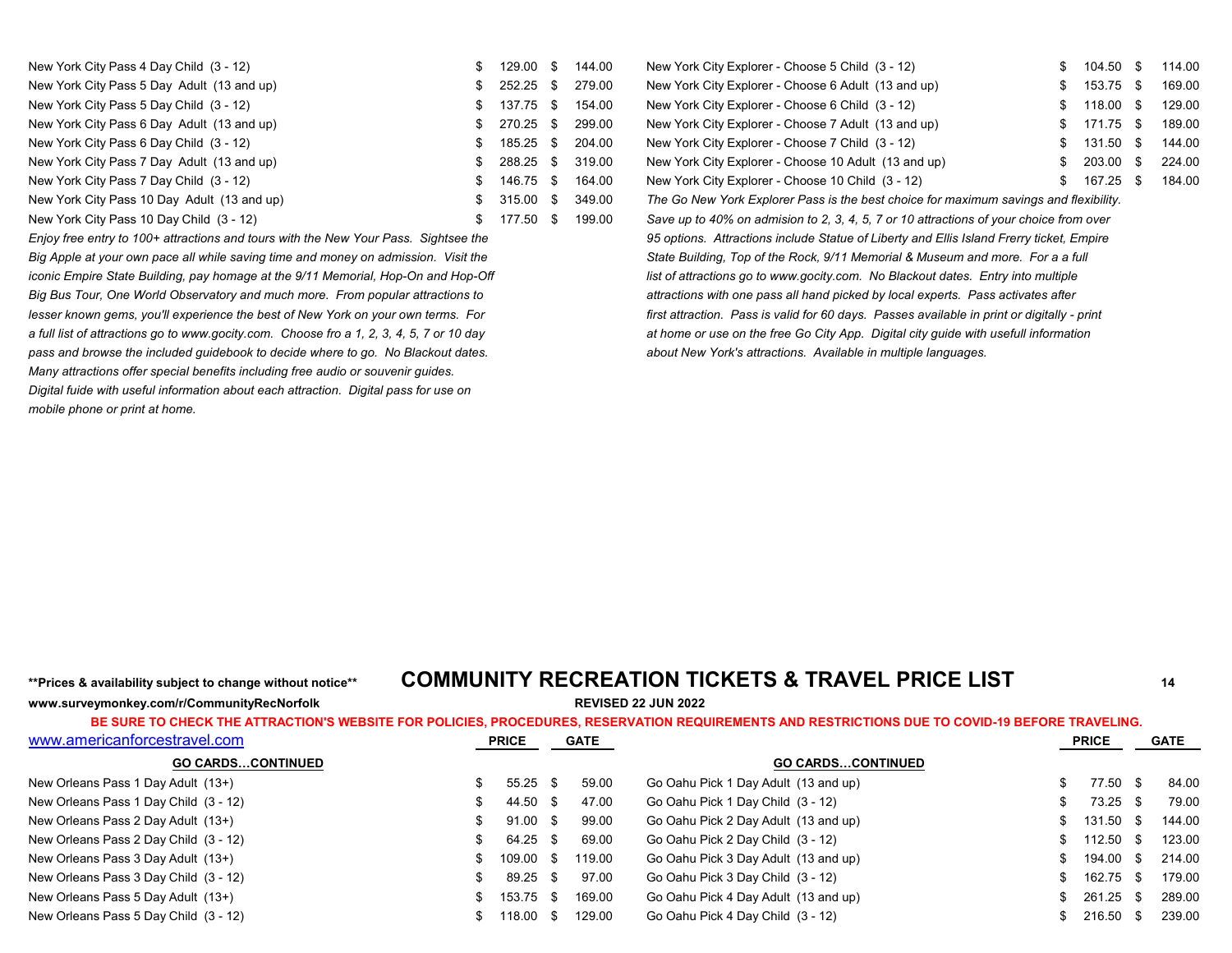*The Go City New Orleans All Inclusive Pass includes: Entrance into over 20 top attractions,* sigts, tours, experiences and museums in and around the city. The pass acts as your *electronic ticket into attractions included which will allow you to easily budget your trip and see all the best sights! Experience the best of New Orleans on a Swamp Tour, visit the Cabildo Louisiana State Museum and even learn to cook with the New Orleans The Go Oahu All-Inclusive Pass is the best choice for maximum saving and flexibility.* School of Cooking - there really is something for everyone! For a full list of attractions Save up to 60% off retail prices on admission to over 45 top activities for one low price, *go to www.gocity.com. No Blackout dates. Entry into multiple attractions with one pass including Coral Crater Adventure Park, Moana Splash Luau + SeaLife Park, Voyaging* all hand picked by local experts. Pass activates after use at first attraction - valid experts are valid variable on passes of 3 or *for consecutive days purchased. Passes available in print or digitially - print at home* more days. For a full list of attractions go to www.gocity.com. No Blackout dates. *or use on the free Go City App. Digital city guide with useful information about New* Entry into multiple attractions with one pass all hand picked by local experts. *Orleans' attractions. Available in multiple languages.* Pass activates on first attraction use and valid for non-consecutive days purchased

| \$ 279.25 \$ 309.00 |
|---------------------|
| \$ 239.00 \$ 264.00 |
| \$ 319.52 \$ 354.00 |
| \$ 265.75 \$ 294.00 |
|                     |

within 14 days. Passes avilable in print or digitally - print at home or use on the free Go City App. Digital city guide with useful informationabout Oahu's attractions. Available in multiple languages.

| Orlando 2 Day Adult (13 and up) |     | 140.25 \$ 154.00    |  |
|---------------------------------|-----|---------------------|--|
| Orlando 2 Day Child (3 - 12)    | \$. | 122.50 \$ 134.00    |  |
| Orlando 3 Day Adult (13 and up) | SS. | 189.50 \$ 209.00    |  |
| Orlando 3 Day Child (3 - 12)    |     | \$ 171.75 \$ 189.00 |  |
| Orlando 5 Day Adult (13 and up) |     | \$ 247.75 \$ 274.00 |  |
| Orlando 5 Day Child (3 - 12)    | SS. | 225.50 \$ 249.00    |  |

*Save up to 50% off top Orlando attractions vs. paying at the gate with the Go Orlando All-Inclusive Pass. Pay one low price and choose as you go from over 25 attractions including the Kennedy Space Center, The Wheel at ICON Park, Wonder Works, Gatorland: The Alligator Capital of the World and many more. For a full list of attractions go to www.gocity.com. No Blackout dates. Entry into multiple attactions with one pass all hand picked by local experts. Pass activates on first attraction use and valid for non-consecutive days purchased within 14 days. Passes available in print or digitally - print at home or use on the free Go City App. Digital city guide with useful information about Orlando's attractions. Available in multiple languages.*

### **www.surveymonkey.com/r/CommunityRecNorfolk REVISED 22 JUN 2022**

## **\*\*Prices & availability subject to change without notice\*\* COMMUNITY RECREATION TICKETS & TRAVEL PRICE LIST <sup>15</sup>**

**BE SURE TO CHECK THE ATTRACTION'S WEBSITE FOR POLICIES, PROCEDURES, RESERVATION REQUIREMENTS AND RESTRICTIONS DUE TO COVID-19 BEFORE TRAVELING.**

| www.americanforcestravel.com                   | <b>PRICE</b> |            |      | GATE   |                                                    | <b>PRICE</b> | <b>GATE</b> |
|------------------------------------------------|--------------|------------|------|--------|----------------------------------------------------|--------------|-------------|
| <b>GO CARDSCONTINUED</b>                       |              |            |      |        | <b>GO CARDSCONTINUED</b>                           |              |             |
| Orlando Explorer Pass Pick 2 Adult (13 and up) |              | $50.75$ \$ |      | 54.00  | Philadelphia Explorer - Choose 3 Adult (13 and up) | $51.75$ \$   | 55.00       |
| Orlando Explorer Pass Pick 2 Child (3 - 12)    |              | 42.75 \$   |      | 45.00  | Philadelphia Explorer - Choose 3 Child (3 - 12)    | $38.25$ \$   | 40.00       |
| Orlando Explorer Pass Pick 3 Adult (13 and up) |              | 64.25 \$   |      | 69.00  | Philadelphia Explorer - Choose 4 Adult (13 and up) | 67.75 \$     | 73.00       |
| Orlando Explorer Pass Pick 3 Child (3 - 12)    |              | $55.25$ \$ |      | 59.00  | Philadelphia Explorer - Choose 4 Child (3 - 12)    | 48.00 \$     | 51.00       |
| Orlando Explorer Pass Pick 4 Adult (13 and up) |              | 82.00 \$   |      | 89.00  | Philadelphia Explorer - Choose 5 Adult (13 and up) | 76.75 \$     | 83.00       |
| Orlando Explorer Pass Pick 4 Child (3 - 12)    |              | 70.50      | - \$ | 76.00  | Philadelphia Explorer - Choose 5 Child (3 - 12)    | 58.75 \$     | 63.00       |
| Orlando Explorer Pass Pick 5 Adult (13 and up) |              | 95.50      | - SS | 104.00 | Philadelphia Explorer - Choose 7 Adult (13 and up) | 101.75 \$    | 111.00      |
| Orlando Explorer Pass Pick 5 Child (3 - 12)    |              | 84.00      | - \$ | 91.00  | Philadelphia Explorer - Choose 7 Child (3 - 12)    | 69.50        | 75.00       |

The Go Orlando Explorer Pass is the best choice for maximum savings and flexibility *Save up to 45% on admission to your choice of 3, 4, 5 or 7 top Philadelphia attractions*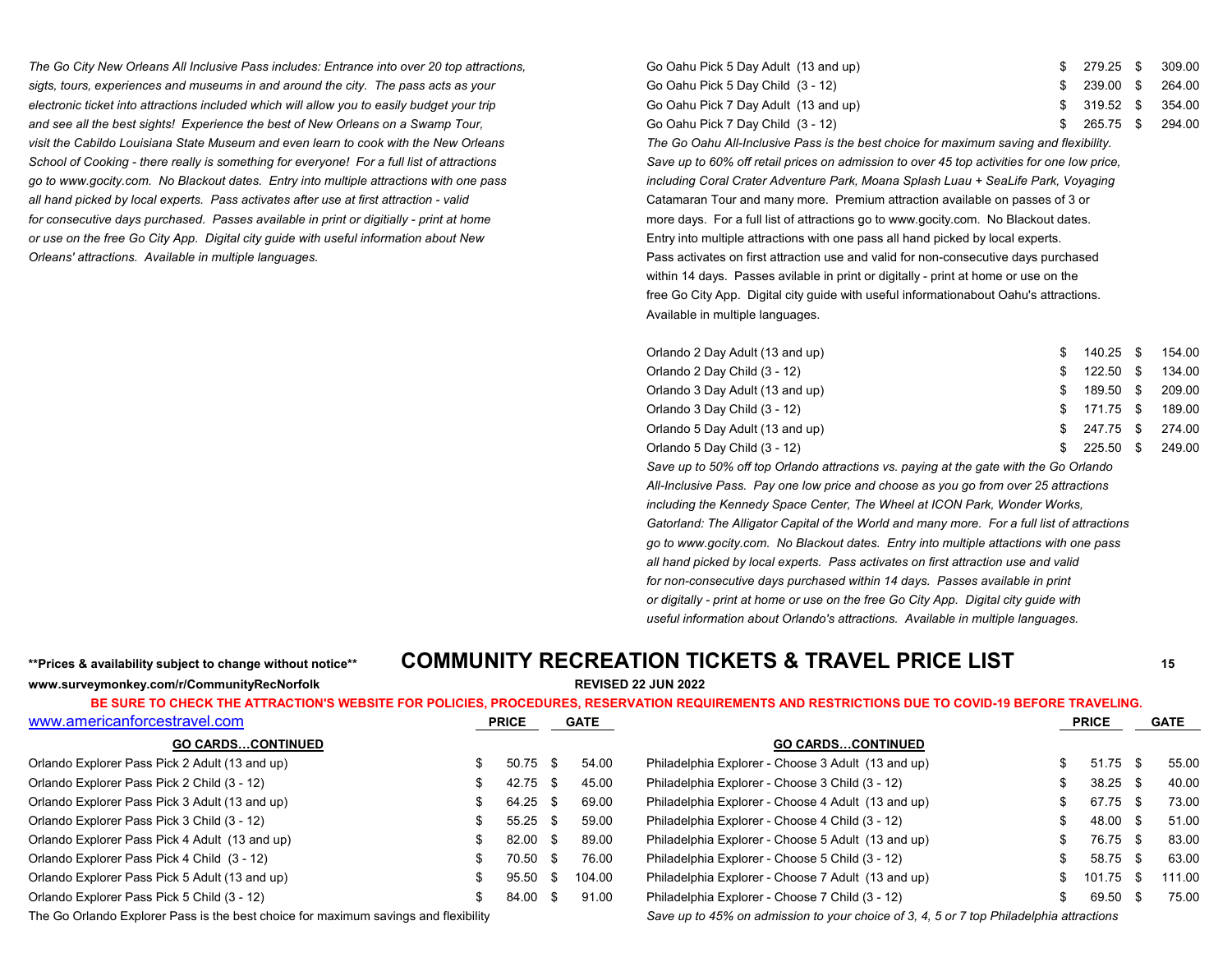WonderWorks, madame Tussauds, SeaLife Aquarium and more. No Blackout dates. *Bus Philadelphia Tour, Eastern State Penitentiary, Franklin Institute Science* Entry into multiple attractions with one pass all hand picked by local experts. *Museum and more. For a full list of attractions go to www.gocity.com. Get your* Pass activates after use at first attraction. Pass is valid for 60 days. Passes *pass instantly via emial and print it out or use it right on your phone. No Blackout**pass* **in the third of the standard of the standard of** available in print or digitally - print at home or use on the free Go City App. *definitions* dates. Entry into multiple attractions with one pass all hand picked by local experts. Digital city guide with useful information about Orlando's attractions. Available *Pass activates after use at first attraction. Pass valid for 60 days. Passes in multiple languages. available in print of digitally - print at home or use on the free Go City App.*

| Paris Pass 2 Day Adult (18+)    | 129.00    | - 56 | 144.00 | Available in multiple languages           |            |        |
|---------------------------------|-----------|------|--------|-------------------------------------------|------------|--------|
| Paris Pass 2 Day Teen (12 - 17) | 45.50 \$  |      | 49.00  |                                           |            |        |
| Paris Pass 3 Day Adult (18+)    | 154.50 \$ |      | 173.00 | Philadelphia Pass 1 Day Adult (13 and up) | 60.50 \$   | 65.00  |
| Paris Pass 3 Day Teen (12 - 17) | 56.00 \$  |      | 61.00  | Philadelphia Pass 1 Day Child (3 - 12)    | $38.25$ \$ | 40.00  |
| Paris Pass 4 Day Adult (18+)    | 175.75 \$ |      | 197.00 | Philadelphia Pass 2 Day Adult (13 and up) | 87.50 \$   | 95.00  |
| Paris Pass 4 Day Teen (12 - 17) | 65.75 \$  |      | 72.00  | Philadelphia Pass 2 Day Child (3 - 12)    | 59.75 \$   | 64.00  |
| Paris Pass 6 Day Adult (18+)    | 206.50 \$ |      | 232.00 | Philadelphia Pass 3 Day Adult (13 and up) | 104.50 \$  | 114.00 |
| Paris Pass 6 Day Teen (12 - 17) | 76.25 \$  |      | 84.00  | Philadelphia Pass 3 Day Child (3 - 12)    | 69.50 \$   | 75.00  |

*Enjoy entry to over 80 attractions, tours and activities with The Paris Pass. Save up to 45%* and explore the City of Lights. Climb The Effiel Tower on a quided tour, cruise the River *Seine, spot masterpieces at the Louvre, jump onboard a Big Bus Tour, learn about and taste Save up to 50% on admission to over 30 top attractions for one low price including* wine in a historic royal wine cellar and more. The more you see, the more you save! This the Hop-On Hop-On Hop-Off Big Bus Philadelphia Tour. Franklin Institute Science Museum *All-Inclusive pass gives you 2, 3, 4 or 6 days to see and experience as much of the city as and more with a Go Philadelphia All-Inclusive Pass. For a full list of attractions possible from iconic landmarks to hidden gems. Please note, The Paris Museum Pass go to www.gocity.com. Enjoy the flexibility to choose attractions as you go and do as is a physical card and needs to be collected at a redemption center in Paris. much as you want each day. Pay nothing at the gate. No Blacout dates.*

at Orlando's famous I-Drive area attractions. Choose from over 15 top attractions *for one low price with the Go Philadelphia Explorer Pass. Pay nothing at the gate* including The Wheel at ICON Park, Gatorland: The Alligator Capital of the World, *and choose as you go from over 25 listed attractions including a Hop-On Hop-Off Big Digital city guide with useful information about Philadelphia's attractions.* Paris Pass 2 Day Adult (18+) \$ 129.00 \$ 144.00 *Available in multiple languages*

| Philadelphia Pass 1 Day Adult (13 and up) | S  | 60.50  | - \$ | 65.00  |
|-------------------------------------------|----|--------|------|--------|
| Philadelphia Pass 1 Day Child (3 - 12)    | \$ | 38.25  | - \$ | 40.00  |
| Philadelphia Pass 2 Day Adult (13 and up) | S  | 87.50  | - \$ | 95.00  |
| Philadelphia Pass 2 Day Child (3 - 12)    | S  | 59.75  | - \$ | 64.00  |
| Philadelphia Pass 3 Day Adult (13 and up) | S  | 104.50 | \$.  | 114.00 |
| Philadelphia Pass 3 Day Child (3 - 12)    | S  | 69.50  | \$   | 75.00  |
| Philadelphia Pass 5 Day Adult (13 and up) | \$ | 125.00 | \$   | 137.00 |
| Philadelphia Pass 5 Day Child (3 - 12)    | S  | 88.50  | \$   | 96.00  |

*Pass activates on first attraction use and valid for consecutive days purchased. Passes available in print or digitally - print at home or us on the free Go City App. Digital city guide with useful information about Philadelphia's attractions. Available in multiple languages.*

### **www.surveymonkey.com/r/CommunityRecNorfolk REVISED 22 JUN 2022**

## **\*\*Prices & availability subject to change without notice\*\* COMMUNITY RECREATION TICKETS & TRAVEL PRICE LIST <sup>16</sup>**

| www.americanforcestravel.com        | <b>PRICE</b> |  | <b>GATE</b> |                                                                                         |  | <b>PRICE</b> |  | <b>GATE</b> |
|-------------------------------------|--------------|--|-------------|-----------------------------------------------------------------------------------------|--|--------------|--|-------------|
| <b>GO CARDSCONTINUED</b>            |              |  |             | <b>GO CARDSCONTINUED</b>                                                                |  |              |  |             |
| Rome Explorer Pick 2 Adult (16+)    | 66.75 \$     |  | 69.00       | San Antonio Explorer Pass (Choose 2) Adult (13 and up)                                  |  | 82.00 \$     |  | 89.00       |
| Rome Explorer Pick 2 Child (5 - 15) | $39.75$ \$   |  | 40.00       | San Antonio Explorer Pass (Choose 2) Child (3 - 12)                                     |  | 70.50 \$     |  | 76.00       |
| Rome Explorer Pick 3 Adult (16+)    | 88.25 \$     |  | 92.00       | San Antonio Explorer Pass (Choose 3) Adult (13 and up)                                  |  | $91.00$ \$   |  | 99.00       |
| Rome Explorer Pick 3 Child (5 - 15) | $55.50$ \$   |  | 57.00       | San Antonio Explorer Pass (Choose 3) Child (3 - 12)                                     |  | 78.50 \$     |  | 85.00       |
| Rome Explorer Pick 4 Adult (16+)    | 103.50 \$    |  | 115.00      | San Antonio Explorer Pass (Choose 4) Adult (13 and up)                                  |  | 109.00 \$    |  | 119.00      |
| Rome Explorer Pick 4 Child (5 - 15) | 63.00 \$     |  | 69.00       | San Antonio Explorer Pass (Choose 4) Child (3 - 12)                                     |  | 91.00 \$     |  | 99.00       |
| Rome Explorer Pick 5 Adult (16+)    | 124.75 \$    |  | 139.00      | San Antonio Explorer Pass (Choose 5) Adult (13 and up)                                  |  | 127.00 \$    |  | 139.00      |
| Rome Explorer Pick 5 Child (5 - 15) | 72.75 \$     |  | 80.00       | San Antonio Explorer Pass (Choose 5) Child (3 - 12)                                     |  | 109.00 \$    |  | 109.00      |
| Rome Explorer Pick 6 Adult (16+)    | 145.00 \$    |  | 162.00      | Save up to 40% on admission to your choice of 2, 3, 4 or 5 top San Antonio attractions. |  |              |  |             |
| Rome Explorer Pick 6 Child (5 - 15) | 88.50 \$     |  | 98.00       | tours, museums and more for one low price with a San Antonio Explorer Pass.             |  |              |  |             |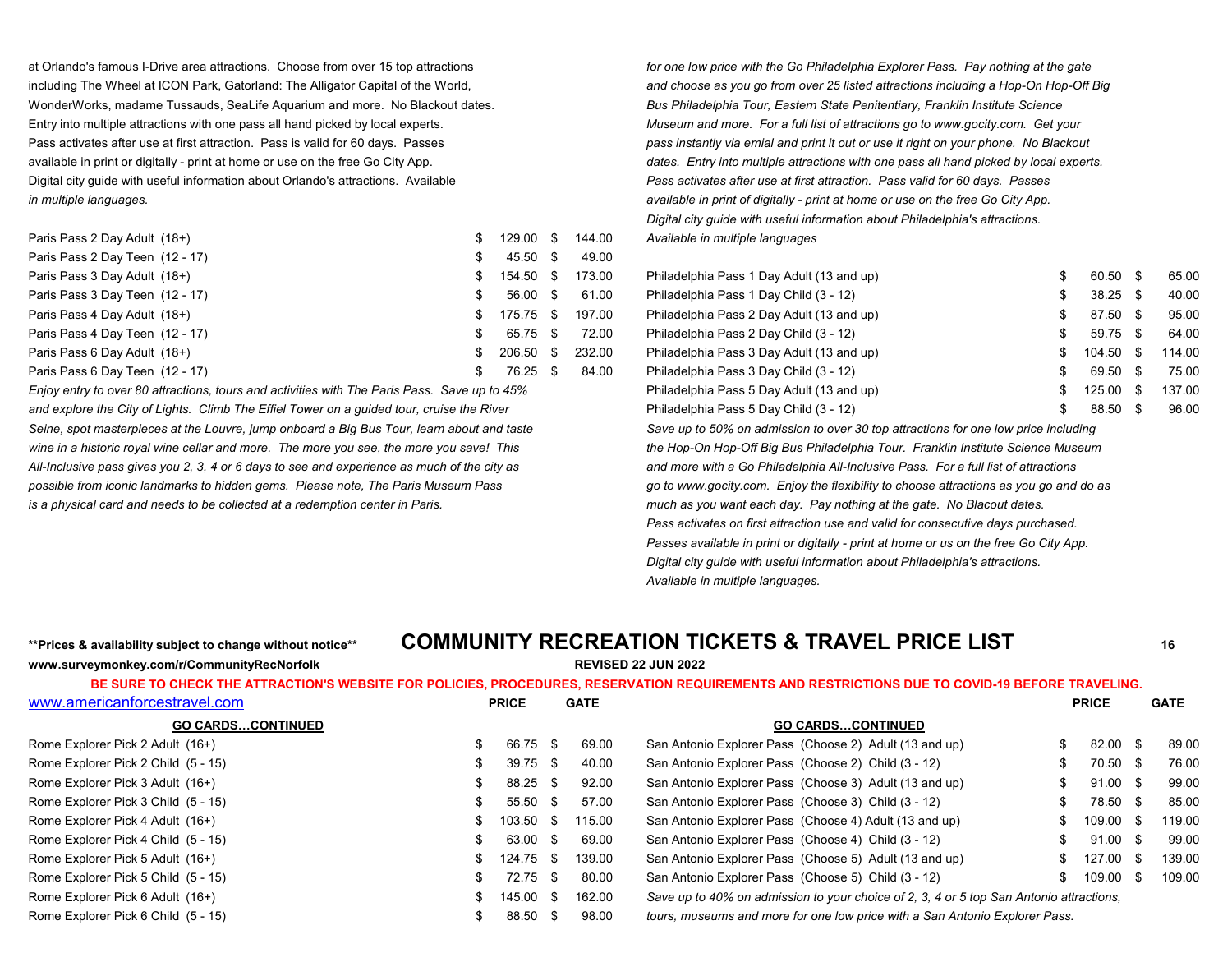| Rome Explorer Pick 7 Adult (16+)    | \$ 165.00 \$ 185.00 |  |
|-------------------------------------|---------------------|--|
| Rome Explorer Pick 7 Child (5 - 15) | \$ 98.25 \$ 109.00  |  |
| Rome OMNIA VTCN Adult (16+)         | \$ 142.50 \$ 150.00 |  |
| Rome OMNIA VTCN Child (5-15)        | \$ 66.75 \$ 69.00   |  |

Rome attractions and explore at you own pace - you'll have 60 days to use your pass. *pass right on your phone or print it out in advance. No Blackout dates. Entry* With a list of 30+ hand picked activities and tours to choose from, save up to 35% with *into multiple attractions with one pass all hand picked by our local experts.* the Explorer Pass. Discover the secrets of the Colosseum, gaze up at the Sistine Chapel's *Pass activates after use at first attraction. Pass is valid for 60 days.* beautiful ceiling, hop on and off a Big Bus Tour or eat like a local with an authentic *Passes available in print or digitally - print at home or use the free Go City App.* Italian set menu lunch. This pass is perfect if you want to tick a few firm favorites *Digital city guide with useful information about San Antonio's attractions.* off your bucket list. Digital pass and handy city guide - download to your mobile device *Available in multiple languages* or print at home.

Pay nothing at the gate and choose as you go from top attractions including the Natural Bridge Caverns, San Antonio Zoo, San Antonio Missions UNESCO World Heritage Site Tour, SeaLife San Antonio Aquarium and more. All passes include access to one premium attraction such as Six Flags Fiesta or SeaWorld Go City gives you the freedom to do what you want, when you want. Choose 2 to 7 top **San Antonio.** For a full list of attractions go to www.gocity.com. Use your

# **www.surveymonkey.com/r/CommunityRecNorfolk REVISED 22 JUN 2022**

## **\*\*Prices & availability subject to change without notice\*\* COMMUNITY RECREATION TICKETS & TRAVEL PRICE LIST <sup>17</sup>**

| www.americanforcestravel.com         | <b>PRICE</b>  | <b>GATE</b>           |                                                                                         | <b>PRICE</b> | <b>GATE</b> |
|--------------------------------------|---------------|-----------------------|-----------------------------------------------------------------------------------------|--------------|-------------|
| <b>GO CARDSCONTINUED</b>             |               |                       | <b>GO CARDSCONTINUED</b>                                                                |              |             |
| Go San Diego 1 Day Adult (13 and up) | 100.00<br>SS. | 109.00<br>- \$        | San Diego Explorer - Choose 2 Adult (13 and up)                                         | 82.00 \$     | 89.00       |
| Go San Diego 1 Day Child (3 - 12)    |               | $91.00$ \$<br>99.00   | San Diego Explorer - Choose 2 Child (3 - 12)                                            | 64.25 \$     | 69.00       |
| Go San Diego 2 Day Adult (13 and up) | 153.75        | 169.00<br>- S         | San Diego Explorer - Choose 3 Adult (13 and up)                                         | 100.00 \$    | 109.00      |
| Go San Diego 2 Day Child (3 - 12)    | SS.           | 144.75 \$<br>159.00   | San Diego Explorer - Choose 3 Child (3 - 12)                                            | 82.00 \$     | 89.00       |
| Go San Diego 3 Day Adult (13 and up) | 196.00        | 216.00<br>- \$        | San Diego Explorer - Choose 4 Adult (13 and up)                                         | 118.00 \$    | 129.00      |
| Go San Diego 3 Day Child (3 - 12)    |               | 209.00<br>189.50 \$   | San Diego Explorer - Choose 4 Child (3 - 12)                                            | 100.00 \$    | 109.00      |
| Go San Diego 4 Day Adult (13 and up) | 252.25<br>SS. | 279.00<br>- 35        | San Diego Explorer - Choose 5 Adult (13 and up)                                         | 127.00 \$    | 139.00      |
| Go San Diego 4 Day Child (3 - 12)    |               | $225.50$ \$<br>249.00 | San Diego Explorer - Choose 5 Child (3 - 12)                                            | 109.00 \$    | 119.00      |
| Go San Diego 5 Day Adult (13 and up) | 288.25        | 319.00<br>- \$        | San Diego Explorer - Choose 7 Adult (13 and up)                                         | 135.75 \$    | 149.00      |
| Go San Diego 5 Day Child (3 - 12)    | 261.25 \$     | 289.00                | San Diego Explorer - Choose 7 Child (3 - 12)                                            | 118.00 \$    | 129.00      |
| Go San Diego 7 Day Adult (13 and up) | 342.00 \$     | 379.00                | Explore San Diego the smart way and save of to 55% on attraction ticket prices with the |              |             |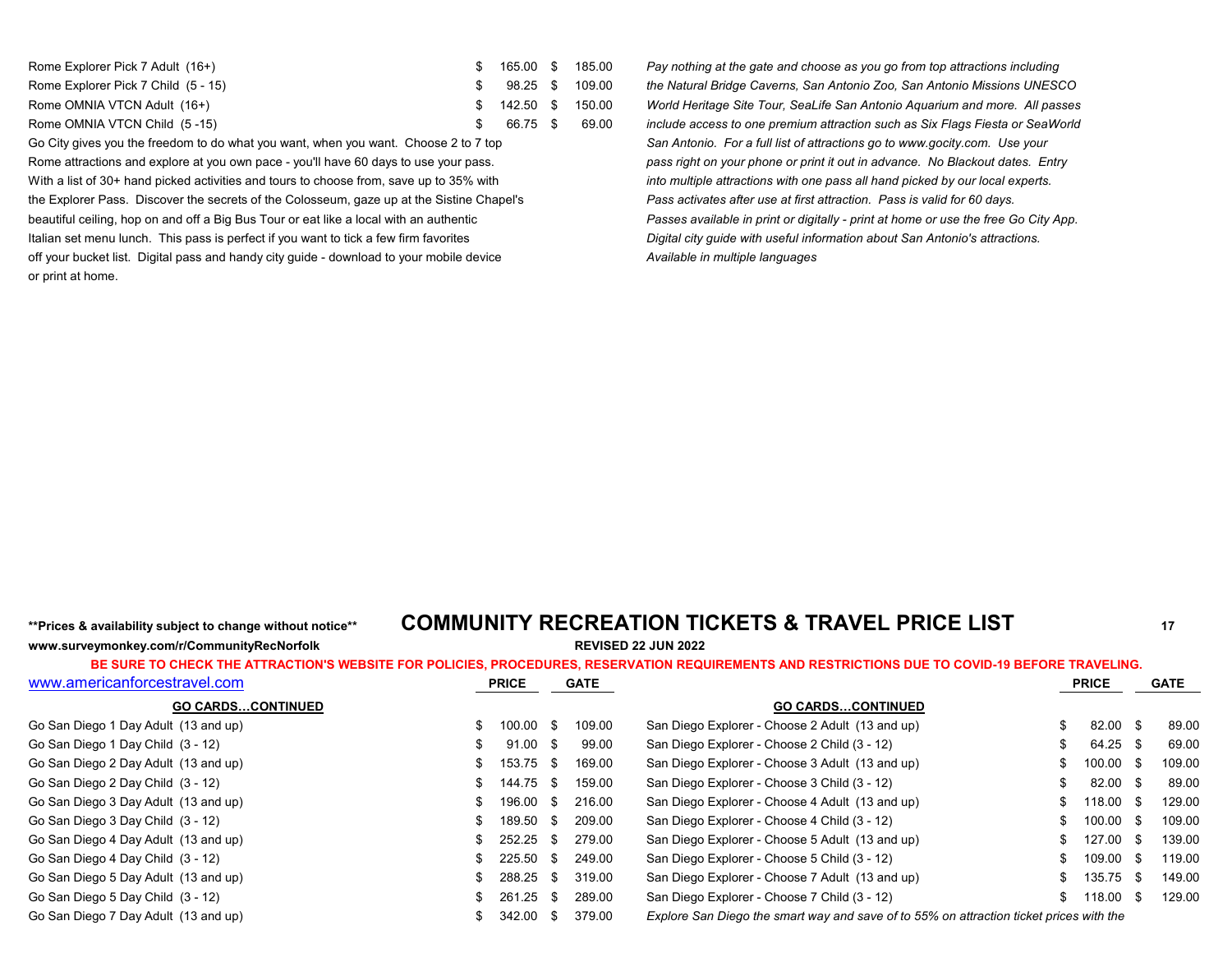*each day. No Blackout dates. Entry into multiple attractions with one pass* all hand pcked by local experts. Pass activates on first attraction use and *is valid for conscutive days purchased. Passes available in print or digitally print at home or use on the free Go City App. Digital city guide with useful information about San Diego's attractions. Available in multiple languages.* 

Go San Diego 7 Day Child (3 - 12) **Shareh 2006 10 Stan Diego Explorer Pass**. Choose 2, 3, 4, 5 or 7 activities from a lis of over 45 attractions **Shareh 2006 10 Stan Diego Explorer Pass.** Choose 2, 3, 4, 5 or 7 activities *The Go San Diego All-Inclusive Pass is the best choice for maximum savings including San Diego Zoo or San Diego Zoo Safari Park, USS Midwy Aircraft Museum, and flexibility. Save up to 45% on admission to over 50 top attractions and San Diego Harbor Cruise and more. For a full list of attractions go to www.gocity.com.* activities for one low price including the San Diego Zoo, SeaWorld, **Activity and the San Diego Zoo, SeaWorld**, **No Blackout dates.** Entry into multiple attractions with one pass all hand picked by local Legoland California, USS Midway Aircraft Carrier Museum, San Diego Harbor **experts and a seculates after us at first attraction**. Pass is valid for 60 days. Passes *Cruise and more. For a full list of attractions go to www.gocity.com. Enjoy available in print or digitally - print at home or use on the free Go City App. Digital city guide the flexibility to choose attractions as you go and do as much as you want with useful information about San Diego's attractions. Available in multiple languages.*

| Go San Francisco 1 Day Adult (13 and up) | S   | 76.75 \$ |      | 83.00  |
|------------------------------------------|-----|----------|------|--------|
| Go San Francisco 1 Day Child (3 - 12)    | S   | 64.25 \$ |      | 69.00  |
| Go San Francisco 2 Day Adult (13 and up) | S   | 113.50   | - \$ | 124.00 |
| Go San Francisco 2 Day Child (3 - 12)    | \$. | 95.50    | - \$ | 104.00 |
| Go San Francisco 3 Day Adult (13 and up) | S   | 143.00   | - \$ | 157.00 |
| Go San Francisco 3 Day Child (3 - 12)    | S   | 119.75   | - \$ | 131.00 |
| Go San Francisco 5 Day Adult (13 and up) | \$. | 177.00   | - \$ | 195.00 |
| Go San Francisco 5 Day Child (3 - 12)    | S   | 147.50   | \$.  | 162.00 |

*The Go San Francisco All-Inclusive Pass is the best choice for maximum savings and flexibility. Save up to 55% on admission to over 25 top attractions and tours for one low price, including California Academy of Sciences, Escape from the Rock: Cruise around Alcatraz, Exploratorium, Madame Tussauds San Francisco and more. For a full list of attractions go to www.gocity.com. Enjoy the flexibility to choose attractions as you go and do as much as you want each day. No Blackout dates. Entry to multiple attractions with one pass all hand picked by local experts. Pass activates on first attraction use and is valid for consecutive days purchased. Passes available in print or digitally - print at home or use the free Go City App. Digital city guide with useful information about San Francisco's attractions. Available in multiple languages.*

**www.surveymonkey.com/r/CommunityRecNorfolk REVISED 22 JUN 2022**

## **\*\*Prices & availability subject to change without notice\*\* COMMUNITY RECREATION TICKETS & TRAVEL PRICE LIST <sup>18</sup>**

| www.americanforcestravel.com                                                           | <b>PRICE</b> |  | <b>GATE</b> |                                       | <b>PRICE</b>        |      | <b>GATE</b> |
|----------------------------------------------------------------------------------------|--------------|--|-------------|---------------------------------------|---------------------|------|-------------|
| <b>GO CARDSCONTINUED</b>                                                               |              |  |             | <b>GO CARDSCONTINUED</b>              |                     |      |             |
| San Fran Explorer - Choose 2 - Adult (13 and up)                                       | $54.25$ \$   |  | 58.00       | Vienna Explorer Pick 2 Adult (15+)    | $51.50$ \$          |      | 56.00       |
| San Fran Explorer - Choose 2 - Child (3 - 12)                                          | 42.75 \$     |  | 45.00       | Vienna Explorer Pick 2 Child (6 - 14) | $35.00 \text{ }$ \$ |      | 37.00       |
| San Fran Explorer - Choose 3 - Adult (13 and up)                                       | 64.25 \$     |  | 69.00       | Vienna Explorer Pick 3 Adult (15+)    | 70.00 \$            |      | 77.00       |
| San Fran Explorer - Choose 3 - Child (3 - 12)                                          | $54.25$ \$   |  | 58.00       | Vienna Explorer Pick 3 Child (6 - 14) | 47.25 \$            |      | 51.00       |
| San Fran Explorer - Choose 4 - Adult (13 and up)                                       | 80.25 \$     |  | 87.00       | Vienna Explorer Pick 4 Adult (15+)    | 88.50 \$            |      | 98.00       |
| San Fran Explorer - Choose 4 - Child (3 - 12)                                          | 70.50 \$     |  | 76.00       | Vienna Explorer Pick 4 Child (6 - 14) | 58.75 \$            |      | 64.00       |
| San Fran Explorer - Choose 5 - Adult (13 and up)                                       | 95.50 \$     |  | 104.00      | Vienna Explorer Pick 5 Adult (15+)    | 107.00 \$           |      | 119.00      |
| San Fran Explorer - Choose 5 - Child (3 - 12)                                          | 79.50 \$     |  | 86.00       | Vienna Explorer Pick 5 Child (6 - 14) | 71.00 \$            |      | 78.00       |
| The Go San Francisco Explorer Pass is the best choice for maximum savings and          |              |  |             | Vienna Explorer Pick 6 Adult (15+)    | 124.75 \$           |      | 139.00      |
| flexibility. Save up to 55% on admission to your choice of 2, 3, 4 or 5 attractions.   |              |  |             | Vienna Explorer Pick 6 Child (6 - 14) | 83.25 \$            |      | 92.00       |
| Choose form a list of 25 top attractions including the California Academy of Sciences. |              |  |             | Vienna Explorer Pick 7 Adult (15+)    | 139.50 \$           |      | 156.00      |
| Excape from the Rock: Cruise around Alcatraz, Madame Tussauds San Francisco,           |              |  |             | Vienna Explorer Pick 7 Child (6 - 14) | 93.75               | - \$ | 104.00      |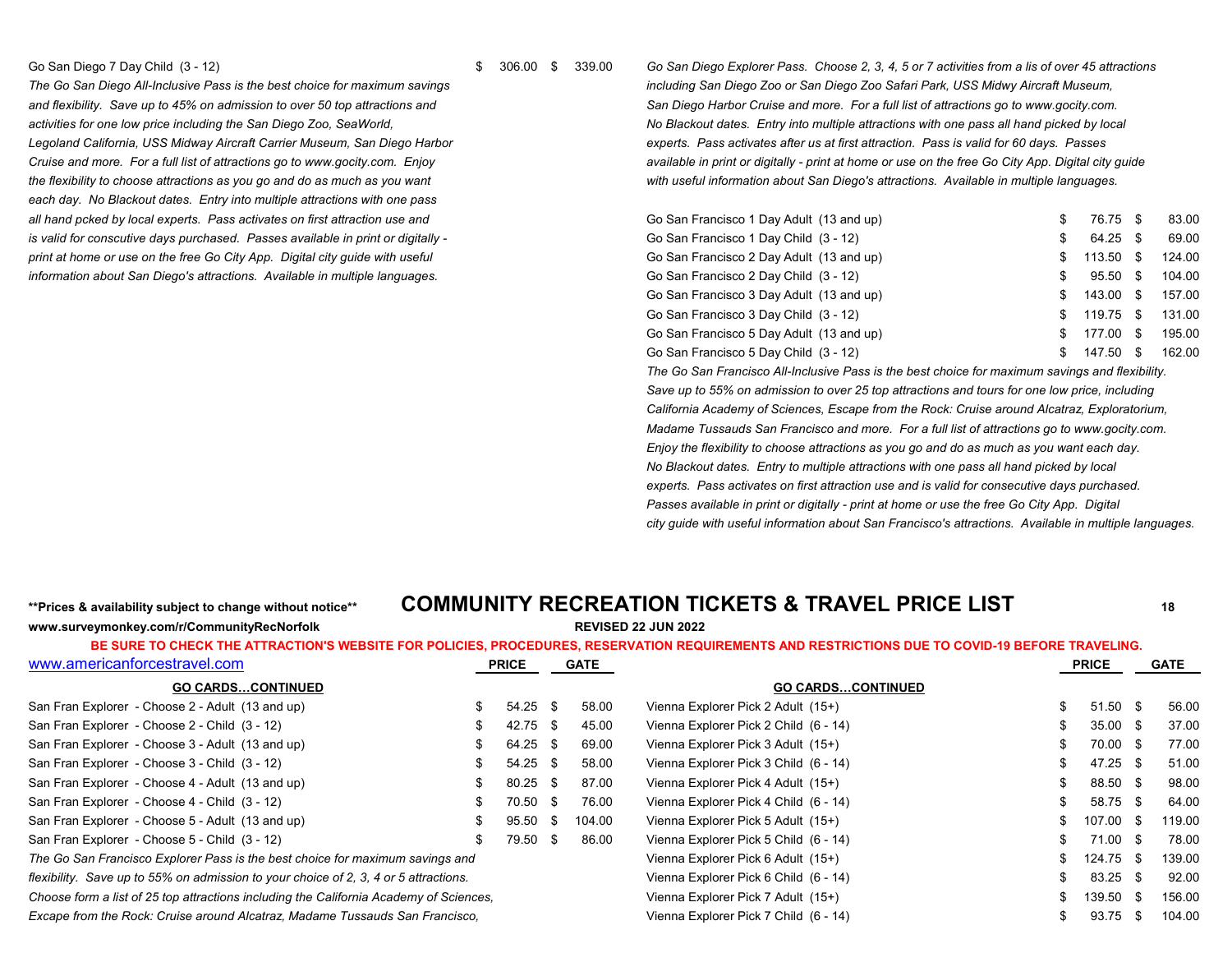*attractions. Available in multiple languages. Digital guide - download to your mobile device or print at home.*

| Stockholm 1 Day Adult (16+)    | 56.00 \$   | 61.00  | <b>GRACELAND - TN EXPIRES 31 DEC 21</b>                                    |           |        |
|--------------------------------|------------|--------|----------------------------------------------------------------------------|-----------|--------|
| Stockholm 1 Day Child (6 - 15) | $27.00$ \$ | 28.00  | Graceland Elvis Experience Tour + Elvis' Two Custom Planes Adult (11+) \$  | 66.00 \$  | 77.00  |
| Stockholm 2 Day Adult (16+)    | $95.50$ \$ | 106.00 | Graceland Elvis Experience Tour + Elvis' Two Custom Planes Child (5-10) \$ | 37.75 \$  | 44.00  |
| Stockholm 2 Day Child (6 - 15) | $38.50$ \$ | 41.00  | Graceland Elvis VIP Tour + Elvis' Two Custom Planes (5+)                   | 109.50 \$ | 124.00 |
| Stockholm 3 Day Adult (16+)    | 120.25 \$  | 134.00 |                                                                            |           |        |
| Stockholm 3 Day Child (6 - 15) | 49.00 \$   | 53.00  | HERSHEY PARK - PA EXPIRES 1 JAN 2023                                       |           |        |
| Stockholm 5 Day Adult (16+)    | 155.50 \$  | 175.00 | Hershey Park 1 Day Regular (9 - 61)                                        | 53.50 \$  | 77.80  |
| Stockholm 5 Day Child (6 - 15) | 64.00 \$   | 70.00  | Hershey Park 1 Day Junior (3 - 8)                                          | 48.00     | 54.80  |

*Discover over 45 top Stockholm attractions and save up to 45% with Go City. Your All-Inclusive Pass gives you 1, 2, 3 or 5 days to see and experience as much of the city as possible. Step back in time at the Vasa Museum, explore the royal Drottningholm Theatre and its beautiful gardens, enjoy a guided boat cruise around the archipelago's many islands and so much more! The more you see, the more you save. Validity for use on 1, 2, 3 or 5 consecutive days.* Digital pass and digital guide - download to your mobile device or print at home before you go.

*Aquarium of the Bay and more. For a full list of attractions go to www.gocity.com Go City gives you the freedom to do what you want, when you want. Choose 2, 3, 4, 5, 6 or 7 top No Blackout dates. Entry into multiple attractions with one pass all hand picked Vienna attractions, from a list of 40+ hand picked activities and tours. Explore at your own pace, by local experts. Pass activates after use at first attraction. Pass is valid for with 60 days to use your pass and save up to 40% whild doing so. Take a guided tour of the 60 days. Passes available in print or digitally - print at home or use on the free magnificent Shonbrunn Palace, enjoy the vies fro the world famous Ferris Wheel or cruise* Go City App. Digital city quide with useful information about San Francisco's **the Cannube - this pass is perfect if you want to tick a few firm favorites off your bucket list.** 

### **GRACELAND - TN EXPIRES 31 DEC 21**

| Graceland Elvis Experience Tour + Elvis' Two Custom Planes Adult (11+) \$ 66.00 \$ 77.00  |                     |  |
|-------------------------------------------------------------------------------------------|---------------------|--|
| Graceland Elvis Experience Tour + Elvis' Two Custom Planes Child (5-10) \$ 37.75 \$ 44.00 |                     |  |
| Graceland Elvis VIP Tour + Elvis' Two Custom Planes (5+)                                  | \$ 109.50 \$ 124.00 |  |

#### **HERSHEY PARK - PA EXPIRES 1 JAN 2023**

| Stockholm 5 Day Adult (16+)                                                    | 155.50 \$ | 175.00 | Hershey Park 1 Day Regular (9 - 61)                                                  | 53.50 \$ | 77.80 |
|--------------------------------------------------------------------------------|-----------|--------|--------------------------------------------------------------------------------------|----------|-------|
| Stockholm 5 Day Child (6 - 15)                                                 | 64.00 \$  | 70.00  | Hershey Park 1 Day Junior (3 - 8)                                                    | 48.00 \$ | 54.80 |
| Discover over 45 top Stockholm attractions and save up to 45% with Go City.    |           |        | Hershey Park 1 Day Senior (62+)                                                      | 48.00 \$ | 54.80 |
| Your All-Inclusive Pass gives you 1, 2, 3 or 5 days to see and experience as   |           |        | Valid for one day admission now - 1 Jan 2023. Hershey Park, The Boardwalk at Hershey |          |       |
| much of the city as possible. Step back in time at the Vasa Museum, explore    |           |        | Park (Water Park) & ZooAmerica Park. Admission to ZooAmerica is free on same-day     |          |       |
| the royal Drottningholm Theatre and its beautiful gardens, enjoy a guided boat |           |        | visit to Hershey Park when entering ZooAmerica from within Hershey Park. This ticket |          |       |
| cruise around the archipelago's many islands and so much more! The more you    |           |        | is not valid at the ZooAmerica entrance into Hershey Park.                           |          |       |

## **\*\*Prices & availability subject to change without notice\*\* COMMUNITY RECREATION TICKETS & TRAVEL PRICE LIST <sup>19</sup>**

|                                                                                                |              |      |             | BE SURE TO CHECK THE ATTRACTION'S WEBSITE FOR POLICIES, PROCEDURES, RESERVATION REQUIREMENTS AND RESTRICTIONS DUE TO COVID-19 BEFORE TRAVELING. |     |              |  |             |
|------------------------------------------------------------------------------------------------|--------------|------|-------------|-------------------------------------------------------------------------------------------------------------------------------------------------|-----|--------------|--|-------------|
| www.americanforcestravel.com                                                                   | <b>PRICE</b> |      | <b>GATE</b> |                                                                                                                                                 |     | <b>PRICE</b> |  | <b>GATE</b> |
| <b>ICON ORLANDO EXPIRES 31 DEC 22</b>                                                          |              |      |             | <b>KINGS DOMINION - DOSWELL VA</b>                                                                                                              |     |              |  |             |
| ICON Orlando Flight 1 Ride Adult (13+)                                                         | \$<br>15.50  | -S   | 29.82       | Kings Dominion Single Day (3+)                                                                                                                  | \$. | 42.75 \$     |  | 75.00       |
| ICON Orlando Flight 1 Ride Child (3 - 12)                                                      | 12.75        | - 96 | 24.25       | Valid for any one operating day through 31 Oct 2022.                                                                                            |     |              |  |             |
| Valid for 1 Ride: a full flight rotation in a shared capsule on the ICON Orlando.              |              |      |             |                                                                                                                                                 |     |              |  |             |
| Each person must present an individual ticket.                                                 |              |      |             | Kings Dominion Gold Season 2022 (3+)                                                                                                            |     | 86.50 \$     |  | 89.00       |
|                                                                                                |              |      |             | Valid for full park experience including parking, Kings Dominion, Soak City, Haunt and                                                          |     |              |  |             |
| <b>EXPIRES 19 APR 25</b><br>IFLY                                                               |              |      |             | Winterfest though 31 Dec 2022. Entrance to Soak City is not guaranteed without a reservation.                                                   |     |              |  |             |
| iFLY 2 Flight                                                                                  | 77.00        | £.   | 104.50      |                                                                                                                                                 |     |              |  |             |
| iFly Indoor Skydiving - two flights - two video - valid for any one day. Maximum of 6 vouchers |              |      |             | <b>KNOTT'S BERRY FARM - CA</b>                                                                                                                  |     |              |  |             |
| may be used at one time. Must have voucher number in hand to obtain videos. Please             |              |      |             | Knott's Single GAD (3+)                                                                                                                         |     | 78.75 \$     |  | 99.00       |
| bring this ticket with you to the tunnel. If you do not bring your physical ticket, your may   |              |      |             | Knott's Single Day Monday - Thursday (3+)                                                                                                       | S.  | 70.75 \$     |  | 99.00       |
| not receive your videos of the experience. Expires 19 Apr 2022.                                |              |      |             | Present original E-ticket at any open turnstile. This E-ticket contains a unique barcode valid                                                  |     |              |  |             |
|                                                                                                |              |      |             | for one entry only to this park. This E-ticket becomes invalid once scanned and may not be                                                      |     |              |  |             |

**IFLY - VA BEACH EXPIRES 28 FEB 2023** \$ 79.50 \$ 80.00 *reused. Valid 24 Apr 2022 - 9 Sep 2022.*

**www.surveymonkey.com/r/CommunityRecNorfolk REVISED 22 JUN 2022**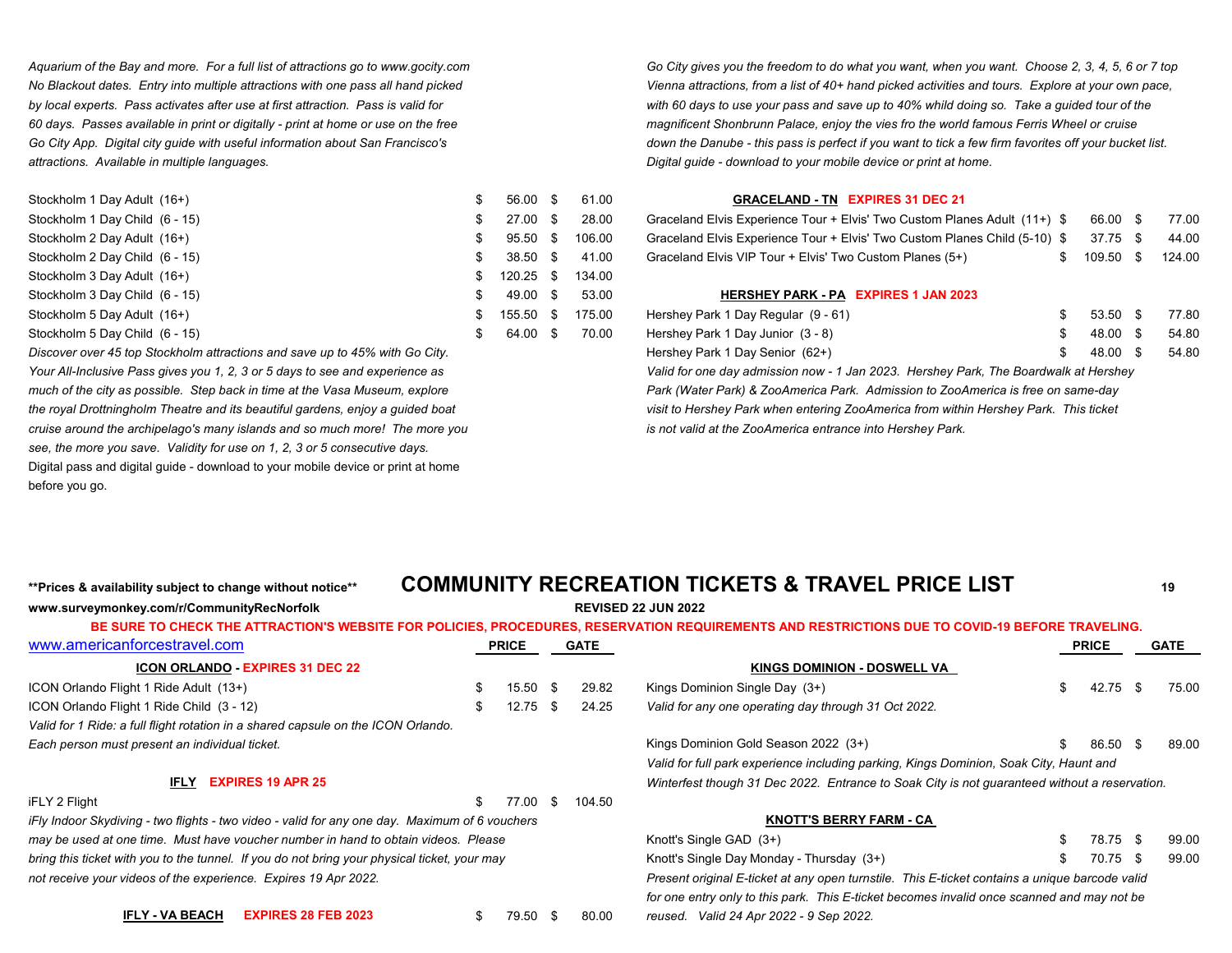### IFLY - VA Beach (3+)

*Reservations must be made 72 hours prior to the event. Walk ups will not be accepted.* And Company 3 44.50 \$ 60.000 K *Weight limit is 259 lbs regardless of height, flyer will be weighed at check-in. Previous* **Canada Area 2022** - 2022. *neck, back, heart, injuries or shoulder dislocations are advised not to fly. No hard cast allowed. Pregnant may no fly. Arrive 15 minutes prior to scheduled time. Ticket includes (2) 1 minute flights, all flight gear, flight certificate and 1 photo voucher* L *1* video voucher of guests experience. LA Zoo Child (2 - 12)  $\Box$ 

### **K1 SPEED - VARIOUS LOCATIONS EXPIRES 9 JUL 22**

|  | 25.95                                                                          | <b>LEGOLAND CALIFORNIA - EXPIRES 31 MAR 23</b>                                       |  |                                                                                                                                                                     |  |                      |
|--|--------------------------------------------------------------------------------|--------------------------------------------------------------------------------------|--|---------------------------------------------------------------------------------------------------------------------------------------------------------------------|--|----------------------|
|  | 55.95                                                                          | Legoland California 1 Day Admission                                                  |  |                                                                                                                                                                     |  | 108.30               |
|  |                                                                                |                                                                                      |  |                                                                                                                                                                     |  |                      |
|  |                                                                                | Reservations are required.                                                           |  |                                                                                                                                                                     |  |                      |
|  | 60.99                                                                          |                                                                                      |  |                                                                                                                                                                     |  |                      |
|  | 53.50                                                                          | Legoland California Sea 2nd Day Free                                                 |  |                                                                                                                                                                     |  | 128 00               |
|  | 102.72                                                                         |                                                                                      |  |                                                                                                                                                                     |  |                      |
|  | 83.46                                                                          | used within 9 days of first visit. Ticket valid on dates selected only. Reservations |  |                                                                                                                                                                     |  |                      |
|  | $15.25$ \$<br>$35.75$ \$<br>$47.25$ \$<br>$39.00$ \$<br>$79.25$ \$<br>64.50 \$ |                                                                                      |  | Reservations required. Visit date selected is for entry to Legoland California.<br>2-Day admission to Legoland California + Sea Life Aguarium. 2nd day free must be |  | 71.50 \$<br>85.50 \$ |

**www.surveymonkey.com/r/CommunityRecNorfolk REVISED 22 JUN 2022**

| Knott's Soak City (3+)                                                               | \$<br>49.50      | \$. | 60.00  |
|--------------------------------------------------------------------------------------|------------------|-----|--------|
| Valid one day only 28 May 2022 - 18 Sep 2022.                                        |                  |     |        |
|                                                                                      |                  |     |        |
| LA ZOO - LOS ANGELES CA                                                              |                  |     |        |
| LA Zoo Adult (13+)                                                                   | \$<br>17.75 \$   |     | 22.00  |
| LA Zoo Child (2 - 12)                                                                | \$<br>$14.50$ \$ |     | 17.00  |
| Valid for sale through 30 Jun 2023                                                   |                  |     |        |
| <b>LEGOLAND CALIFORNIA - EXPIRES 31 MAR 23</b>                                       |                  |     |        |
| Legoland California 1 Day Admission                                                  | \$<br>71.50 \$   |     | 108.30 |
| Reservations required. Visit date selected is for entry to Legoland California.      |                  |     |        |
| Reservations are required.                                                           |                  |     |        |
| Legoland California Sea 2nd Day Free                                                 | \$<br>85.50      | \$  | 128.00 |
| 2-Day admission to Legoland California + Sea Life Aquarium. 2nd day free must be     |                  |     |        |
| used within 9 days of first visit. Ticket valid on dates selected only. Reservations |                  |     |        |
| are required. Parking not included.                                                  |                  |     |        |
| Legoland California Sea Wtr 2 Day                                                    | \$<br>93.50      | \$  | 134.30 |
| 2-Days admission to Legoland California, Sea Life Aquarium and Waterpark.            |                  |     |        |
|                                                                                      |                  |     |        |

2nd day free must be used within 9 days of first visit.

## **\*\*Prices & availability subject to change without notice\*\* COMMUNITY RECREATION TICKETS & TRAVEL PRICE LIST <sup>20</sup>**

## [www.americanforcestravel.com](http://www.americanforcestravel.com/) **PRICE GATE PRICE GATE BE SURE TO CHECK THE ATTRACTION'S WEBSITE FOR POLICIES, PROCEDURES, RESERVATION REQUIREMENTS AND RESTRICTIONS DUE TO COVID-19 BEFORE TRAVELING.**

| <b>LEGOLAND FLORIDA - EXPIRES 31 MAR 23</b>                                              |    |          |      |        | LEGOLAND DISCOVERY - VARIOUS LOCATIONSCONTINUED - EXPIRES 31 MAR 2023 |                     |      |       |
|------------------------------------------------------------------------------------------|----|----------|------|--------|-----------------------------------------------------------------------|---------------------|------|-------|
| Legoland Florida 1 Day w/2nd Day Free (3+)                                               | \$ | 64.25    | - \$ | 104.00 | Legoland Discovery Dallas Adult                                       | 17.75 \$            |      | 27.05 |
| Same ticket must be used for both days. 2nd day must be used within 14 days of first     |    |          |      |        | Legoland Discovery Dallas Child                                       | 17.75 \$            |      | 27.05 |
| visit or before expiration, whichever comes first. Tickets are valid for 1 year from     |    |          |      |        | Legoland Discovery/SeaLife Dallas Combo Adult                         | 27.00 \$            |      | 40.04 |
| date of purchase. This E-Ticket can be upgraded to a Pass Membership. Upgrade            |    |          |      |        | Legoland Discovery/SeaLife Dallas Combo Child                         | $27.00 \text{ }$ \$ |      | 40.04 |
| must happen same day as visit at Guest Services.                                         |    |          |      |        |                                                                       |                     |      |       |
|                                                                                          |    |          |      |        | Legoland Discovery Kansas City Adult                                  | 19.00 \$            |      | 28.55 |
| Legoland Florida 1 Day w/2nd Day Free + Waterpark (3+)                                   | S. | 79.50    | - \$ | 137.09 | Legoland Discovery Kansas City Child                                  | 19.00 \$            |      | 28.55 |
| Same ticket must be used for both days. 2nd day must be used within 14 days of first     |    |          |      |        | Legoland Discovery/SeaLife Kansas City Combo Adult                    | $29.75$ \$          |      | 43.93 |
| visit or before expiration, whichever comes first. The Waterpark is now open year round. |    |          |      |        | Legoland Discovery/SeaLife Kansas City Combo Child                    | $29.75$ \$          |      | 43.93 |
| This E-Ticket can be upgraded to a Pass Membership. Upgrade must happen                  |    |          |      |        |                                                                       |                     |      |       |
| happen same day as visit at Guest Services.                                              |    |          |      |        | Legoland Discovery Michigan Adult                                     | $18.25$ \$          |      | 24.99 |
|                                                                                          |    |          |      |        | Legoland Discovery Michigan Child                                     | $18.25$ \$          |      | 24.99 |
| Legoland Florida 1 Day w/2nd Day Free + Peppa Pig Theme Park (2+)                        | S. | 79.50 \$ |      | 137.09 | Legoland Discovery/SeaLife Michigan Combo Adult                       | $26.75$ \$          |      | 35.99 |
| Same ticket must be used for both days. 2nd day must be used within 14 days of first     |    |          |      |        | Legoland Discovery/SeaLife Michigan Combo Child                       | 26.75               | - \$ | 35.99 |
|                                                                                          |    |          |      |        |                                                                       |                     |      |       |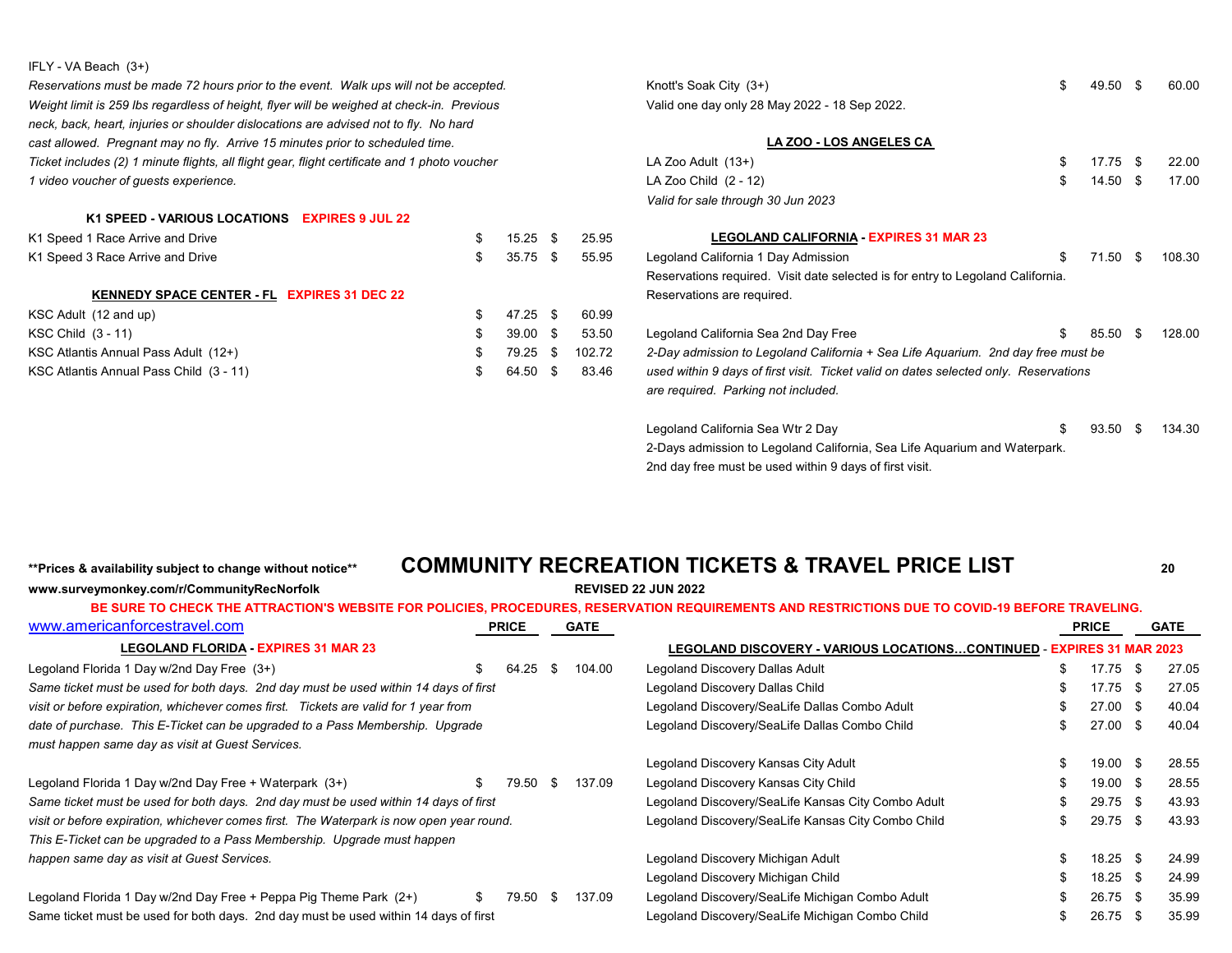visit or before expiration, whichever comes first.

|                                                            |    |            |      |       | Legoland Discovery New Jersey Adult                                         | 19.50 \$   | 28.78 |
|------------------------------------------------------------|----|------------|------|-------|-----------------------------------------------------------------------------|------------|-------|
| LEGOLAND DISCOVERY - VARIOUS LOCATIONS - EXPIRES 31 MAR 23 |    |            |      |       | Legoland Discovery New Jersey Child                                         | 19.50 \$   | 28.78 |
| Legoland Discovery Arizona Adult                           | \$ | $18.25$ \$ |      | 27.01 | Legoland Discovery/SeaLife New Jersey Combo Adult                           | $30.00$ \$ | 43.71 |
| Legoland Discovery Arizona Child                           | S. | 18.25 \$   |      | 27.01 | Legoland Discovery/SeaLife New Jersey Combo Child                           | $27.50$ \$ | 38.37 |
| Legoland Discovery/SeaLife Arizona Combo Adult             |    | 23.50      | - \$ | 34.58 |                                                                             |            |       |
| Legoland Discovery/SeaLife Arizona Combo Child             | S  | 23.50      | - \$ | 34.58 | Legoland Discovery New York Adult                                           | 19.75 \$   | 29.39 |
|                                                            |    |            |      |       | Legoland Discovery New York Child                                           | 19.75 \$   | 29.39 |
| Legoland Discovery Atlanta Adult                           | \$ | 18.25      | - \$ | 27.21 |                                                                             |            |       |
| Legoland Discovery Atlanta Child                           | S  | 18.25      | - \$ | 27.21 | Legoland Discover Philadelphia Adult                                        | $20.00$ \$ | 25.99 |
|                                                            |    |            |      |       | Legoland Discover Phiadelphia Child                                         | $20.00$ \$ | 25.99 |
| Legoland Discovery Bay Area Adult                          | \$ | $20.25$ \$ |      | 26.99 |                                                                             |            |       |
| Legoland Discovery Bay Area Child                          |    | 20.25      | - \$ | 26.99 | Legoland Discovery San Antonio Adult                                        | 16.50 \$   | 24.89 |
|                                                            |    |            |      |       | Legoland Discovery San Antonio Child                                        | 16.50 \$   | 24.89 |
| Legoland Discovery Boston Adult                            | \$ | $18.25$ \$ |      | 24.99 | Legoland Discovery/SeaLife San Antonio Combo Adult                          | $28.25$ \$ | 41.12 |
| Legoland Discovery Boston Child                            | S. | 18.25      | -\$  | 24.99 | Legoland Discovery/SeaLife San Antonio Combo Child                          | $28.25$ \$ | 41.12 |
| Legoland Discovery Chicago Adult                           | £. | $18.25$ \$ |      | 26.24 | LURAY CAVERNS - VA - EXPIRES 31 OCT 22                                      |            |       |
| Legoland Discovery Chicago Child                           | S  | 18.25      | - \$ | 26.24 | Luray Caverns Adult (13 and up)                                             | 26.50 \$   | 32.00 |
|                                                            |    |            |      |       | Luray Caverns Child (6 - 12)                                                | $12.50$ \$ | 16.00 |
| Legoland Discovery Columbus Adult                          | \$ | 18.75 \$   |      | 26.24 | Children 5 and under are free. Ticket includes entrance fee, parking, Luray |            |       |
| Legoland Discovery Columbus Child                          | S. | 18.75      | - \$ | 26.24 | Caverns tour: a self guided tour of the Car and Carriage Caravan, access    |            |       |
|                                                            |    |            |      |       | to the Luray Valley Museum and Free Admission to Toy Town Junction.         |            |       |

**www.surveymonkey.com/r/CommunityRecNorfolk REVISED 22 JUN 2022**

## **\*\*Prices & availability subject to change without notice\*\* COMMUNITY RECREATION TICKETS & TRAVEL PRICE LIST <sup>21</sup>**

| www.americanforcestravel.com                                  |     | <b>PRICE</b> |      | <b>GATE</b> |                                                                 | <b>PRICE</b>       | <b>GATE</b> |  |
|---------------------------------------------------------------|-----|--------------|------|-------------|-----------------------------------------------------------------|--------------------|-------------|--|
| <b>MADAME TUSSAUDS HOLLYWOOD - EXPIRES 31 MAR 23</b>          |     |              |      |             | <b>MARITIME MUSEUM - EXPIRES 17 NOV 2022</b>                    |                    |             |  |
| Madame Tussauds Hollywood GA (All Access)                     | \$  | $21.50$ \$   |      | 29.99       | Maritime Museum Adult (13+)                                     | 15.00 \$           | 20.00       |  |
| Madame Tussauds Hollywood CMB G (Marvel 4D Movie) (3+)        | S.  | 25.50        | - S  | 34.99       | Maritime Museum Child (3 - 12)                                  | $9.00 \text{ }$ \$ | 10.00       |  |
| Madame Tussauds Hollywood + Hard Rock Café (3+)               | \$  | $52.50$ \$   |      | 74.61       | Valid for use through 17 Nov 2022.                              |                    |             |  |
| Children 2 years and under are FREE with paid Adult admission |     |              |      |             |                                                                 |                    |             |  |
|                                                               |     |              |      |             | <b>MEDIEVAL TIMES DINNER AND TOURNAMENT - EXPIRES 30 SEP 22</b> |                    |             |  |
| <b>MADAME TUSSAUDS LAS VEGAS EXPIRES 31 MAR 23</b>            |     |              |      |             | Medieval Times Scottsdale, AZ Adult (13+)                       | 52.00 \$           | 54.64       |  |
| Madame Tussauds Las Vegas GA (3+)                             |     | $26.50$ \$   |      | 36.99       | Medieval Times Scottsdale, AZ Child (3 - 12)                    | 40.00 \$           | 54.64       |  |
| Madame Tussauds Las Vegas CMB GA (Marvel 4D Movie) (3+)       | \$. | $30.25$ \$   |      | 41.99       |                                                                 |                    |             |  |
| Madame Tussauds Las Vegas + Hard Rock Cafe                    | \$  | $52.50$ \$   |      | 79.17       | Medieval Times Buena Park, CA Adult (13+)                       | 47.00 \$           | 69.65       |  |
| Children 2 years and under are FREE with paid Adult admission |     |              |      |             | Medieval Times Buena Park, CA Child (3 - 12)                    | 34.75 \$           | 42.65       |  |
| <b>MADAME TUSSAUDS NASHVILLE EXPIRES 31 MAR 23</b>            |     |              |      |             | Medieval Times Canada Adult (13+)                               | 55.00 \$           | 81.78       |  |
| Madame Tussauds Nashville Adult (13+)                         |     | 18.00 \$     |      | 27.30       | Medieval Times Canada Child (3 - 12)                            | 41.25 \$           | 56.92       |  |
| Madame Tussauds Nashville Child (3 - 12)                      | S   | $14.50$ \$   |      | 21.84       |                                                                 |                    |             |  |
| Madame Tussauds Nashville + Hard Rock Café                    |     | 48.00        | - 35 | 71.83       | Medieval Times Florida Adult (13+)                              | 47.00              | 74.82       |  |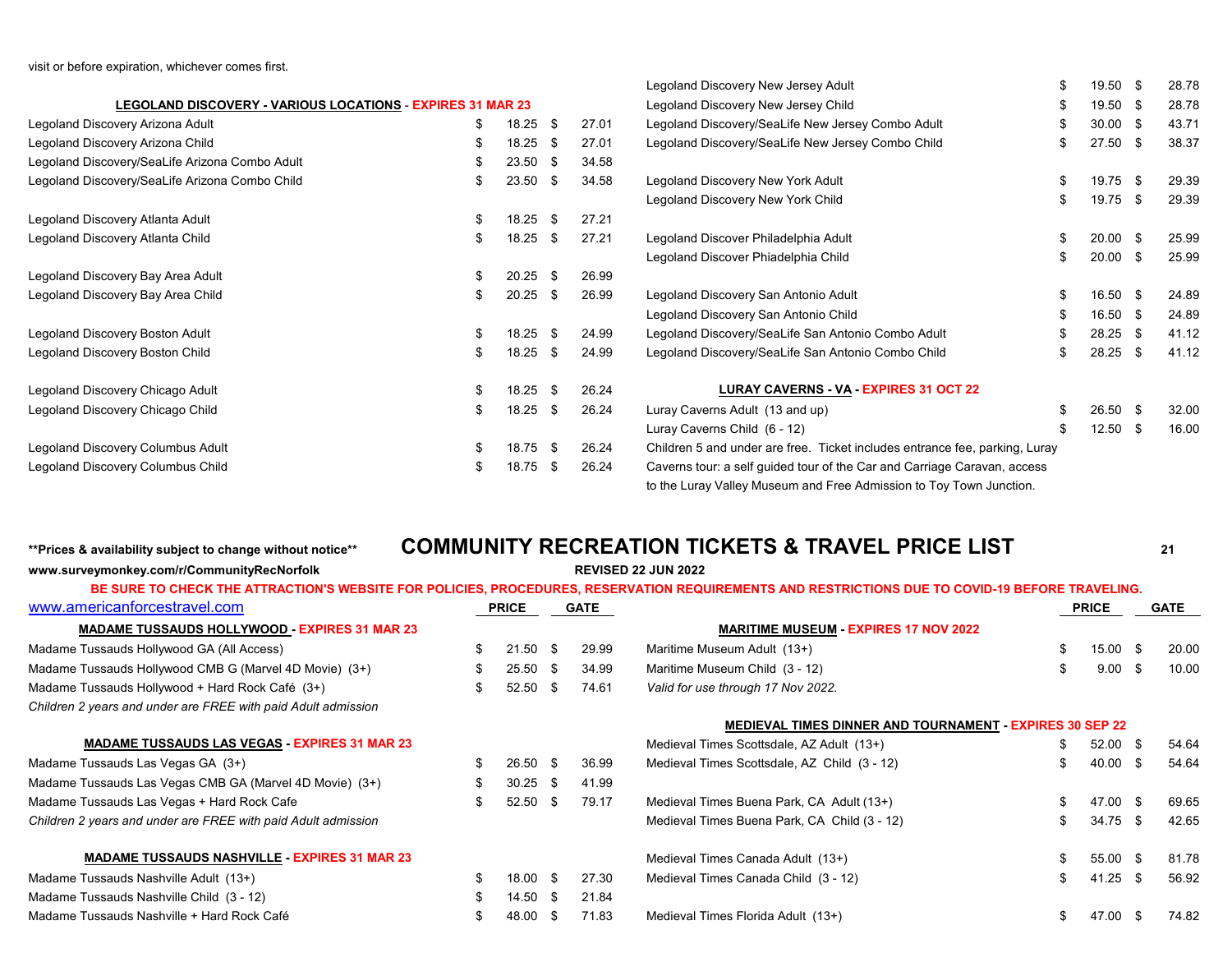| Children 2 years and under are FREE with paid Adult admission     |    |                     |      |       | Medieval Times Florida Child (3 - 12)                |     | $34.75$ \$ |          | 44.72 |
|-------------------------------------------------------------------|----|---------------------|------|-------|------------------------------------------------------|-----|------------|----------|-------|
| <b>MADAME TUSSAUDS NY EXPIRES 31 MAR 23</b>                       |    |                     |      |       | Medieval Times Georgia Adult (13+)                   |     | 43.75      | <b>S</b> | 65.37 |
| Madame Tussauds NY + Marvel 4D Movie                              | \$ | $31.75$ \$          |      | 47.89 | Medieval Times Georgia Child (3 - 12)                |     | 34.75 \$   |          | 44.17 |
| Madame Tussauds NY + Marvel 4D and 7D Attraction                  | \$ | $36.50$ \$          |      | 55.52 |                                                      |     |            |          |       |
| Madame Tussauds NY + Hard Rock Café                               | \$ | 57.00 \$            |      | 84.68 | Medieval Times Chicago/Schaumberg, IL Adult (13+)    |     | $49.25$ \$ |          | 74.28 |
| Children 2 years and under are FREE with paid Adult admission     |    |                     |      |       | Medieval Times Chicago/Schaumberg, IL Child (3 - 12) | \$  | $36.50$ \$ |          | 45.03 |
| <b>MADAME TUSSAUDS ORLANDO EXPIRES 31 MAR 23</b>                  |    |                     |      |       | Medieval Times Maryland Adult (13+)                  |     | 49.25 \$   |          | 73.16 |
| Madame Tussauds Orlando Adult (13+)                               | S. | $23.00 \text{ }$ \$ |      | 34.03 | Medieval Times Maryland Child (3 - 12)               | \$  | $38.25$ \$ |          | 45.65 |
| Madame Tussauds Orlando Child (3 - 12)                            | \$ | 19.50 \$            |      | 28.70 |                                                      |     |            |          |       |
| Madame Tussauds Orlando and Sea Life Orlando Combo Adult (13+)    | \$ | 29.50 \$            |      | 43.61 | Medieval Times New Jersey Adult (13+)                |     | $50.25$ \$ |          | 74.25 |
| Madame Tussauds Orlando and Sea Life Orlando Combo Child (3 - 12) | \$ | $25.75$ \$          |      | 38.29 | Medieval Times New Jersey Child (3 - 12)             |     | 37.00 \$   |          | 44.40 |
| Madame Tussauds Orlando + Hard Rock Café                          | \$ | $53.00$ \$          |      | 75.38 |                                                      |     |            |          |       |
| Children 2 years and under are FREE with paid Adult admission     |    |                     |      |       | Medieval Times South Carolina Adult (13+)            |     | $50.00$ \$ |          | 65.89 |
|                                                                   |    |                     |      |       | Medieval Times South Carolina Child (3 - 12)         | \$. | $31.75$ \$ |          | 36.51 |
| <b>MADAME TUSSAUDS SAN FRANCISCO - EXPIRES 31 MAR 23</b>          |    |                     |      |       |                                                      |     |            |          |       |
| Madame Tussauds San Francisco General (3+)                        |    | 18.25               | - \$ | 24.99 | Medieval Times Texas Adult (13+)                     |     | 47.00 \$   |          | 73.14 |
| Madame Tussauds San Francixco + Hard Rock                         | \$ | 53.50               | - \$ | 69.26 | Medieval Times Texas Child (3 - 12)                  | \$  | 35.75      | - \$     | 45.00 |
| Children 2 years and under are FREE with paid Adult admission     |    |                     |      |       |                                                      |     |            |          |       |

## **\*\*Prices & availability subject to change without notice\*\* COMMUNITY RECREATION TICKETS & TRAVEL PRICE LIST <sup>22</sup> www.surveymonkey.com/r/CommunityRecNorfolk REVISED 22 JUN 2022**

|                                                                                       |                     |             | BE SURE TO CHECK THE ATTRACTION'S WEBSITE FOR POLICIES, PROCEDURES, RESERVATION REQUIREMENTS AND RESTRICTIONS DUE TO COVID-19 BEFORE TRAVELING. |       |
|---------------------------------------------------------------------------------------|---------------------|-------------|-------------------------------------------------------------------------------------------------------------------------------------------------|-------|
| www.americanforcestravel.com                                                          | <b>PRICE</b>        | <b>GATE</b> | <b>PRICE</b>                                                                                                                                    | GATE  |
| MOTOWORLD - VA BEACH VA - EXPIRES 31 OCT 2022                                         |                     |             | <b>NATIONAL WWII MUSEUM - LA</b><br><b>EXPIRES 31 DEC 22</b>                                                                                    |       |
| Pro 3 Hour Unlimited Wristband (Over 48" Tall)                                        | $51.50$ \$          | 70.00       | $16.75$ \$<br>Museum Campus Pass                                                                                                                | 18.80 |
| Includes 1 Free Round of Shipwreck Golf. Sky Coaster and Adult Speed Track            |                     |             | Designated by Congress as the official WWII museum of the United States, the                                                                    |       |
| NOT included. Choose from Bullit Karts (54"), Bumper Boats (42"), Cannonball          |                     |             | National WWII Museum is located in downtown New Orleans, where 5 soaring                                                                        |       |
| Track (58"), Family Grand Prix Karts (48"), Outlaw Drifters (48"), Quarter Midget     |                     |             | pavilions house historical exhibits, on-site restoration work, a period dinner                                                                  |       |
| Karts (54"), Super Slick 8 Track (48"), Road Racers (54"). Must meet height           |                     |             | theatre and restarurants. Purchase your timed tickets in advance to secure your                                                                 |       |
| requirements. Must be redeemed 3 hours prior to park closing time.                    |                     |             | desired entry or movie time. Housed in 5 buildings, the museum tells the story                                                                  |       |
| Please check hours of operation.                                                      |                     |             | of the American experience in the war that changed the world -- why it was fought,                                                              |       |
|                                                                                       |                     |             | how it was won and what it means today. The Louisiana Memorial Parvilion                                                                        |       |
| Rookie 3 Hour Unlimited Wristband (36" - 48" Tall)<br>\$.                             | $24.00 \text{ }$ \$ | 30.00       | features the "D-Day Invasion of Normandy" exhibit and an exhibit and an exhibit                                                                 |       |
| Child ticket NOT eligible for anyone over 48" tall. Includes 1 Free Round of          |                     |             | telling the story of the war experienced on the Home Front. The "Campaigns"                                                                     |       |
| Shipwreck Golf. Sky Coaster is NOT included. Choose from: Bumper Boats (42"),         |                     |             | of Courage" area features the "Road to Tokyo" exhibit, which retraces the                                                                       |       |
| Dinosaurs (36"), Kiddie Track (36"), Kiddie Bumper Boats (36"), Himalaya (36"),       |                     |             | grueling trail from Pearl Harbor to Tokyo. It also houses the "Road to Berlin"                                                                  |       |
| Jr. Dune Buggy (42"), Jr. Stock Track (42"), Midge-O-Rider (36"), Power Wheels (36"), |                     |             | exhibit, recreating actual battle settings and villages as America campaigned to                                                                |       |
| Hampton Ride (36"), Bounce House (36"). Must be redeemed 3 hours prior                |                     |             | defeat the Axis powers. A two-hour guided tour of these two exhibits, led by an                                                                 |       |
| to park closing time. Please check hours of operation.                                |                     |             | expert docent, is also available to book as an option. The U.S. Freedom                                                                         |       |
|                                                                                       |                     |             | Pavilion features actual WW2 airplanes restored to their wartime glory, including                                                               |       |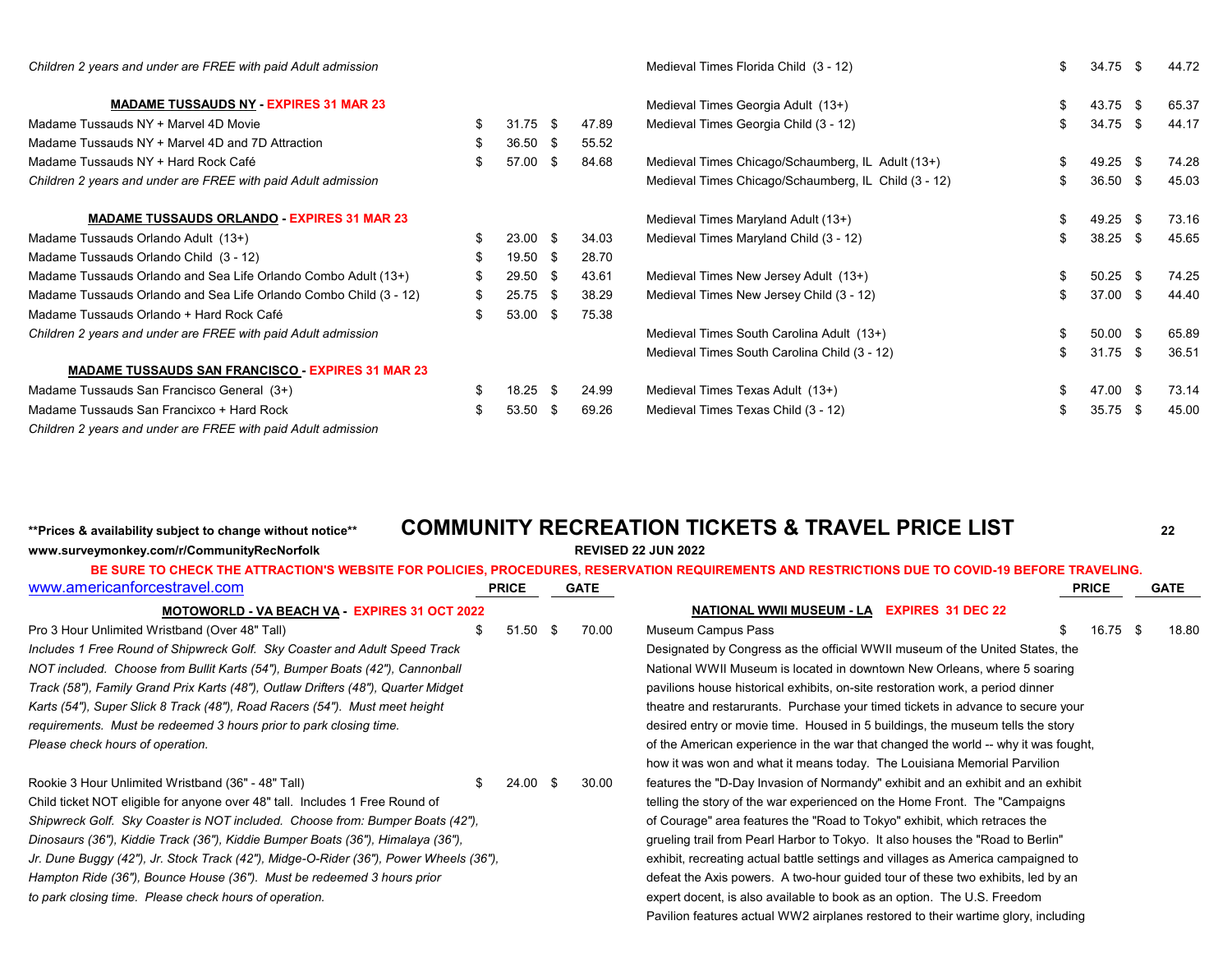| Speedtrack Adult (16+) |  |  |
|------------------------|--|--|
|                        |  |  |

have a parent or legal guardian present to sign waiver. All participants must<br> **identify and the contract of the contract of the contract of links to our lives** in the contract of links to our lives

#### **MOVIE TICKETS**

Regal Cinemas (Unrestricted) and the set of the set of the set of the set of the set of the set of the set of the set of the set of the set of the set of the set of the set of the set of the set of the set of the set of th

#### **NATIONAL AQUARIUM - MD EXPIRES 31 DEC 22**

| National Aguarium Military - Valid for Active Duty |    | 29.25 \$          | 34.95 |
|----------------------------------------------------|----|-------------------|-------|
| National Aguarium Adult (12 - 64)                  | S. | 36.00 \$ 39.95    |       |
| National Aguarium Child (3 - 11)                   |    | \$ 27.00 \$       | 29.95 |
| National Aguarium Senior (65+)                     |    | \$ 31.50 \$ 34.95 |       |

*Reservations are now required and can be made up to 14 days in advance at Aqua.org*

*Valid for one day admission to National Aquarium. 4D Theater and Daily Behind-the-Scenes*

*Tour tickets can be purchased onsite. Call or visit aqua.org for most up to date operational hours.*

Speedtrack Adult (16+) **1992** 13.00 \$ 23.00 \$ 24.00 the B-17E Flying Fortress, as well as wartime tanks and trucks. Liberation *Ride is six minutes in length. Must be 16 years old or older. If under 18 must* Pavilion, which opens in 2022, will explore the closing months of the war and wear closed toe shoes and have a valid picture ID. **the state specific and only good for the ticketed date.** The ticketed date. Must present ticket for entry.

## **\*\*Prices & availability subject to change without notice\*\* COMMUNITY RECREATION TICKETS & TRAVEL PRICE LIST <sup>23</sup> www.surveymonkey.com/r/CommunityRecNorfolk REVISED 22 JUN 2022**

| www.americanforcestravel.com                                                        | <b>PRICE</b> | <b>GATE</b> |                                                                                               | <b>PRICE</b> | <b>GATE</b> |
|-------------------------------------------------------------------------------------|--------------|-------------|-----------------------------------------------------------------------------------------------|--------------|-------------|
| <b>NATIONAL WWII MUSEUM - LACONTINUED EXPIRES 31 DEC 22</b>                         |              |             | <u>NORFOLK TIDES - NORFOLK VA</u>                                                             |              |             |
| Museum Campus Pass + "Beyond All Boundaries"                                        | $24.00$ \$   | 26.11       | Norfolk Tides (2+)                                                                            | $12.25$ \$   | 16.00       |
| Desinated by Congress as the official WWII museum of the United States, the         |              |             |                                                                                               |              |             |
| National WWII Museum is located in downtown New Orleans, where 5 soaring            |              |             | <b>OCEAN BREEZE WATERPARK EXPIRES 11 SEP 2022</b>                                             |              |             |
| pavilions house historical exhibits, on-site restoration work, a period dinner      |              |             | Ocean Breeze Regular Admission (10+)                                                          | $36.25$ \$   | 49.49       |
| theater and restaurants. Purchase your timed tickets in advance to secure your      |              |             | Ocean Breeze Regular Admission (3 - 9)                                                        | $32.00$ \$   | 38.49       |
| desired entry or movie time. Housed in 5 buildings, the museum tells the story      |              |             | Ocean Breeze Season (3+)                                                                      | 75.75 \$     | 98.99       |
| of the American experience in the war that changed the world -- why it was fought,  |              |             | Unlimited admission to the park on any regular operating day during the 2022 season with the  |              |             |
| how it was won and what it means today. The Louisiana Memorial Pavilion             |              |             | Ocean Breeze Season Pass. Not valid for special events or blackout dates. Present this ticket |              |             |
| features the "D-Day Invasion of Normandy" exhibit and an exhibit and an exhibit     |              |             | at the ticket window for processing on the first visit of the 2022 season.                    |              |             |
| telling the story of the war experienced on the Home Front. The "Campaigns"         |              |             |                                                                                               |              |             |
| of Courage" area features the "Road to Tokyo" exhibit, which retraces the grueling  |              |             | REUBEN H. FLEET SCIENCE CENTER - SAN DIEGO CA - EXPIRES 23 MAR 23                             |              |             |
| trail from Pearl Harbor to villages as America campained to defeat the Axis powers. |              |             | Fleet Science Center IMAX Adult (13+)                                                         | 18.50 \$     | 21.95       |
| A two-hour guided tour of these two exhibits, led by an expert docent, is also      |              |             | Fleet Science Center IMAX Junior (4 - 12)                                                     | $15.25$ \$   | 18.95       |
| available to book as an option. Th U.S. Freedom Pavilion features actual            |              |             | Valid for admission into one IMAX show and includes access into the interactive               |              |             |
| WWII airplanes restored to their wartime glory, including the B-17E Flying          |              |             | exhibit galleries. Children 3 and under are Free. Exludes limited engagements                 |              |             |
| Fortress, as well as wartime tanks and trucks. Liberation Pavilion, which opens     |              |             | and special events. Shows and schedule can be viewed at                                       |              |             |
| in 2022, will explore the closing months of the war and immediate postwar years,    |              |             | http://www.fleetscience.org/shows                                                             |              |             |
|                                                                                     |              |             |                                                                                               |              |             |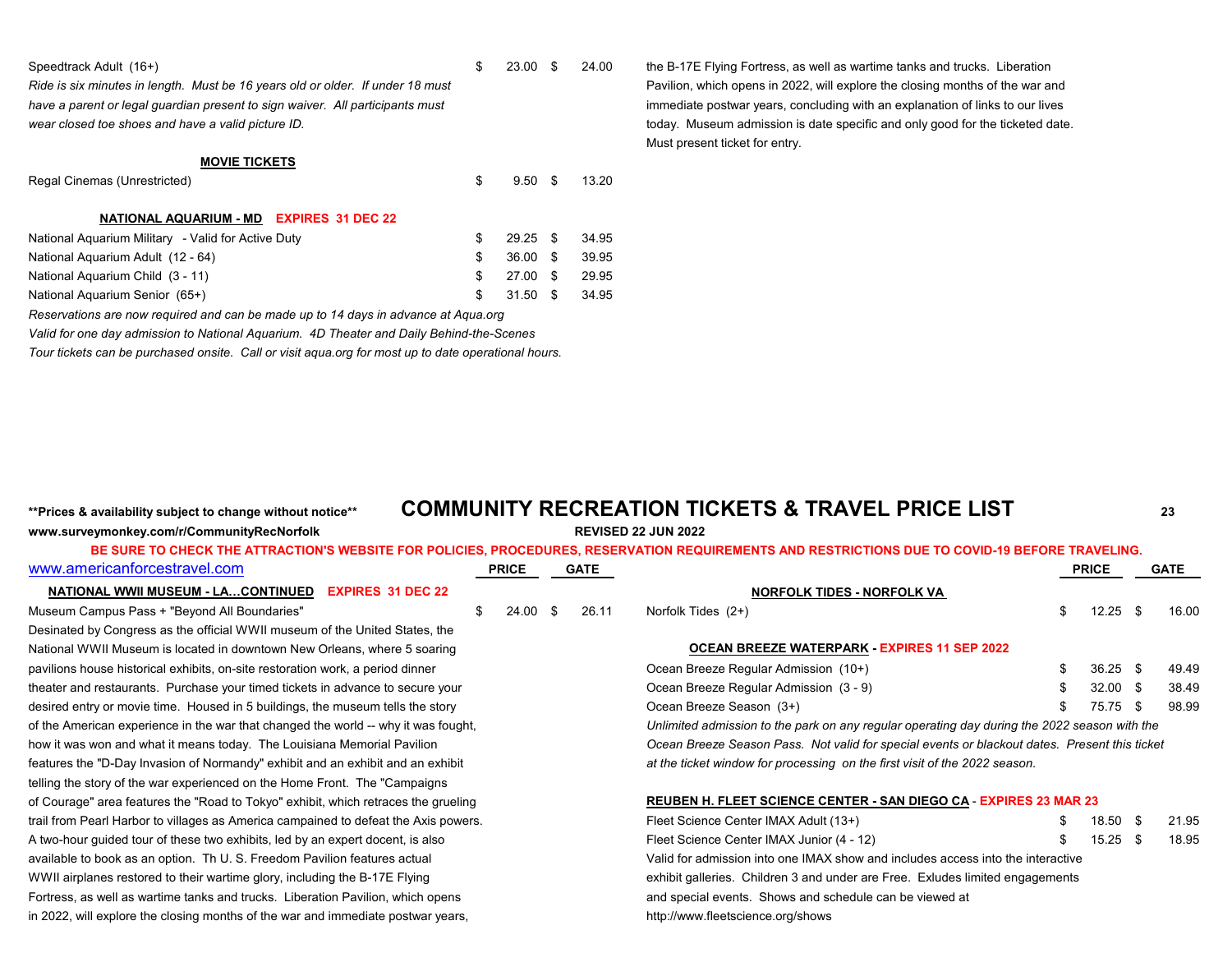concluding with an explanation of links to our lives today. In the Solomon Victory Theatre, you will be able to see, hear and feel the epic story of World War II in the **RIVERBANKS ZOO AND GARDEN - SC** exclusive 4D experience "Beyond All Boundaries", narrated by Tom Hanks. This movie experience requireds the purchase of the option which includes to 4D film. Museum admission is date specific and only good for the ticketed date. Must present ticket for entry.

| Nauticus White Ticket Adult (13+)    |  |  | $$ 13.25$ $$ 17.55$ San Diego Zoo 1 Day Adult (12 and up)                     | 53.75 \$       | 67.00 |
|--------------------------------------|--|--|-------------------------------------------------------------------------------|----------------|-------|
| Nauticus White Ticket Child (4 - 12) |  |  | \$ 11.00 \$ 12.65 San Diego Zoo 1 Day Child (3 - 11)                          | 45.50 \$ 57.00 |       |
| Children 3 and under FRFF            |  |  | 1 Day Pass includes admission, unlimited use of Guided Bus Tour, Kangaroo Bus |                |       |

*Ticket includes Nauticus Admission, self guided Battleship Wisconsin Tour and 3D Movies. and Skyfari Aerial Tram subject to availability, all shows and exhibits. Closed Mondays, Thanksgiving Day, Christmas Eve, Christmas Day.* 

| Riverbanks Zoo and Garden Adult (13+)                                 | 22.00 \$ 31.24 |  |
|-----------------------------------------------------------------------|----------------|--|
| Riverbanks Zoo and Garden Child (2 - 12)                              | 18.50 \$ 23.09 |  |
| Riverbanks Zoo and Garden one day admission + parking. Children under |                |  |
| the age of 2 receive free admission.                                  |                |  |

### **NAUTICUS - VA - EXPIRES 31 AUG 2022 SAN DIEGO ZOO EXPIRES 31 DEC 22**

| San Diego Zoo 1 Day Adult (12 and up)                                           | 53.75 \$ | 67.0 |
|---------------------------------------------------------------------------------|----------|------|
| San Diego Zoo 1 Day Child (3 - 11)                                              | 45.50 \$ | 57.0 |
| 1 Day Pass includes admission, unlimited use of Guided Bus Tour, Kangaroo Bus,  |          |      |
| and Skyfari Aerial Tram subject to availability, all shows and exhibits.        |          |      |
| Excludes special ticketed events/attractions. Ticket can be used any day of the |          |      |
| week with no blackout dates. Please note Child Admission (Bus and Kangaroo Bus  |          |      |
| not included) is free during the month of October.                              |          |      |

## **\*\*Prices & availability subject to change without notice\*\* COMMUNITY RECREATION TICKETS & TRAVEL PRICE LIST <sup>24</sup>**

### **www.surveymonkey.com/r/CommunityRecNorfolk REVISED 22 JUN 2022**

| www.americanforcestravel.com                                                                       |    | <b>PRICE</b> |      | GATE  | <b>PRICE</b>                                                                           |      | <b>GATE</b> |
|----------------------------------------------------------------------------------------------------|----|--------------|------|-------|----------------------------------------------------------------------------------------|------|-------------|
| <b>SAN DIEGO ZOOCONTINUED</b><br><b>EXPIRES 31 DEC 22</b>                                          |    |              |      |       | SAN DIEGO ZOOCONTINUED EXPIRES 31 DEC 22                                               |      |             |
| Animals In Action Adult (12+)                                                                      |    | $94.25$ \$   |      | 95.00 | N/A<br>Wildlife Explorer                                                               | N/A  |             |
| Animals In Action Child (3 - 11)                                                                   |    | 94.25        | - \$ | 95.00 | Includes year-round admission to the Zoo and Safari Park for one full year for 1 child |      |             |
| 1 Hour duration. For adults and children ages 5 and older; ages 5 - 15 must be accompanied         |    |              |      |       | (ages 3 - 17), Complimentary Africa Tram at the Safari Park, Complimentary Skyfari     |      |             |
| by a paid adult (maximum of 2 children age 5 - 15 per adult in a party). Does not include          |    |              |      |       | Areial Team, Guided Bus Tour and Kangaroo Bus Tour at the Zoo. Customer will           |      |             |
| admission to the San Diego Zoo, which requires a separate ticket of form of admission.             |    |              |      |       | receive a ticket for redemption a the San Diego Zoo Membership booth, or at any        |      |             |
| Meet animals up close! See exotic cats climb and jump, and much more! Bring your                   |    |              |      |       | San Diego Zoo Safari Park ticket booth, valid through March 31, 2023. Tickets must     |      |             |
| camera to this fun and interacitve experience, as we bring the animals out to you for              |    |              |      |       | be redeemed for membership by March 31, 2023. Tickets redeemed after                   |      |             |
| an up-close view. Our expert wildlife behavior specialist will also take you behind the            |    |              |      |       | March 31, 2023 will be subject to any applicable price increase.                       |      |             |
| scenes to learn more about some of our animal ambassadors. You will hear amazing                   |    |              |      |       |                                                                                        |      |             |
| stories about each animal you meet, and find out how the San Diego Zoo is helping to               |    |              |      |       | San Diego Zoo & San Diego Zoo's Safari Park 2 Visit Pass Adult (12+)<br>109.00         | - \$ | 110.00      |
| save species here and around the world. Some animals are unique to this experience                 |    |              |      |       | 99.00<br>San Diego Zoo & San Diego Zoo's Safari Park 2 Visit Pass Child (3 - 11) \$    | - \$ | 100.00      |
| and can only be viewed by attending Animals In Action!                                             |    |              |      |       | 2 Visit Pass includes choice of one visit to the San Diego Zoo and one visit           |      |             |
|                                                                                                    |    |              |      |       | to the San Diego Zoo Safari Park OR two visits to the San Diego Zoo OR                 |      |             |
| Inside Look Tour Adult (12+)                                                                       | S. | $94.25$ \$   |      | 95.00 | two visits to the San Diego Zoo Safari Park. Tickets valid for one year from           |      |             |
| Inside Look Tour Child (3 - 11)                                                                    |    | $94.25$ \$   |      | 95.00 | issue date. Tickets require signature and photo ID. Must be used by the same           |      |             |
| 1.5 Hours in duration. For adults and children of all ages; participants of all ages must purchase |    |              |      |       | person on any and all days.                                                            |      |             |
| a ticket to participate in this tour; ages 0 - 15 must be accompanied by a paid adult. There is    |    |              |      |       |                                                                                        |      |             |

*a maximum of 2 children age 0 - 15 per adult in a party. Does not include admission to*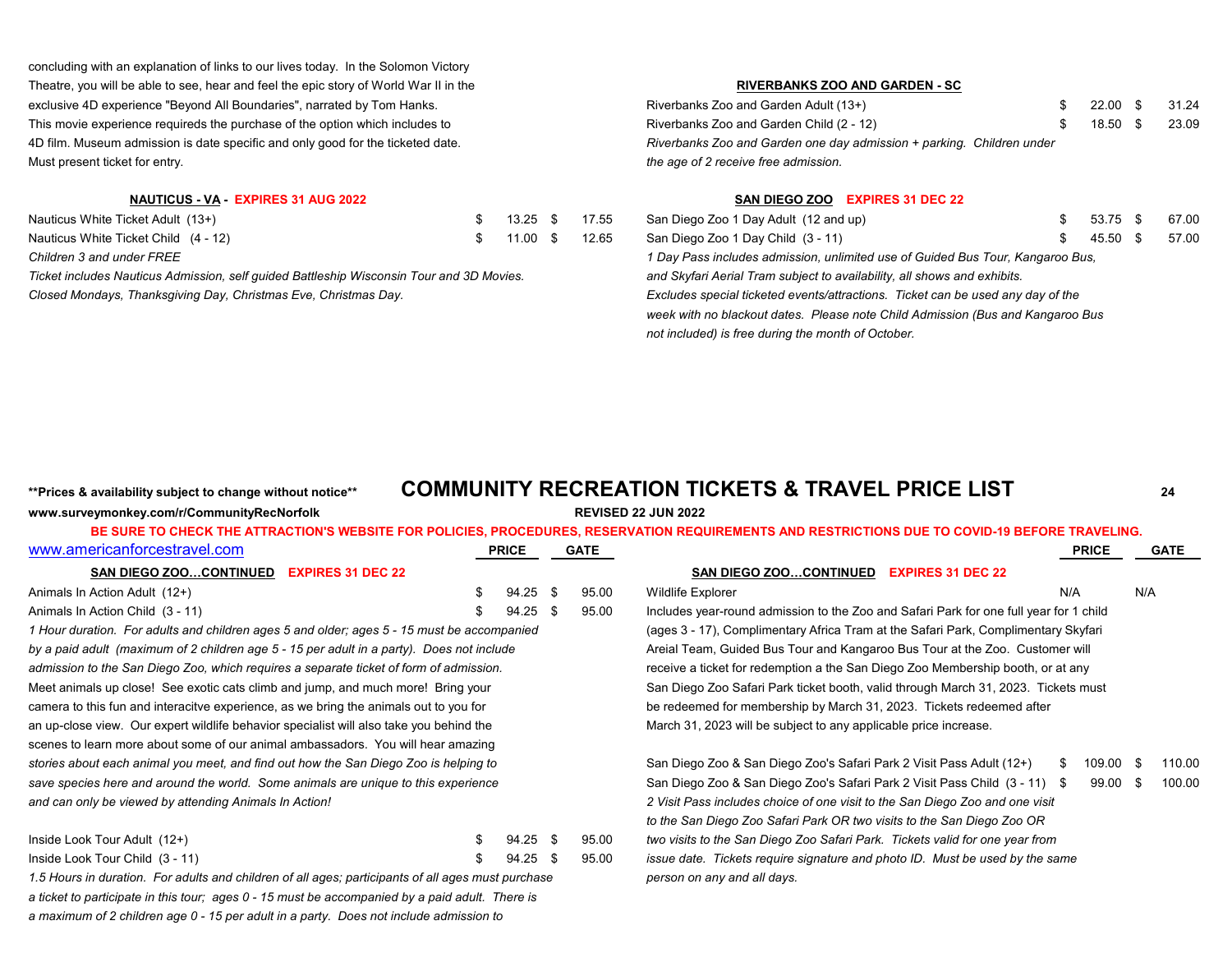is an entertaining and educational 90-minute adventure perfect for a family outing offering *Includes unlimited admission to the Zoo and Safari Park for one full year for 1 adult,* guided views and interesting information about how we take care of our wildlife. It is filled **one admission guest pass, two 50% off Super Discount Admission Coupons for guest**, with experiences and stories you can't get anywhere else. You'll meet your guide, and then *free parking at the Safari Park, Donor Club Entrance, 10 % Wild Perks Discounts*, enjoy being escorted around the Zoo in a deluxe cart. *unimited Africa Tram at the Safari Park, unlimited Skyfari Aerial Tram, Guided Tour* 

Includes year-round admission to the Zoo and Safari Park for one full year for 1 adult, *by March 31, 2023. Tickets redeemed after March 31, 2023 will be subject to any* two 50% off Super Discount Admission Coupons for guests, 5% Wild Perks Discount, *applicable price increase.* Complimentary Africa Tram at the Safari Park, Complimentary Skyfari Areial Tram, Guided Bus Tour and Kangaroo Bus at the Zoo, San Diego Zoo Wildlife Alliance Journal Magazine subscription and exclusive member specials. Only valid for individuals living within San Diego County Zip Codes. Customer will receive a ticket for redemption at the San Diego Zoo Membership booth, or at any San Diego Zoo Safari Park ticket booth, valid through March 31, 2023. Tickets must be redeemed for membership by March 31, 2023. Tickets redeemed after March 31, 2023 will be subject to any applicable price increase. *admission is free during the month of October.* 

**www.surveymonkey.com/r/CommunityRecNorfolk REVISED 22 JUN 2022**

*the San Diego Zoo, which requires a separate ticket of form of admission. The Inside Look Tour* San Diego Zoo & San Diego Zoo Safari Park Wildlife Protector Premium \$ 157.50 \$ 159.00 *and Kangaroo Bus at the Zoo, San Diego Zoo Wildlife Alliance Journal magazine*  San Diego Resident Premium **Nickell and** *Subscription and exclusive member specials. Ticket must be redeemed for membership* 

| Safari Park 1 Day Adult (12 and up)                                                     | 53.75 \$ | 67.00 |
|-----------------------------------------------------------------------------------------|----------|-------|
| Safari Park 1 Day Child (3 - 11)                                                        | 45.50 \$ | 57.00 |
| 1 Day Pass includes admission, Africa Tram, subject on avalability and all regularly    |          |       |
| scheduled shows and exhibits. Excludes parking and special ticketed events/attractions. |          |       |
| Ticket can be used any day of the week with no blackout dates.  Please note Child       |          |       |
| admission is free during the month of October.                                          |          |       |

## **\*\*Prices & availability subject to change without notice\*\* COMMUNITY RECREATION TICKETS & TRAVEL PRICE LIST <sup>25</sup>**

|                                                                                                    |    |              |       | BE SURE TO CHECK THE ATTRACTION'S WEBSITE FOR POLICIES, PROCEDURES, RESERVATION REQUIREMENTS AND RESTRICTIONS DUE TO COVID-19 BEFORE TRAVELING. |    |              |       |
|----------------------------------------------------------------------------------------------------|----|--------------|-------|-------------------------------------------------------------------------------------------------------------------------------------------------|----|--------------|-------|
| www.americanforcestravel.com                                                                       |    | <b>PRICE</b> | GATE  |                                                                                                                                                 |    | <b>PRICE</b> | GATE  |
| <b>SAN DIEGO ZOOCONTINUED</b><br><b>EXPIRES 31 DEC 22</b>                                          |    |              |       | <b>EXPIRES 31 MAR 23</b><br><b>SEA LIFE ARIZONA</b>                                                                                             |    |              |       |
| Behind the Scenes Safari Adult (12+)                                                               | \$ | 94.25 \$     | 95.00 | Sea Life Arizona Adult (13+)                                                                                                                    | \$ | $11.00$ \$   | 16.20 |
| Behind the Scenes Safari Child (3 - 11)                                                            |    | $94.25$ \$   | 95.00 | Sea Life Arizona Child (3 - 12)                                                                                                                 | \$ | $11.00$ \$   | 16.20 |
| 1.5 Hours in duration. For adults and children of all ages; participants of all ages must purchase |    |              |       |                                                                                                                                                 |    |              |       |
| a ticket to participate in this tour; ages 0 - 15 must be acompanied by a paid adult. There is     |    |              |       | <b>SEA LIFE CHARLOTTE</b><br><b>EXPIRES 31 MAR 23</b>                                                                                           |    |              |       |
| a maximum of 2 children age 0 - 15 per adult in a party. Electric Cart takes guests to             |    |              |       | Sea Life Charlotte Adult (13+)                                                                                                                  | £. | $16.00$ \$   | 23.53 |
| off-exhibit, behind-the-scenes places. Does not include admission to the San Diego Zoo             |    |              |       | Sea Life Charlotte Child (3 - 12)                                                                                                               | £. | $14.25$ \$   | 20.32 |
| Park, which requires a separate ticket or form of admission.                                       |    |              |       |                                                                                                                                                 |    |              |       |
|                                                                                                    |    |              |       | <b>SEA LIFE DALLAS</b><br><b>EXPIRES 31 MAR 23</b>                                                                                              |    |              |       |
| Flightline Safari Adult (12+)                                                                      | S  | $81.25$ \$   | 82.00 | Sea Life Dallas Adult (13+)                                                                                                                     | S  | 16.50 \$     | 24.89 |
| Flightline Safari Child (8 - 11)                                                                   |    | $81.25$ \$   | 82.00 | Sea Life Dallas Child (3 - 12)                                                                                                                  | \$ | 16.50 \$     | 24.89 |
| 1 Hour in duration. Adults and children ages 8 and older only; Children ages 8 - 15 must be        |    |              |       |                                                                                                                                                 |    |              |       |
| accompanied by a paid parent or guardian 18 years or older during the entire Flightline            |    |              |       | <b>SEA LIFE KANSAS CITY</b><br><b>EXPIRES 31 MAR 23</b>                                                                                         |    |              |       |
| experience and sign liability waiver (maximum of 3 children ages 8 - 15 per adult in a party).     |    |              |       | Sea Life Kansas City Adult (13+)                                                                                                                |    | 15.75 \$     | 23.06 |
| Riders must weigh between 60 - 100 pounds and fit comfortably in harness. Does not                 |    |              |       | Sea Life Kansas City Child (3 - 12)                                                                                                             |    | 15.75 \$     | 23.06 |
| include admission fee to the San Diego Zoo Safari Park, which requires a separate ticket           |    |              |       |                                                                                                                                                 |    |              |       |
| or form of admission. Flighline Safari is the ultimate recreational experience for those           |    |              |       | <b>EXPIRES 31 MAR 23</b><br><b>SEA LIFE MICHIGAN</b>                                                                                            |    |              |       |
| looking for excitement. Secure and comfortable in your harness, you will soar as high              |    |              |       | Sea Life Michigan Adult (13+)                                                                                                                   |    | 18.00 \$     | 23.99 |
| as 130 free above the ground, with a spectacular bird's eye view of rhinos, giraffes               |    |              |       | Sea Life Michigan Child (3 - 12)                                                                                                                |    | 18.00 \$     | 23.99 |
| and other wildlife in the savanna habitats below you.                                              |    |              |       |                                                                                                                                                 |    |              |       |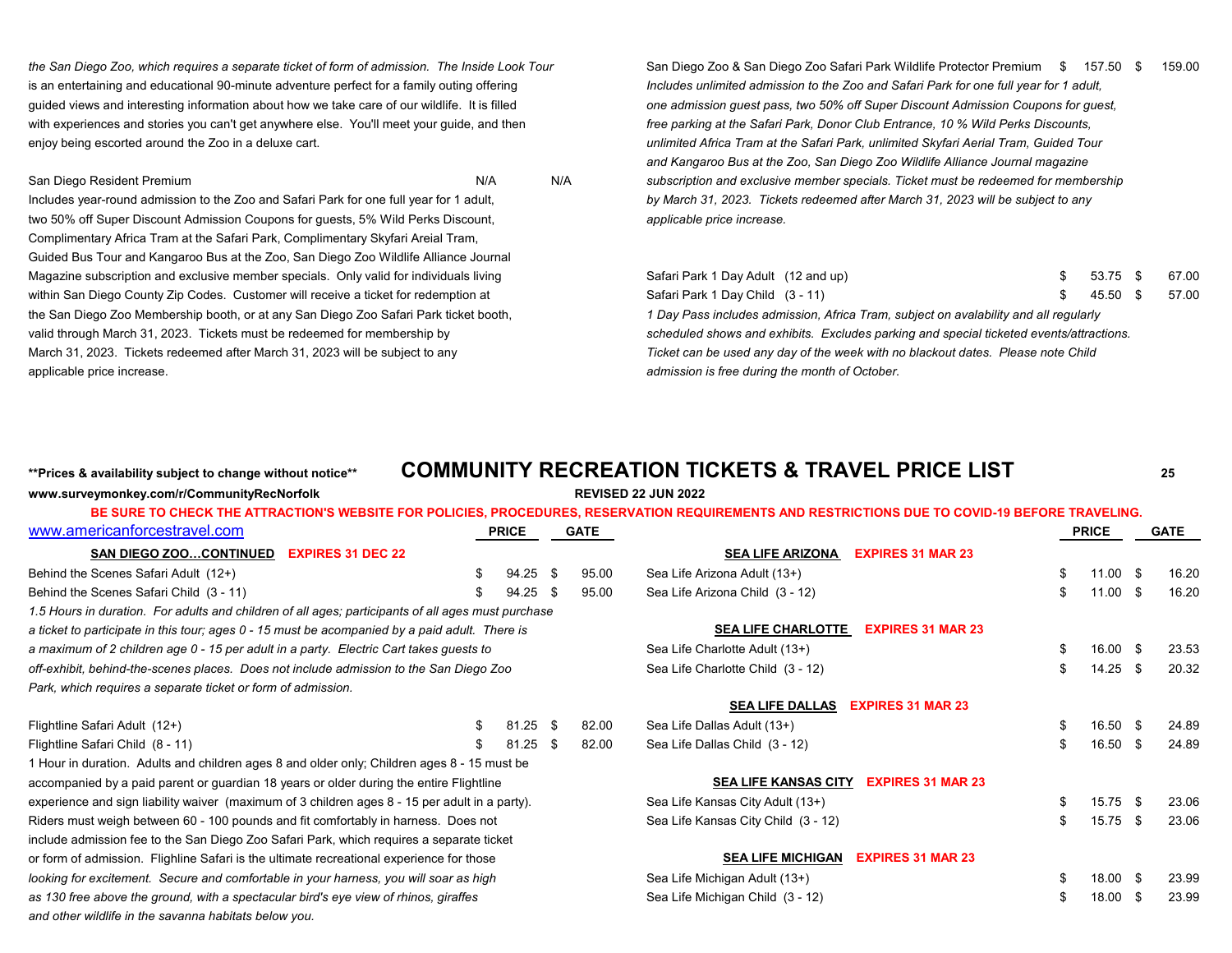|                                                                                                  |                        |      |             | SEA LIFE MINNESOTA EXPIRES 31 MAR 23                                                                                                            |    |                     |      |             |
|--------------------------------------------------------------------------------------------------|------------------------|------|-------------|-------------------------------------------------------------------------------------------------------------------------------------------------|----|---------------------|------|-------------|
| Wildlife Safari Adult (12+)                                                                      | 94.25                  | - \$ | 95.00       | Sea Life Minnesota Adult (13+)                                                                                                                  |    | 19.50 \$            |      | 28.73       |
| Wildlife Safari Child (3 - 11)                                                                   | 94.25 \$               |      | 95.00       | Sea Life Minnesota Child (3 - 12)                                                                                                               |    | $17.25$ \$          |      | 25.41       |
| 1 Hour in duration. For adults and children ages 3 and up. Children ages 15 and younger          |                        |      |             |                                                                                                                                                 |    |                     |      |             |
| must be accompanied by a paid adult (maximum of 3 children per adult in a party). Does           |                        |      |             | SEA LIFE NEW JERSEY EXPIRES 31 MAR 23                                                                                                           |    |                     |      |             |
| not include admission free to the San Diego Zoo Safari Park, which requires a separate ticket    |                        |      |             | Sea Life New Jersey Adult (13+)                                                                                                                 | S  | 19.75 \$            |      | 28.78       |
| or form of admission. Venture into one of our expansive savanna habitats to get                  |                        |      |             | Sea Life New Jersey Child (3 - 12)                                                                                                              |    | 16.00 \$            |      | 23.45       |
| an up-close view of a variety of birds and mammals including some of our newest                  |                        |      |             |                                                                                                                                                 |    |                     |      |             |
| babies! You'll travel in the back of a covered, open-air sfari truck, with an expert guide.      |                        |      |             | <b>EXPIRES 31 MAR 23</b><br><b>SEA LIFE ORLANDO</b>                                                                                             |    |                     |      |             |
|                                                                                                  |                        |      |             | Sea Life Orlando Adult (13+)                                                                                                                    |    | $23.25$ \$          |      | 34.03       |
| SCHLITTERBAHN WATERPARK - GALVESTON TX EXPIRES 18 SEP 22                                         |                        |      |             | Sea Life Orlando Child (3 - 12)                                                                                                                 |    | 19.75 \$            |      | 28.70       |
| Schlitterbahn Waterpark Galveston (3+)                                                           | \$<br>47.25 \$         |      | 70.36       |                                                                                                                                                 |    |                     |      |             |
| Valid any park operating day through 18 Sep 2022.                                                |                        |      |             | Sea Life Virtual Pod Adult (13+)                                                                                                                |    | $30.50$ \$          |      | 27.26       |
|                                                                                                  |                        |      |             | Sea Life Virtual Pod Child (3 - 12)                                                                                                             |    | 27.00 \$            |      | 24.02       |
| SCHLITTERBAHN NEW BRAUNFELS WATERPARK - TX EXPIRES 25 SEP 22                                     |                        |      |             | Reservations required in advance. Dated and timed tickets expire on the visit date.                                                             |    |                     |      |             |
| Schlitterbahn New Braunfels Waterpark (3+)                                                       | \$<br>47.25 \$         |      | 74.69       | Valid for 1 day admission to Sea Life and Virtual Pod, one entry only.                                                                          |    |                     |      |             |
| Valid any park operating day through 25 Sep 2022.                                                |                        |      |             |                                                                                                                                                 |    |                     |      |             |
|                                                                                                  |                        |      |             | <b>SEA LIFE SAN ANTONIO</b><br><b>EXPIRES 31 MAR 23</b>                                                                                         |    |                     |      |             |
|                                                                                                  |                        |      |             | Sea Life San Antonio Adult (13+)                                                                                                                |    | $16.00 \text{ }$ \$ |      | 23.80       |
|                                                                                                  |                        |      |             | Sea Life San Antonio Child (3 - 12)                                                                                                             | \$ | 16.00 \$            |      | 23.80       |
| ** Prices & availability subject to change without notice**                                      |                        |      |             | <b>COMMUNITY RECREATION TICKETS &amp; TRAVEL PRICE LIST</b>                                                                                     |    |                     |      | 26          |
| www.surveymonkey.com/r/CommunityRecNorfolk                                                       |                        |      |             | <b>REVISED 22 JUN 2022</b>                                                                                                                      |    |                     |      |             |
|                                                                                                  |                        |      |             |                                                                                                                                                 |    |                     |      |             |
|                                                                                                  |                        |      |             | BE SURE TO CHECK THE ATTRACTION'S WEBSITE FOR POLICIES, PROCEDURES, RESERVATION REQUIREMENTS AND RESTRICTIONS DUE TO COVID-19 BEFORE TRAVELING. |    |                     |      |             |
| www.americanforcestravel.com                                                                     | <b>PRICE</b>           |      | <b>GATE</b> |                                                                                                                                                 |    | <b>PRICE</b>        |      | <b>GATE</b> |
| <b>SEAWORLD ORLANDO &amp; AQUATICA</b>                                                           |                        |      |             | <b>SEAWORLD ORLANDO &amp; AQUATICACONTINUED</b>                                                                                                 |    |                     |      |             |
| SWO Military 1 Day                                                                               | 62.75                  | - \$ | 137.78      | FL 2 Park w/Dine                                                                                                                                |    | $$146.50$ \$        |      | 148.89      |
| Available for Active Duty, Retired, Reservists, Veterans & DoD Member plus up to 3 dependents.   |                        |      |             | Valid for 2 single day admissions to choice of SeaWorld Orlando, Aquatica Orlando,                                                              |    |                     |      |             |
| Valid for a single day admission to SeaWorld Orlando for up to one year from date of purchase.   |                        |      |             | Busch Gardens Tampa or Adventure Island Tampa Plus All Day Dine. Second visit                                                                   |    |                     |      |             |
| Advance Purchase only. Discount not available at the park.                                       |                        |      |             | must be taken within 14 consecutive days from date of first visit. Valid for use for up                                                         |    |                     |      |             |
|                                                                                                  |                        |      |             | to 1 year from date of purchase.                                                                                                                |    |                     |      |             |
| SWO Military 1 Visit w/All Day Dine                                                              | 86.00 \$               |      | 175.06      |                                                                                                                                                 |    |                     |      |             |
| Available for Active Duty, Retired, Reservists, Veterans & DoD Member plus up to 3 dependents.   |                        |      |             | FL 3 Park w/Dine                                                                                                                                |    | 175.25              | - \$ | 298.66      |
| Valid for a single day admission to SeaWorld Orlando and an All Day Dine for up to one year from |                        |      |             | Valid for 3 single day admissions to choice of SeaWorld Orlando, Aquatica Orlando,                                                              |    |                     |      |             |
| date of purchase. Advance purchase only. Discount not available at the park.                     |                        |      |             | Busch Gardens Tampa or Adventure Island Tampa plus All Day Dine. Second and                                                                     |    |                     |      |             |
|                                                                                                  |                        |      |             | third visits must be taken within 14 days from date of first visit. Valid for use for                                                           |    |                     |      |             |
| SWO 1 Visit w/All Day Dine                                                                       | \$<br>125.50 \$ 175.06 |      |             | up to 1 year from date of purchase.                                                                                                             |    |                     |      |             |
| Enjoy a single day visit with All Day Dine to SeaWorld Orlando. Valid for one year from          |                        |      |             |                                                                                                                                                 |    |                     |      |             |
| the purchase date.                                                                               |                        |      |             | SWO/BGT/AQO/AI 2 Park Special                                                                                                                   | S. | 112.00              | - \$ | 138.38      |
|                                                                                                  |                        |      |             | Valid for 2 single day admissions to choice of SeaWorld Orlando, Busch Gardens Tampa                                                            |    |                     |      |             |
| AQO Military 1 Day                                                                               | \$<br>47.50 \$         |      | 79.99       | or Adventure Island Tampa. Second visit must be taken within 14 consecutive days                                                                |    |                     |      |             |
| Active Duty, Retired, Reservists, Veterans & DoD that holds a valid ID including spouse.         |                        |      |             | of first visit. Valid for use for up to one year from date of purchase.                                                                         |    |                     |      |             |
| Ticket must be used by an eligible Military Patron one visit to Aquatica Orlando.                |                        |      |             |                                                                                                                                                 |    |                     |      |             |
| Valid through 31 Dec 2022, not valid on Saturdays 1 Jun 2022 - 31 Jul 2022.                      |                        |      |             | SWO/BGT/AQO/AI 3 Park Special                                                                                                                   |    | 125.75 \$           |      | 151.22      |
| Advance purchase only. Discount not available at the park.                                       |                        |      |             | Valid for 3 visits for SeaWorld Orlando, Aquatica Orlando, Busch Gardens Tampa or                                                               |    |                     |      |             |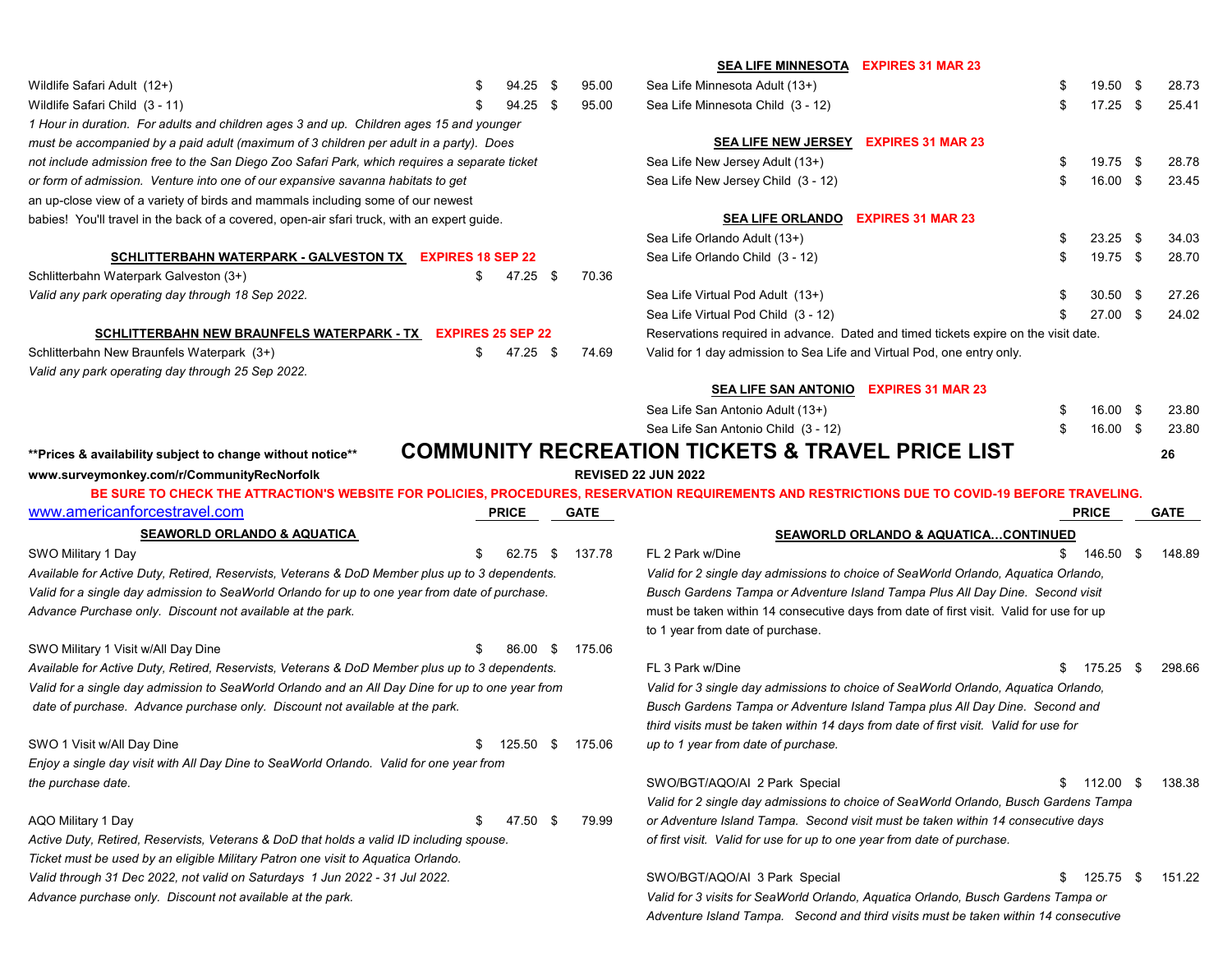| AQO Military w/All Day Dine<br>58.75<br>- \$                                                    | 91.92<br>days from date of first visit. Valid for use for up to one year from purchase date.                                                    |
|-------------------------------------------------------------------------------------------------|-------------------------------------------------------------------------------------------------------------------------------------------------|
| Active Duty, Retired, Reservists, Veterans & DoD member plus up to three additional dependents. |                                                                                                                                                 |
| Ticket must be used by an eligible Military Patron. Valid through 31 Dec 2022.                  | Unlimited Visits + Free Parking Ticket<br>\$<br>195.75 \$<br>230.58                                                                             |
| Not valid on Saturdays 1 Jun 2022 - 31 Jul 2022. Valid for Active Duty and                      | Valid for unlimited admission to SeaWorld Orlando, Aquatica Orlando, Busch Gardens Tampa                                                        |
| Advance purchase only. Discount not available at the park.                                      | or Adventure Island pluse general parking for 14 consecutive days from date of first visit.                                                     |
|                                                                                                 | Valid for use for up to one year from date of purchase.                                                                                         |
| AQO 1 Visit<br>60.50 \$                                                                         | 79.99                                                                                                                                           |
| Enjoy one visit to Aquatica, SeaWorld's Waterpark in Orlando any time within one year from      | AQO Fun Card 2022<br>\$<br>102.75 \$<br>106.49                                                                                                  |
| date of purchase.                                                                               | Valid for unlimited admission on regularly scheduled park operating days through 31 Dec 2022.                                                   |
|                                                                                                 | Blockout dates apply. Does not include parking.                                                                                                 |
| AQO 1 Visit w/All Day Dine<br>72.25<br>- \$                                                     | 119.98                                                                                                                                          |
| Valid for a single day admission to Aquatica Orlando plus an All Day Dine for up to one         | SWO/AQO 2 Park Fun Card 2022<br>\$<br>203.75 \$<br>224.25                                                                                       |
| year from purchase date. All Day Dining includes one meal per hour at participating             | SeaWorld Orlando & Aquatica Orlando 2 Park 2022 Fun Card. Unlimited visits                                                                      |
| Aquatica Orlando restaurants.                                                                   | on regularly scheduled park operating days through 31 Dec 2022. Blockout dates apply.                                                           |
|                                                                                                 | Does not include parking.                                                                                                                       |
|                                                                                                 | 127.13<br>SWO Military Fun Card 2022<br>\$<br>78.25 \$                                                                                          |
|                                                                                                 | Valid for unlimited admission on regularly scheduled park operating days through                                                                |
|                                                                                                 | 31 Dec 2022. Blockout dates apply. Does not included parking.                                                                                   |
|                                                                                                 | <b>COMMUNITY RECREATION TICKETS &amp; TRAVEL PRICE LIST</b>                                                                                     |
| ** Prices & availability subject to change without notice**                                     | 27<br><b>REVISED 22 JUN 2022</b>                                                                                                                |
| www.surveymonkey.com/r/CommunityRecNorfolk                                                      | BE SURE TO CHECK THE ATTRACTION'S WEBSITE FOR POLICIES, PROCEDURES, RESERVATION REQUIREMENTS AND RESTRICTIONS DUE TO COVID-19 BEFORE TRAVELING. |
| www.americanforcestravel.com<br><b>PRICE</b>                                                    | <b>GATE</b><br><b>PRICE</b><br><b>GATE</b>                                                                                                      |
|                                                                                                 |                                                                                                                                                 |
|                                                                                                 |                                                                                                                                                 |
| SEAWORLD ORLANDO & AQUATICACONTINUED                                                            | SEAWORLD SAN ANTONIO & AQUATICACONTINUED                                                                                                        |
| AQO 1 Year Pass<br>213.75 \$<br>\$                                                              | SWSA/AQSA Season Pass (3+)<br>275.18<br>\$<br>114.25<br>117.99<br>- \$                                                                          |
| Silver annual Pass Members enjoy unlimited admission for 12 months with no blockout dates.      | Valid for unlimited admission to SeaWorld San Antonio through 1 Jan 2023 and                                                                    |
| Free general parking. 10% off dining and tours, and 20% off merchandise and Quick Queue.        | unlimited admission to Aquatica San Antonio through 16 Oct 2022. Does not include parking.                                                      |
| SWO 1 Year Pass 2022<br>253.25<br>- \$                                                          | 275.18<br>SWSA/AQSA Silver Season Pass (3+)<br>133.50<br>151.54<br>- \$                                                                         |
| Valid for unlimited admission on regularly scheduled park operating days for up to one year     | Valid for unlimited visits to SeaWorld San Antonio and to Aquatica San Antonio on regularly                                                     |
| from date of purchase. Free general parking.                                                    | scheduled operating days for 12 months from date of purchase. Includes general parking.                                                         |
|                                                                                                 | No blockout dates apply.                                                                                                                        |
| SWO/AQO 1 Year Pass<br>$301.50$ \$                                                              | 326.30                                                                                                                                          |
| Valid for unlimited admission on regularly scheduled park operating days for up to one year     | <b>SEAWORLD SAN DIEGO &amp; AQUATICA</b>                                                                                                        |
| from date of purchase. Free general parking.                                                    | SWSD Any Day Adult (3+)<br>\$.<br>78.00<br>99.99<br>- \$                                                                                        |
|                                                                                                 | Enjoy one visit to SeaWorld San Diego any day on regularly scheduled operating dates                                                            |
| SWO/AQO/BGT/AI 1 Year Silver Annual Pass 2022<br>374.00 \$<br>S.                                | 398.40<br>January 1, 2022 - December 31, 2022.                                                                                                  |
| Valid for unlimited admission on regularly scheduled park operating days for up to one year     |                                                                                                                                                 |
| from date of purchase. Free general parking.                                                    | SWSD 2 Day (3+)<br>\$<br>101.00 \$<br>199.00                                                                                                    |
|                                                                                                 | Valid for 2 days of admission to SeaWorld San Diego through December 31, 2022.                                                                  |
| <b>SEAWORLD SAN ANTONIO &amp; AQUATICA</b>                                                      | Second visit must be taken within 7 consecutive days from date of first visit.                                                                  |
| SWSA 1 Day (3+)<br>$80.25$ \$                                                                   | 85.99                                                                                                                                           |
| Valid for one visit to Seaworld San Antonio. Expires one year from date of purchase.            | SWSD 1 Adult + 1 Child Free<br>\$<br>139.59<br>107.25<br>-S                                                                                     |
|                                                                                                 | SWSD Single Day Ticket - Kids Free Offer. Purchase one Adult Single Day Ticket                                                                  |
| Aquatica SWSA (3+)<br>66.25 \$<br>\$                                                            | and receive One Chld Single Day Ticket. Tickets must be sold as a bundled product<br>74.69                                                      |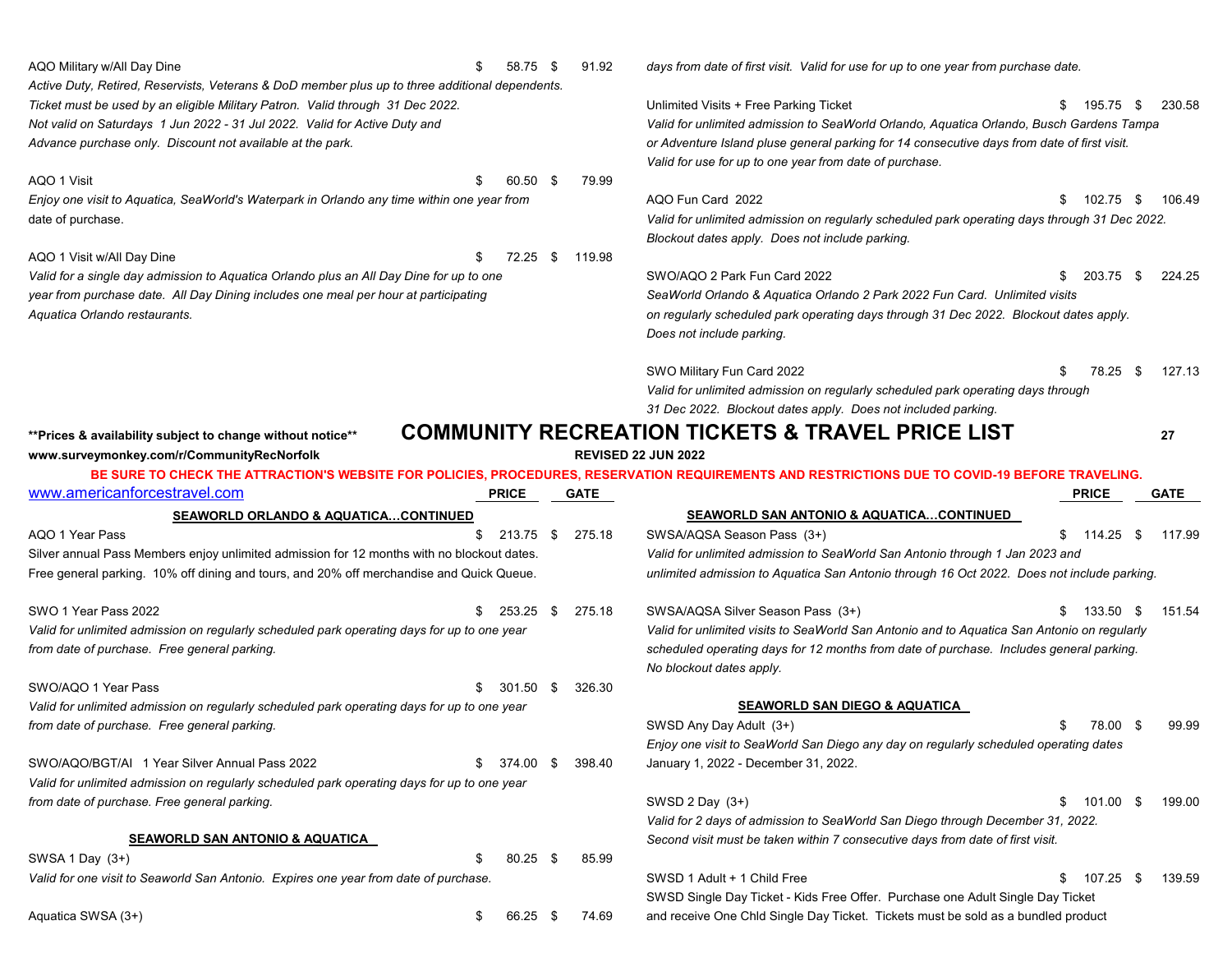*Valid for one visit to Aquatica San Antonio. Expires one year from date of purchase.* in the ratio of one adult and one child. Valid for sale and use now through 31 Dec 2022.

| SWSA 1 Day Visit w/All Day Dine (3+)                                                   |    | 112.75                                                                       | - \$                                                                                    | 139.62 | SWSD 1 Day Eat Free                                                          |  | 107.25 |     | 129.97 |  |
|----------------------------------------------------------------------------------------|----|------------------------------------------------------------------------------|-----------------------------------------------------------------------------------------|--------|------------------------------------------------------------------------------|--|--------|-----|--------|--|
| Valid for a single day admission to SeaWorld San Antonio and an All Day Dine on a      |    | Valid for a single day admssion to SeaWorld San Diego plus an All Day Dining |                                                                                         |        |                                                                              |  |        |     |        |  |
| regularly scheduled park operating day through the end of the 2022 operating season.   |    |                                                                              | on any regularly scheduled park operating day from January 1, 2022 - December 31, 2022. |        |                                                                              |  |        |     |        |  |
| SWSA AQ 2 Park 1 Day                                                                   | £. | 80.25                                                                        | - \$                                                                                    | 103.91 | SWSD Military Fun Card Adult (3+)                                            |  | 79.50  | \$. | 103.98 |  |
| Visit SeaWorld and Aquatica San Antonio for one day. Expires 16 Oct 2022.              |    |                                                                              |                                                                                         |        | Valid for unlimited admission to SeaWorld San Diego on regularly scheduled   |  |        |     |        |  |
|                                                                                        |    |                                                                              |                                                                                         |        | park operating days through December 31, 2022. Blockout dates apply.         |  |        |     |        |  |
| SWSA 2 Park 2 Day Flex (3+)                                                            | £. | 87.75                                                                        | - S                                                                                     | 117.99 |                                                                              |  |        |     |        |  |
| Valid for one visit to SeaWorld San Antonio and one visit to Aquatica San Antonio.     |    |                                                                              |                                                                                         |        | SWSD Silver Pass (3+)                                                        |  | 163.00 | -86 | 174.99 |  |
| Ticket must be used in two consecutive days. Expires one year from date of purchase.   |    |                                                                              |                                                                                         |        | Valid for sale: 26 Mar 2022 - 31 Dec 2022                                    |  |        |     |        |  |
|                                                                                        |    |                                                                              |                                                                                         |        | Valid for unlimited visits to SeaWorld San Diego on regularly scheduled park |  |        |     |        |  |
| SWSA 2 Park 3 Day Flex (3+)                                                            | \$ | 93.25                                                                        | - \$                                                                                    | 117.99 | operating days for one year from date of purchase.                           |  |        |     |        |  |
| Valid for one visit to SeaWorld San Antonio and one visit to Aguatica San Antonio.     |    |                                                                              |                                                                                         |        |                                                                              |  |        |     |        |  |
| Ticket must be used in three consecutive days. Expires one year from date of purchase. |    |                                                                              |                                                                                         |        |                                                                              |  |        |     |        |  |

**\*\*Prices & availability subject to change without notice\*\* COMMUNITY RECREATION TICKETS & TRAVEL PRICE LIST <sup>28</sup>**

| www.surveymonkey.com/r/CommunityRecNorfolk                                                 |    |              |             |        | <b>REVISED 22 JUN 2022</b>                                                                                                                      |              |      |             |
|--------------------------------------------------------------------------------------------|----|--------------|-------------|--------|-------------------------------------------------------------------------------------------------------------------------------------------------|--------------|------|-------------|
|                                                                                            |    |              |             |        | BE SURE TO CHECK THE ATTRACTION'S WEBSITE FOR POLICIES, PROCEDURES, RESERVATION REQUIREMENTS AND RESTRICTIONS DUE TO COVID-19 BEFORE TRAVELING. |              |      |             |
| www.americanforcestravel.com                                                               |    | <b>PRICE</b> | <b>GATE</b> |        |                                                                                                                                                 | <b>PRICE</b> |      | <b>GATE</b> |
| <b>SESAME PLACE - PA</b>                                                                   |    |              |             |        | SIX FLAGS MAGIC MOUNTAIN - VALENCIA CA                                                                                                          |              |      |             |
| Sesame Place Single Day Weekday Ticket (3+)                                                | £. | 55.50        | -86         | 80.55  | Six Flags Magic Mountain (3+)                                                                                                                   | 60.75        | -\$  | 99.00       |
| Valid for one visit to Sesame Place on any regularly scheduled park operating              |    |              |             |        | Valid for any operating day now through 1 January 2023. Not valid for private parties.                                                          |              |      |             |
| weekday (Monday - Friday) from 20 Jun 2022 - 5 Sep 2022.                                   |    |              |             |        |                                                                                                                                                 |              |      |             |
|                                                                                            |    |              |             |        | Hurricane Harbor                                                                                                                                | 43.50        | - \$ | 47.99       |
| Sesame Place Single Day Weekend Ticket (3+)                                                |    | 67.50        | - \$        | 89.99  | Valid any normal operating day May 28 - Sep 5, 2022.                                                                                            |              |      |             |
| Valid for one visit to Sesame Place on any regularly scheduled park operating              |    |              |             |        |                                                                                                                                                 |              |      |             |
| weekend (Saturday - Sunday) from 20 Jun 2022 - 4 Sep 2022.                                 |    |              |             |        |                                                                                                                                                 |              |      |             |
| Sesame Place 2 Day + Meal                                                                  |    | 75.50        | -S          | 122.18 |                                                                                                                                                 |              |      |             |
| Available for sale 18 Jan 2022 - 6 Nov 2022. Valid for 2 single day admission to           |    |              |             |        |                                                                                                                                                 |              |      |             |
| Sesame Place on any regularly scheduled park operating days from now through               |    |              |             |        | <b>SIX FLAGS MARYLAND</b>                                                                                                                       |              |      |             |
| 1 Jan 2023, plus one meal.                                                                 |    |              |             |        | Six Flags Maryland General Admission (3+) EXPIRES 30 OCT 2022                                                                                   | $36.50$ \$   |      | 76.99       |
| <b>SESAME PLACE - SAN DIEGO CA</b>                                                         |    |              |             |        | <b>SIX FLAGS NEW JERSEY</b>                                                                                                                     |              |      |             |
| Sesame Place San Diego Single Day Ticket                                                   |    | 73.00 \$     |             | 79.99  | Six Flags NJ 1 Day Admission (3+) EXPIRES 31 OCT 2022                                                                                           | 44.00 \$     |      | 79.99       |
| Valid for a single day admission to Sesame Place San Diego on any regularly scheduled      |    |              |             |        | Six Flags NJ Hurricane Harbor (3+)<br><b>EXPIRES 11 SEP 2022</b>                                                                                | 36.75        | - \$ | 59.99       |
| park operating day through January 2, 2023.                                                |    |              |             |        |                                                                                                                                                 |              |      |             |
|                                                                                            |    |              |             |        | SLEUTHS MYSTERY DINNER SHOW - FL EXPIRES 31 DEC 22                                                                                              |              |      |             |
| Sesame Place San Diego 2 Park (3+)                                                         |    | 121.00 \$    |             | 179.99 | Mystery Dinner Show Adult (12 and up)                                                                                                           | 44.25 \$     |      | 70.24       |
| Valid for 1 visit to SeaWorld San Diego and 1 visit to Sesame Place San Diego on regularly |    |              |             |        | Mystery Dinner Show Child (3 - 11)                                                                                                              | 24.25        | -\$  | 32.96       |
| scheduled park operating days through January 3, 2023.                                     |    |              |             |        |                                                                                                                                                 |              |      |             |
|                                                                                            |    |              |             |        | <b>TITANIC - BRANSON MO - EXPIRES 10 JAN 2023</b>                                                                                               |              |      |             |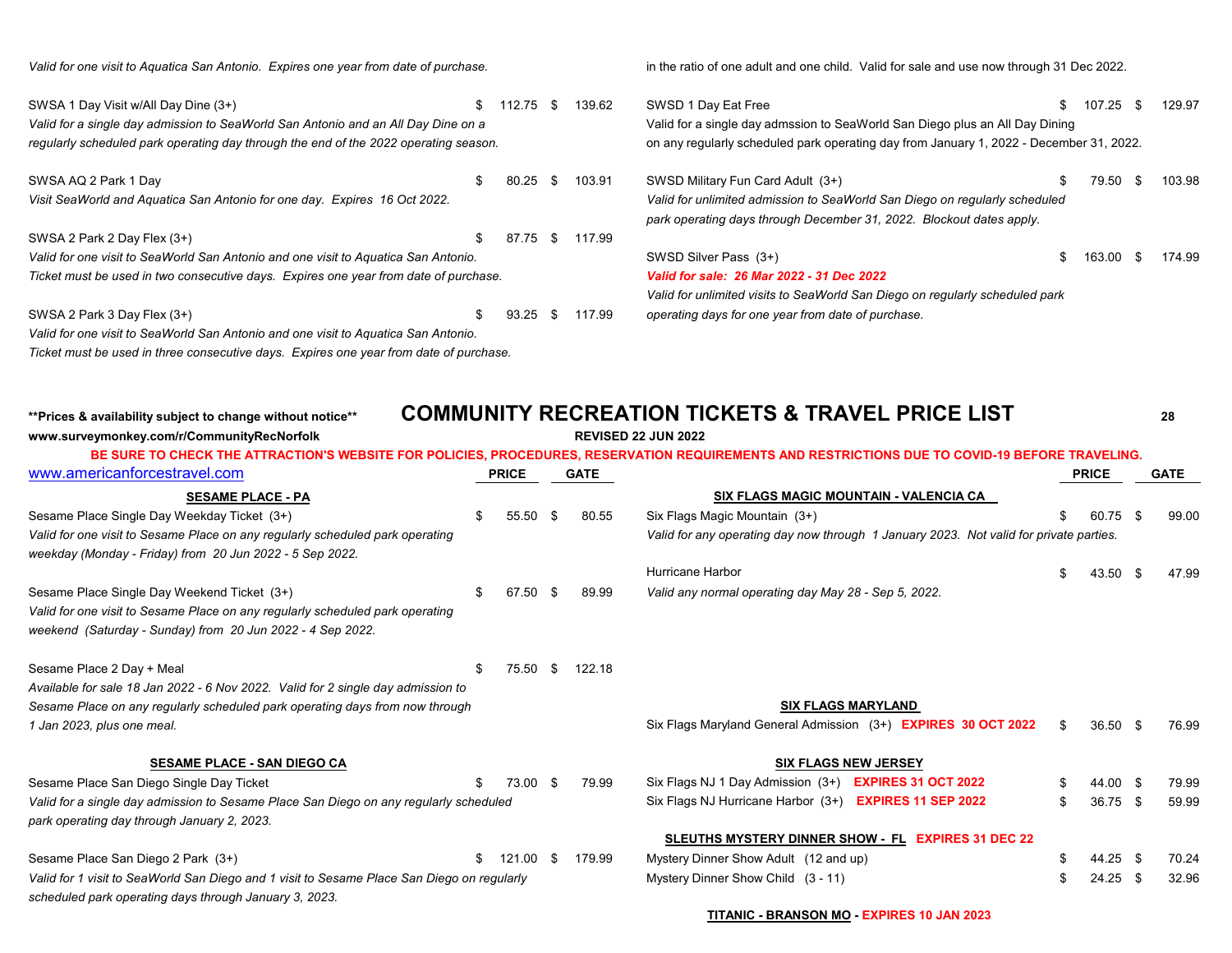| Sesame Place San Diego 2022 Silver Season Pass                                          | 148.25 |  | 159.99 | Branson Titanic Adult (13 and up)                                           | 28.75       | 39.46       |
|-----------------------------------------------------------------------------------------|--------|--|--------|-----------------------------------------------------------------------------|-------------|-------------|
| Valid for unlimited admission to Seasame Place San Diego on regularly scheduled         |        |  |        | Branson Titanic Child (5 - 12)                                              | 12.75       | 16.79       |
| park operating day through January 2, 2023. Available for sale October 15, 2021 through |        |  |        | Branson Titanic Child (Under 4)                                             | <b>FREE</b> | <b>FREE</b> |
| September 30, 2022. Valid for sale 26 Mar 2022 - 31 Dec 2022.                           |        |  |        | Branson Titanic Family - 2 Adults (13 and up) and 4 Children (18 and und \$ | 102.50      | 129.93      |

| Branson Titanic Adult (13 and up)                                                            | - SS |                   | 28.75 \$ 39.46 |
|----------------------------------------------------------------------------------------------|------|-------------------|----------------|
| Branson Titanic Child (5 - 12)                                                               |      | \$ 12.75 \$ 16.79 |                |
| Branson Titanic Child (Under 4)                                                              |      | FRFF              | <b>FREE</b>    |
| Branson Titanic Family - 2 Adults (13 and up) and 4 Children (18 and und \$ 102.50 \$ 129.93 |      |                   |                |

| SIX FLAGS DISCOVERY KINGDOM - VALLEJO CA                       |     |            |     |       | <b>TITANIC - PIGEON FORGE TN - EXPIRES 31 DEC 22</b>                        |                     |             |
|----------------------------------------------------------------|-----|------------|-----|-------|-----------------------------------------------------------------------------|---------------------|-------------|
| Discovery Kingdom 1 Day (3+) <b>EXPIRES 1 JAN 2023</b>         |     | $39.75$ \$ |     | 79.99 | Pigeon Forge Titanic Adult (13 and up)                                      | $28.00$ \$          | 39.46       |
| Hurricane Harbor 1 Day (3+) EXPIRES 9 OCT 2022                 |     | $34.00$ \$ |     | 34.99 | Pigeon Forge Titanic Child (5 - 12)                                         | $12.25$ \$          | 16.79       |
|                                                                |     |            |     |       | Pigeon Forge Titanic Child (Under 4)                                        | <b>FREE</b>         | <b>FREE</b> |
| <b>SIX FLAGS GEORGIA - GA</b>                                  |     |            |     |       | Pigeon Forge Titanic Family - 2 Adults (13 and up) and 4 Children (18 an \$ | 101.00 \$           | 129.93      |
| Six Flags Georgia 1 Day Admission (3+) <b>EXPIRES 1 JAN 23</b> |     | $37.25$ \$ |     | 79.99 |                                                                             |                     |             |
| Six Flags Georgia White Water (3+) EXPIRES 25 Sep 2022         |     | $30.50$ \$ |     | 47.69 | USS MIDWAY MUSEUM - SAN DIEGO CA                                            |                     |             |
| Six Flags Georgia Season (3+)                                  | N/A |            | N/A |       | Midway Museum Adult (13+)                                                   | $15.00 \text{ }$ \$ | 26.00       |

### **SIX FLAGS DISCOVERY KINGDOM - VALLEJO CA TITANIC - PIGEON FORGE TN - EXPIRES 31 DEC 22**

| (3+) <b>EXPIRES 1 JAN 2023</b> | 39.75 \$ | 79.99 | Pigeon Forge Titanic Adult (13 and up)                                                       | 28.00 \$ | 39.46       |
|--------------------------------|----------|-------|----------------------------------------------------------------------------------------------|----------|-------------|
| 3+) <b>EXPIRES 9 OCT 2022</b>  | 34.00 \$ | 34.99 | Pigeon Forge Titanic Child (5 - 12)                                                          | 12.25 \$ | 16.79       |
|                                |          |       | Pigeon Forge Titanic Child (Under 4)                                                         | FREE     | <b>FREE</b> |
| SIX FLAGS GEORGIA  - GA        |          |       | Pigeon Forge Titanic Family - 2 Adults (13 and up) and 4 Children (18 an \$ 101.00 \$ 129.93 |          |             |

| USS MIDWAY MUSEUM - SAN DIEGO CA |  |                |
|----------------------------------|--|----------------|
| Midway Museum Adult (13+)        |  | 15.00 \$ 26.00 |
| Midway Museum Child (6 - 12)     |  | 10.50 \$ 18.00 |

# **\*\*Prices & availability subject to change without notice\*\* COMMUNITY RECREATION TICKETS & TRAVEL PRICE LIST <sup>29</sup>**

| www.surveymonkey.com/r/CommunityRecNorfolk                                            |    |              |             | <b>REVISED 22 JUN 2022</b>                                                                                                                      |   |              |      |             |
|---------------------------------------------------------------------------------------|----|--------------|-------------|-------------------------------------------------------------------------------------------------------------------------------------------------|---|--------------|------|-------------|
|                                                                                       |    |              |             | BE SURE TO CHECK THE ATTRACTION'S WEBSITE FOR POLICIES, PROCEDURES, RESERVATION REQUIREMENTS AND RESTRICTIONS DUE TO COVID-19 BEFORE TRAVELING. |   |              |      |             |
| www.americanforcestravel.com                                                          |    | <b>PRICE</b> | <b>GATE</b> |                                                                                                                                                 |   | <b>PRICE</b> |      | <b>GATE</b> |
| UNIVERSAL STUDIOS HOLLYWOOD                                                           |    |              |             | UNIVERSAL STUDIOS ORLANDOCONTINUED                                                                                                              |   |              |      |             |
| USH 1 Day General Admission (3+)                                                      |    | 110.75 \$    | 144.00      | Military Special (U. S. Active Duty, Retirees, Reservists, National Guard,                                                                      |   |              |      |             |
| Valid for One Day Admission to Park on or prior to 30 Sep 2022, except on             |    |              |             | U.S. Coast Guard, U.S. Active DoD Civilians, 100% Disabled Veterans and Spouse                                                                  |   |              |      |             |
| Blackout dates: 1 Jul 2022 - 4 Jul 2022; 29 Jul 2022 - 13 Aug 2022.                   |    |              |             | of Eligible Service Members) LIMIT: 6 One of the six tickets                                                                                    |   |              |      |             |
| Ticket does not include entry into Halloween Horror Nights.                           |    |              |             | purchased MUST be used by the eligible Service Member or his/her spouse.                                                                        |   |              |      |             |
|                                                                                       |    |              |             | Universal Military 3 Park FREEDOM Adult (10+)                                                                                                   |   | 235.00       | - \$ | 271.56      |
| USH 12M Silver Pass (3+)                                                              | S. | 154.50 \$    | 209.00      | Universal Military 3 Park FREEDOM Child (3 - 9)                                                                                                 |   | 230.00       |      | 266.24      |
| 12 Month Silver Annual Pass valid for 12 months from selected first visit date.       |    |              |             | Valid for 1 guest admission to Universal Studios, Universal's Islands of Adventure, AND                                                         |   |              |      |             |
| First visit must occur by 30 Sep 2022. Blackout dates apply on return visits.         |    |              |             | Universal's Volcano Bay Theme Parks on the same day. Ticket is valid for use 11 Nov 2021                                                        |   |              |      |             |
| Parking not included. Pass cannot be used for Halloween Horror Nights.                |    |              |             | through and including 31 Dec 22 with no blockout dates. Excludes separately                                                                     |   |              |      |             |
| Guest name must be entered on E-Ticket, no generic names accepted. Includes           |    |              |             | ticketed events. This ticket also includes admission to select live entertainment                                                               |   |              |      |             |
| Wizarding World of Harry Potter, 10% - 15% discounts at participating City Walk       |    |              |             | venues of Universal CityWalk. Guest must present a valid Military ID at time of purchase,                                                       |   |              |      |             |
| locations and invitations to Special Events. Park, rides/shows/attractions,           |    |              |             | at time of the exchange at either Universal Studios Florida, or Universal's Island                                                              |   |              |      |             |
| entertainment, capacity/closures/other factors and/or access to event may             |    |              |             | of Adventure ticket sales window, and upon redemption at both Universal Studios Florida                                                         |   |              |      |             |
| be restricted or unavailable due to capacity/closures/other factors and               |    |              |             | and Universal's Island of Adventure Theme Parks. Unused days shall be forfeited.                                                                |   |              |      |             |
| benefits/restrictions are subject to change without notice. Pre-registration required |    |              |             | Additional restrictions may apply. Eligible Service Member may only exchange                                                                    |   |              |      |             |
| for Annual Passes. Once registered, names cannot be changed and tickets cannot        |    |              |             | one Freedom Pass into their name per year. ALL Freedom Passes purchased by                                                                      |   |              |      |             |
| be refunded.                                                                          |    |              |             | said Service Member MUST be exhchanged on Service Member's first trip to                                                                        |   |              |      |             |
|                                                                                       |    |              |             | <b>Universal Orlando.</b>                                                                                                                       |   |              |      |             |
| UNIVERSAL STUDIOS ORLANDO                                                             |    |              |             |                                                                                                                                                 |   |              |      |             |
| Military Special (U.S. Active Duty, Retirees, Reservists, National Guard,             |    |              |             | UO 2 Park Florida Resident 2 Day Base Adult (10 and up)                                                                                         | S | 173.00       | - \$ | 186.36      |

## U.S. Coast Guard, U.S. Active DoD Civilians, 100% Disabled Veterans and Spouse UO 2 Park Florida Resident 2 Day Base Child (3 - 9) \$ 165.00 \$ 177.84 **of Eligible Service Members) LIMIT: 6 One of the six tickets** *Expires 59 days from first use; Expires in full 364 days from issuance date* **purchased MUST be used by the eligible Service Member or his/her spouse.** *Not valid for Hogwarts Express*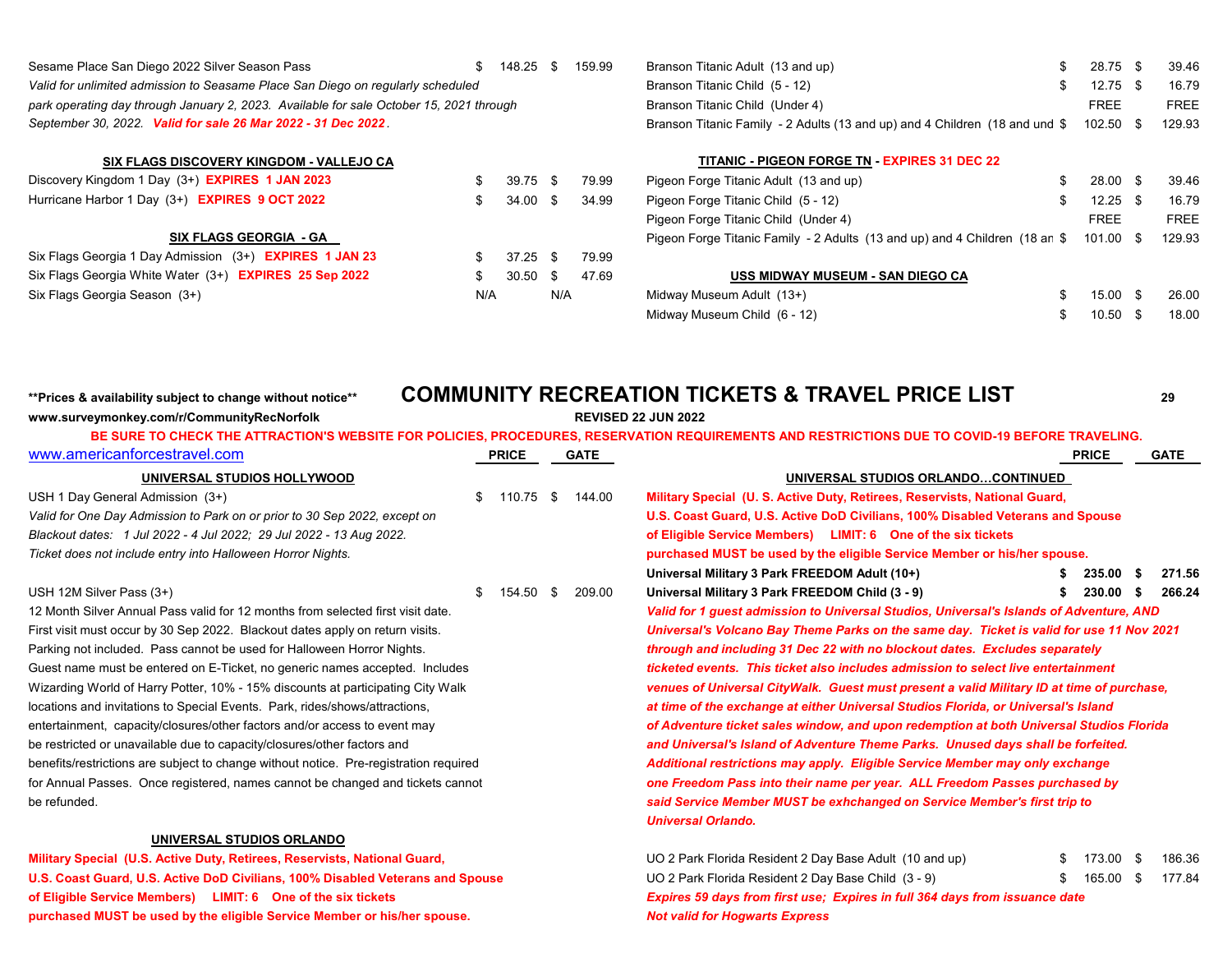| Universal Military 2 Park FREEDOM Adult (10+)   | \$ 200.00 \$ 234.29 |  |
|-------------------------------------------------|---------------------|--|
| Universal Military 2 Park FREEDOM Child (3 - 9) | \$ 195.00 \$ 228.96 |  |

*includes admission to select live entertainment venues of Universal CityWalk. Guest must Expires 59 days from first use; Expires in full 364 days from issuance date present a valid Military ID at time of purchase, at time of the exchange at either Universal Studios Florida, or Universal's Island of Adventure Theme Park ticket sales window and upon redemption at both Universal Studios Florida, and Universal's Island of Adventure Theme Parks. Unused days shall be forfeited. Additoinal restrictions may apply. Eligible Service Members may only exchange one Freedom Pass into their name per year.* ALL Freedom Passes purchased by said Service Member MUST be exchanged on *Service Member's first trip to Universal Orlando. Not valid for Hogwarts Express*

## **Universal Military 2 Park FREEDOM Child (3 - 9) \$ 195.00 \$ 228.96** UO 2 Park Florida Resident 2 Day Park to Park Adult (10 and up) \$ 219.00 \$ 237.48 Valid for 1 guest admission to BOTH Universal Studios Florida, AND Universal's Island of UO 2 Park Florida Resident 2 Day Park to Park Child (3 - 9) \$ 211.00 \$ 228.96 Adventure Theme Parks on the same day. Ticket is valid for use through and including UO 3 Park Florida Resident 2 Day Park to Park Adult (10 and up) \$ 250.75 \$ 271.56 31 Dec 22 with no blockout dates. Excludes separately ticketed events. This ticket also UO 3 Park Florida Resident 2 Day Park to Park Adult (3 - 9) \$ 242.75 \$ 263.04

| UO 2 Park Florida Resident 3 Day Base Adult (10 and up)                             | S. | 187.00 \$ 219.38 |  |        |  |  |  |  |  |  |
|-------------------------------------------------------------------------------------|----|------------------|--|--------|--|--|--|--|--|--|
| UO 2 Park Florida Resident 3 Day Base Child (3 - 9)                                 |    | $$179.25$ \$     |  | 210.86 |  |  |  |  |  |  |
| UO 3 Park Florida Resident 3 Day Base Adult (10 and up)                             |    | $$218.75$ \$     |  | 253.46 |  |  |  |  |  |  |
| UO 3 Park Florida Resident 3 Day Base Child (3 - 9)                                 |    | $$211.00$ \$     |  | 244.94 |  |  |  |  |  |  |
| <b>Expires 179 days from first use: Expires in full 364 days from issuance date</b> |    |                  |  |        |  |  |  |  |  |  |
| Alaksadid fan Hammanka Fonnaar                                                      |    |                  |  |        |  |  |  |  |  |  |

### **\*\*Prices & availability subject to change without notice\*\* COMMUNITY RECREATION TICKETS & TRAVEL PRICE LIST <sup>30</sup> www.surveymonkey.com/r/CommunityRecNorfolk REVISED 22 JUN 2022**

| www.americanforcestravel.com                                                        | <b>PRICE</b> |        | <b>GATE</b> |        |                                                                                          | <b>PRICE</b> |           | <b>GATE</b> |        |
|-------------------------------------------------------------------------------------|--------------|--------|-------------|--------|------------------------------------------------------------------------------------------|--------------|-----------|-------------|--------|
| UNIVERSAL STUDIOS ORLANDOCONTINUED                                                  |              |        |             |        | UNIVERSAL STUDIOS ORLANDOCONTINUED                                                       |              |           |             |        |
| UO 2 Park Florida Resident 3 Day Park to Park Adult (10 and up)                     |              | 232.25 | \$          | 270.50 | UO 3 Park 3 Day Base Adult (10 and up)                                                   |              | 267.75    | -\$         | 312.03 |
| UO 2 Park Florida Resident 3 Day Park to Park Child (3 - 9)                         |              | 224.50 | -\$         | 261.98 | UO 3 Park 3 Day Base Child (3 - 9)                                                       |              | 258.00    | -\$         | 301.38 |
| UO 3 Park Florida Resident 3 Day Park to Park Adult (10 and up)                     | -96          | 263.75 | \$          | 304.58 | UO 3 Park 4 Day Base Adult (10 and up)                                                   |              | 281.25    | -\$         | 337.59 |
| UO 3 Park Florida Resident 3 Day Park to Park Adult (3 - 9)                         |              | 255.75 | -\$         | 296.06 | UO 3 Park 4 Day Base Child (3 - 9)                                                       |              | 272.00 \$ |             | 326.94 |
| <b>Expires 179 days from first use; Expires in full 364 days from issuance date</b> |              |        |             |        | UO 3 Park 5 Day Base Adult (10 and up)                                                   |              | 298.50 \$ |             | 361.02 |
|                                                                                     |              |        |             |        | UO 3 Park 5 Day Base Child (3 - 9)                                                       |              | 289.25 \$ |             | 350.37 |
| UO 1 Park 1 Day Base Adult Anytime (10 and up)                                      |              | 115.50 | -\$         | 154.43 | Expires 6 days from first use; Expires in full 364 days from issuance date               |              |           |             |        |
| UO 1 Park 1 Day Base Child Anytime (3 - 9)                                          |              | 110.25 | - \$        | 149.10 | <b>Not valid for Hogwarts Express</b>                                                    |              |           |             |        |
| Expires in full 364 days from issuance date; Not valid for Hogwarts Express         |              |        |             |        |                                                                                          |              |           |             |        |
|                                                                                     |              |        |             |        | UO 3 Park 2 Day Park to Park Adult (10 and up)                                           |              | 289.50    | -\$         | 338.66 |
| UO 2 Park 1 Day Park to Park Adult Anytime (10 and up)                              |              | 165.25 | \$          | 213.00 | UO 3 Park 2 Day Park to Park Child (3 - 9)                                               |              | 280.50    | - \$        | 328.01 |
| UO 2 Park 1 Day Park to Park Child Anytime (3 - 9)                                  | S            | 160.25 | -\$         | 207.68 | UO 3 Park 3 Day Park to Park Adult (10 and up)                                           |              | 302.50    | - \$        | 375.93 |
| <b>Expires in full 364 days from issuance date</b>                                  |              |        |             |        | UO 3 Park 3 Day Park to Park Child (3 - 9)                                               |              | 293.50 \$ |             | 365.28 |
|                                                                                     |              |        |             |        | UO 3 Park 4 Day Park to Park Adult (10 and up)                                           |              | 326.75    | - \$        | 406.82 |
| UO 2 Park 2 Day Base Adult (10 and up)                                              | \$.          | 214.00 | -\$         | 232.16 | UO 3 Park 4 Day Park to Park Child (3 - 9)                                               |              | 317.75    | - \$        | 350.37 |
| UO 2 Park 2 Day Base Child (3 - 9)                                                  |              | 204.00 | \$          | 221.51 | UO 3 Park 5 Day Park to Park Adult (10 and up)                                           |              | 349.00    | - \$        | 435.57 |
| UO 2 Park 3 Day Base Adult (10 and up)                                              | -96          | 228.75 | - \$        | 269.43 | UO 3 Park 5 Day Park to Park Child (3 - 9)                                               |              | 340.00    | -\$         | 424.92 |
| UO 2 Park 3 Day Base Child (3 - 9)                                                  |              | 219.00 | - \$        | 258.78 | Expires 6 days from first use; Expires in full 364 days from issuance date               |              |           |             |        |
| UO 2 Park 4 Day Base Adult (10 and up)                                              |              | 234.25 | - \$        | 284.34 |                                                                                          |              |           |             |        |
| UO 2 Park 4 Day Base Child (3 - 9)                                                  |              | 225.00 | - \$        | 273.69 | UO Halloween Horror Night 2022 - One Night Event Ticket                                  |              | 70.00 \$  |             | 78.80  |
| UO 2 Park 5 Day Base Adult (10 and up)                                              |              | 242.75 | - \$        | 297.12 | One admission to one 2022 HHN event night on a date that is valid for the ticket type.   |              |           |             |        |
| UO 2 Park 5 Day Base Child (3 - 9)                                                  |              | 233.50 | - \$        | 286.47 | 9/2, 9/3, 9/4, 9/7, 9/8, 9/9, 9/10, 9/11, 9/15, 9/18, 9/21, 9/22, 9/25, 9/28, 9/29, 10/5 |              |           |             |        |
| Expires 6 days from first use; Expires in full 364 days from issuance date          |              |        |             |        |                                                                                          |              |           |             |        |

#### *Not valid for Hogwarts Express* **USS MIDWAY - SAN DIEGO CA EXPIRES 31 JAN 22**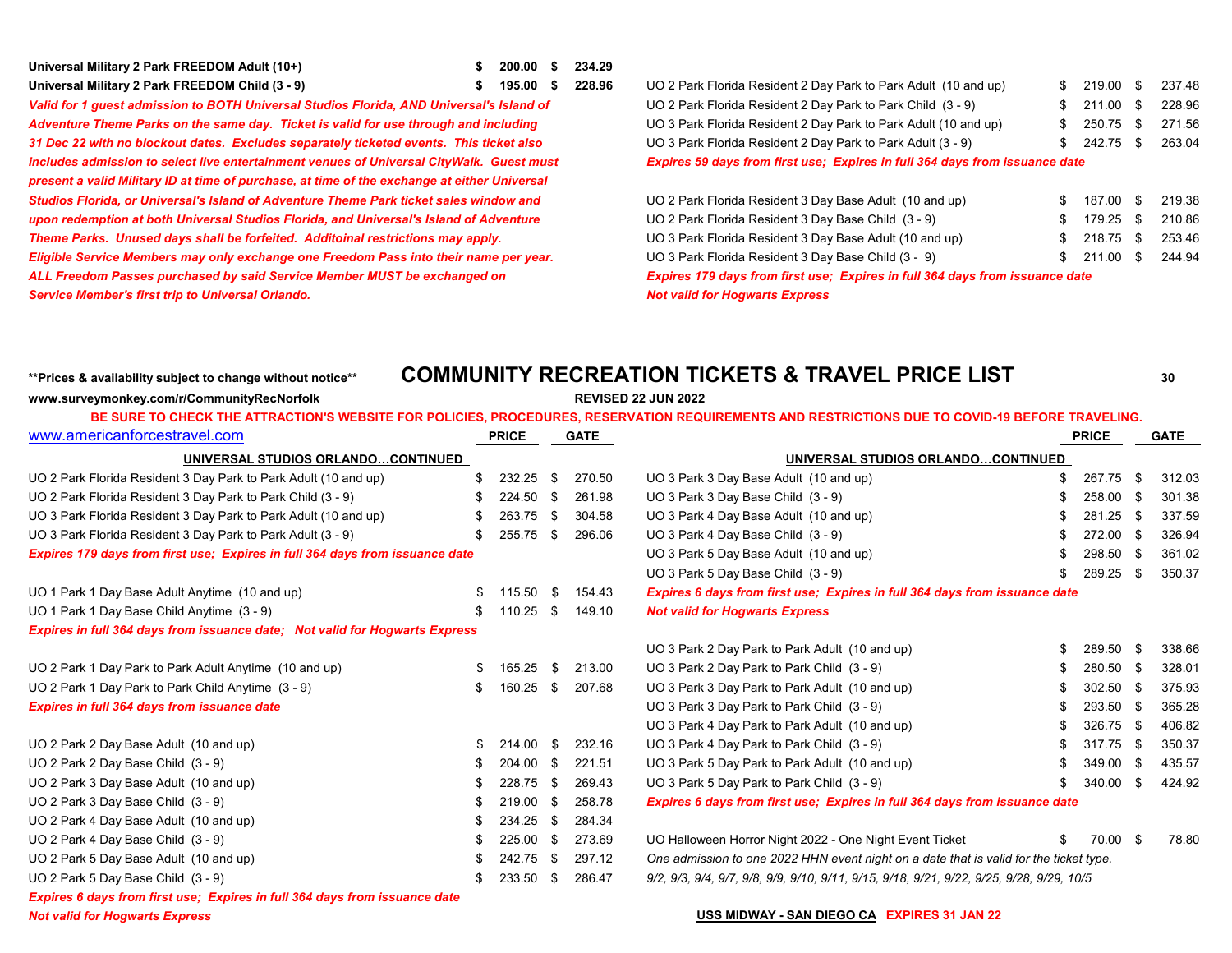| UO 2 Park 2 Day Park to Park Adult (10 and up) | San Diego Aircraft Carrier Museum USS MIDWAY Child (6 - 12)<br>296.06<br>$$253.00$ \$    |                                             | $10.50$ \$ | 18.00  |
|------------------------------------------------|------------------------------------------------------------------------------------------|---------------------------------------------|------------|--------|
| UO 2 Park 2 Day Park to Park Child (3 - 9)     | $$243.75$ \$<br>285.41                                                                   |                                             |            |        |
| UO 2 Park 3 Day Park to Park Adult (10 and up) | <b>WALT DISNEYLAND - CALIFORNIA</b><br>333.33<br>266.50 \$                               |                                             |            |        |
| UO 2 Park 3 Day Park to Park Child (3 - 9)     | Military Special (United States Active Duty & Retirees Only)<br>322.68<br>$$257.50$ \$   |                                             |            |        |
| UO 2 Park 4 Day Park to Park Adult (10 and up) | <b>Expires: 16 DEC 2022</b><br>353.57<br>$$282.00$ \$                                    | (Limit: 6) One of the six tickets purchased |            |        |
| UO 2 Park 4 Day Park to Park Child (3 - 9)     | MUST be used by the eligible Service Member or his/her spouse.<br>342.92<br>$$273.00$ \$ |                                             |            |        |
| UO 2 Park 5 Day Park to Park Adult (10 and up) | Disneyland Military Salute 3 Day Park Hopper (3+)<br>371.67<br>295.50 \$                 |                                             | 225.00     | 365.00 |
| UO 2 Park 5 Day Park to Park Child (3 - 9)     | Disneyland Military Salute 4 Day Park Hopper (3+)<br>361.02<br>286.50 \$                 |                                             | 260.00     | 395.00 |
|                                                |                                                                                          |                                             |            |        |

*Expires 6 days from first use; Expires in full 364 days from issuance date* **Alternate 3 A. 285.000 E.** 

| San Diego Aircraft Carrier Museum USS MIDWAY Adult (13+)    | 15.00 \$ | 26.00 |
|-------------------------------------------------------------|----------|-------|
| San Diego Aircraft Carrier Museum USS MIDWAY Child (6 - 12) | 10.50 \$ | 18.00 |

### **WALT DISNEYLAND - CALIFORNIA**

| Military Special (United States Active Duty & Retirees Only) |                                                                            |   |        |   |        |  |
|--------------------------------------------------------------|----------------------------------------------------------------------------|---|--------|---|--------|--|
| <b>Expires: 16 DEC 2022</b>                                  | (Limit: 6) One of the six tickets purchased                                |   |        |   |        |  |
|                                                              | MUST be used by the eligible Service Member or his/her spouse.             |   |        |   |        |  |
| Disneyland Military Salute 3 Day Park Hopper (3+)            |                                                                            | S | 225.00 | S | 365.00 |  |
| Disneyland Military Salute 4 Day Park Hopper (3+)            |                                                                            | S | 260.00 | S | 395.00 |  |
| Disneyland Military Salute 3 Day Park Hopper Genie+ (3+)     |                                                                            | S | 285.00 | S | 425.00 |  |
| Disneyland Military Salute 4 Day Park Hopper Genie+ (3+)     |                                                                            |   | 340.00 | S | 475.00 |  |
|                                                              | A valid and Active U.S. Military (or Spouse) ID required for admission.    |   |        |   |        |  |
|                                                              | Valid for admission to both Disneyland Resort Theme Parks on the same day. |   |        |   |        |  |
|                                                              | Blockout dates include: 9 - 17 Apr 2022 and 17 - 31 Dec 2022. Each day of  |   |        |   |        |  |

*use of a Disneyland ticket constitutes 1 full day of use.*

## **\*\*Prices & availability subject to change without notice\*\* COMMUNITY RECREATION TICKETS & TRAVEL PRICE LIST <sup>31</sup>**

**www.surveymonkey.com/r/CommunityRecNorfolk REVISED 22 JUN 2022**

|                                                                                               |                                       |              |                                                                                          |        | BE SURE TO CHECK THE ATTRACTION'S WEBSITE FOR POLICIES, PROCEDURES, RESERVATION REQUIREMENTS AND RESTRICTIONS DUE TO COVID-19 BEFORE TRAVELING. |     |              |      |        |
|-----------------------------------------------------------------------------------------------|---------------------------------------|--------------|------------------------------------------------------------------------------------------|--------|-------------------------------------------------------------------------------------------------------------------------------------------------|-----|--------------|------|--------|
| www.americanforcestravel.com                                                                  |                                       | <b>PRICE</b> |                                                                                          | GATE   |                                                                                                                                                 |     | <b>PRICE</b> |      | GATE   |
| <b>WALT DISNEYLAND - CALIFORNIACONTINUED</b>                                                  |                                       |              |                                                                                          |        | <b>WALT DISNEYLAND - CALIFORNIACONTINUED</b>                                                                                                    |     |              |      |        |
| Disneyland 1 Day 1 Park Adult (10+)                                                           | S.                                    | 106.75 \$    |                                                                                          | 159.00 | Disneyland 2 Day 1 Park Adult (10+)                                                                                                             | SS. | 254.75 \$    |      | 255.00 |
| Disneyland 1 Day 1 Park Child (3 - 9)                                                         |                                       | 100.50       | - \$                                                                                     | 159.00 | Disneyland 2 Day 1 Park Child (3 - 9)                                                                                                           | \$. | 240.00 \$    |      | 240.00 |
| Reservations required. Valid for one single-day admission to either Disneyland Park or Disney |                                       |              |                                                                                          |        | Disneyland 3 Day 1 Park Adult (10+)                                                                                                             | S.  | 329.00       | - \$ | 330.00 |
| California Adventure Park, but not both. Each day of use of a Disneyland Resort ticket        | Disneyland 3 Day 1 Park Child (3 - 9) | £.           | 309.25                                                                                   | - \$   | 310.00                                                                                                                                          |     |              |      |        |
| constitutes one full day of use. Admission is subject to capacity, closures and               |                                       |              |                                                                                          |        | Disneyland 4 Day 1 Park Adult (10+)                                                                                                             |     | 358.75 \$    |      | 360.00 |
| other restrictions and is not quaranteed. Blockout dates: 16 - 31 December 2022;              |                                       |              |                                                                                          |        | Disneyland 4 Day 1 Park Child (3 - 9)                                                                                                           | \$. | 339.00 \$    |      | 340.00 |
| 16 - 31 Dec 2023.                                                                             |                                       |              |                                                                                          |        | Disneyland 5 Day 1 Park Adult (10+)                                                                                                             | SS. | 378.50 \$    |      | 380.00 |
|                                                                                               |                                       |              |                                                                                          |        | Disneyland 5 Day 1 Park Child (3 - 9)                                                                                                           | SS. | 358.75 \$    |      | 360.00 |
| Disneyland 1 Day Hopper Adult (10+)                                                           |                                       | 166.00       | - \$                                                                                     | 219.00 | Reservations required. Valid for admission to either Disneyland Park of Disneyland                                                              |     |              |      |        |
| Disneyland 1 Day Hopper Child (3 - 9)                                                         | S.                                    | 160.25       | -S                                                                                       | 215.00 | California Adventure Park per day, but not both. Each day of use of a Disneyland                                                                |     |              |      |        |
| Reservations required. Valid for one admission to both Disnevland Resort theme parks          |                                       |              | Resort ticket constitutes on full day of use. Admission is subject to capacity, closures |        |                                                                                                                                                 |     |              |      |        |

*on the same day. Each day of use of a Disneyland Resort ticket constitutes one full and other restrictions, and is not guaranteed. Tickets expire 13 days after first use or* day of use. Admission is subject to capacity, closures and other restrictions, and the strictions of the strict of the strict of the strict of the strict occurs first.

*and is not guaranteed. Expires 30 Dec 2023.*

| Disneyland 1 Day 1 Park & Genie + Adult (10+)                                   | S. | 126.75 \$ | 179.00           |
|---------------------------------------------------------------------------------|----|-----------|------------------|
| Disneyland 1 Day 1 Park & Genie + Child (3 - 9)                                 | S  | 120.75 \$ | 179.00           |
| Reservations Required. Valid to either Disneyland Park or Disneyland California |    |           |                  |
| Adventure each day over a specified number of days. The ticket is not valid for |    |           |                  |
| visits to both Theme Parks on the same day. Expires 30 Dec 2023.                |    |           |                  |
| Blockout dates: 16 - 31 Dec 2022; 16 - 31 Dec 2023.                             |    |           |                  |
|                                                                                 |    |           |                  |
| Disneyland 1 Day 1 Park Honner & Genie+ Adult (10+)                             |    |           | 186.00 \$ 239.00 |

Disneyland 2 Day 1 Park & Genie+ Adult (10+) \$ 294.25 \$ 295.00 Disneyland 2 Day 1 Park & Genie+ Child (3 - 9) \$ 279.50 \$ 280.00 Disneyland 1 Day 1 Park & Genie+ Adult (10+) \$ 126.75 \$ 179.00 Disneyland 3 Day 1 Park & Genie+ Adult (10+) \$ 388.50 \$ 390.00 Disneyland 1 Day 1 Park & Genie+ Child (3 - 9) \$ 120.75 \$ 179.00 Disneyland 3 Day 1 Park & Genie+ Child (3 - 9) \$ 368.50 \$ 370.00 *Reservations Required. Valid to either Disneyland Park or Disneyland California* Disneyland 4 Day 1 Park & Genie+ Adult (10+) \$ 438.00 \$ 440.00 *Adventure each day over a specified number of days. The ticket is not valid for* Disneyland 4 Day 1 Park & Genie+ Child (3 - 9) \$ 418.00 \$ 420.00 *visits to both Theme Parks on the same day. Expires 30 Dec 2023.* Disneyland 5 Day 1 Park & Genie+ Adult (10+) \$ 477.50 \$ 480.00 *Blockout dates: 16 - 31 Dec 2022; 16 - 31 Dec 2023.* Disneyland 5 Day 1 Park & Genie+ Child (3 - 9) \$ 457.75 \$ 460.00 *Reservations required. Valid to either Disneyland Park or Disneyland California Adventure Park*

Disneyland 1 Day 1 Park Hopper & Genie+ Adult (10+) **\$** 186.00 \$ 239.00 *each day over a specified number of days. The ticket is not valid for visits to both* 

Disneyland 1 Day 1 Park Hopper & Genie+ Child (3 - 9) \$ 180.00 \$ 180.00 \$ 239.00 Theme Parks on the same day. A Multi-Day, 1 Park per Day Ticket of 3 days or more includes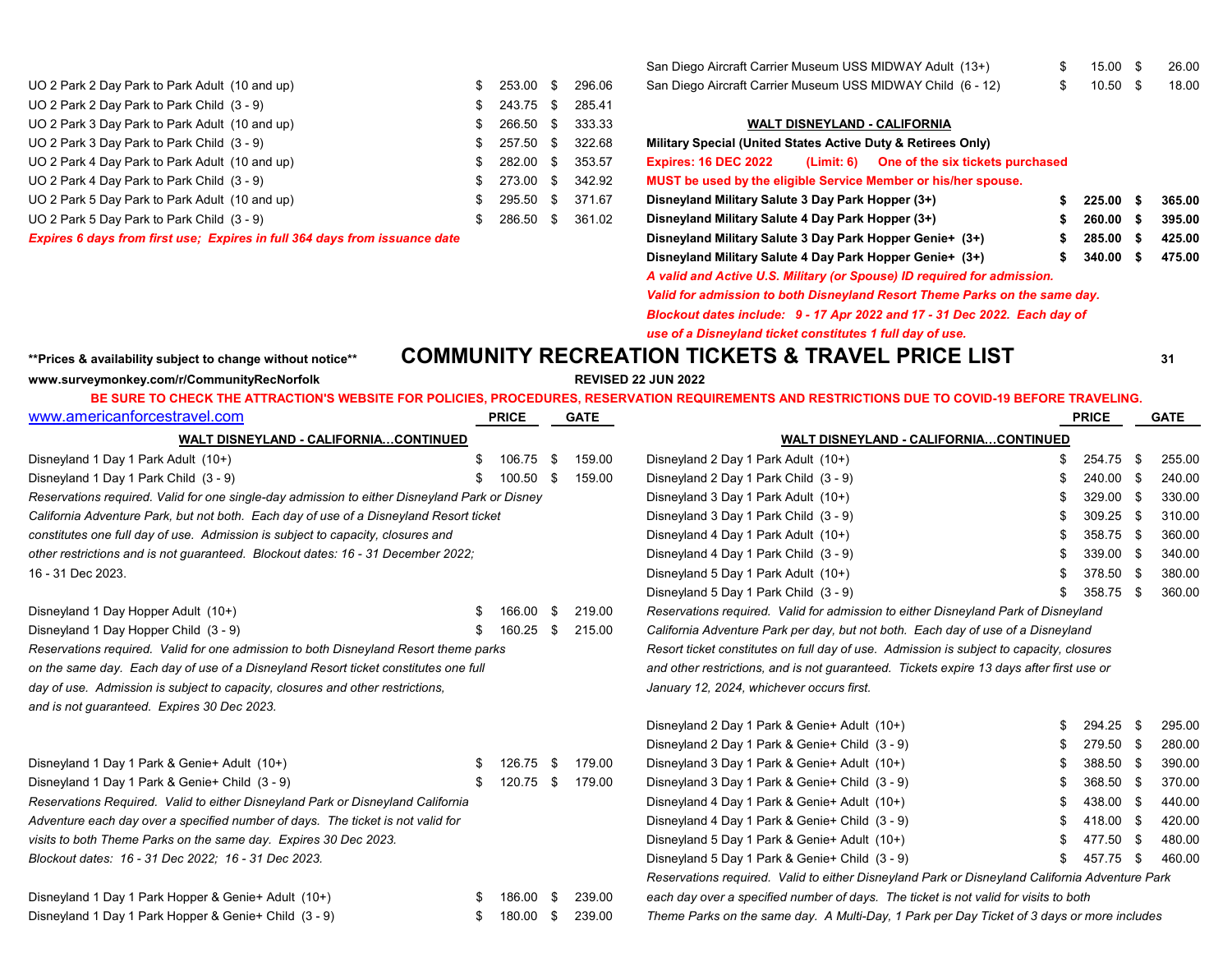*number of days, including visits to both Theme parks on the same day. A Multi-Day first use or January 12, 2024, whichever occurs first. Park Hopper ticket of 3 days or more (unless otherwise noted) includes one Magic Morning admission for early entry into Disneyland Park. Expires 30 Dec 2023.*

*Reservations required. Valid to both Disneyland Resort Theme Parks over a specified one Magic Morning admission for early entry into Disneyland Park. Tickets expire 13 days after*

# **\*\*Prices & availability subject to change without notice\*\* COMMUNITY RECREATION TICKETS & TRAVEL PRICE LIST <sup>32</sup>**

| www.surveymonkey.com/r/CommunityRecNorfolk |  |
|--------------------------------------------|--|
|                                            |  |

**REVISED 22 JUN 2022** 

| www.americanforcestravel.com                                                        |    | <b>PRICE</b> |      | <b>GATE</b> |                                                                               | <b>PRICE</b> |      | <b>GATE</b> |
|-------------------------------------------------------------------------------------|----|--------------|------|-------------|-------------------------------------------------------------------------------|--------------|------|-------------|
| <b>WALT DISNEYLAND - CALIFORNIACONTINUED</b>                                        |    |              |      |             | <b>WALT DISNEY WORLD - FLORIDA</b>                                            |              |      |             |
| Disneyland 2 Day Hopper Adult (10+)                                                 | \$ | 314.25       | \$   | 315.00      | <b>Military Special (United States Active Duty &amp; Retirees Only)</b>       |              |      |             |
| Disneyland 2 Day Hopper Child (3 - 9)                                               | S  | 299.25       | -\$  | 300.00      | Valid 1 Jan 2022 - 16 DEC 2022<br>(Limit: 6) One of the six tickets purchased |              |      |             |
| Disneyland 3 Day Hopper Adult (10+)                                                 |    | 388.50       | -\$  | 390.00      | MUST be used by the eligible Service Member or his/her spouse.                |              |      |             |
| Disneyland 3 Day Hopper Child (3 - 9)                                               |    | 368.50       | - \$ | 370.00      | Disney World Military Salute 4 Day Park Hopper (3+)                           | 322.00       | - \$ | 350.39      |
| Disneyland 4 Day Hopper Adult (10+)                                                 | S  | 418.00       | -\$  | 420.00      | Disney World Military Salute 4 Day Park Hopper Plus (3+)                      | 351.25       | - \$ | 382.34      |
| Disneyland 4 Day Hopper Child (3 - 9)                                               |    | 398.25       | -\$  | 400.00      |                                                                               |              |      |             |
| Disneyland 5 Day Hopper Adult (10+)                                                 |    | 438.00       | -\$  | 440.00      | Disney World Military Salute 5 Day Park Hopper (3+)                           | 341.50       | -\$  | 371.69      |
| Disneyland 5 Day Hopper Child (3 - 9)                                               |    | 418.00       | \$   | 420.00      | Disney World Military Salute 5 Day Park Hopper Plus (3+)                      | 370.75       | -\$  | 403.64      |
| Reservations required. Valid for admission to both Disneyland Resort Theme parks    |    |              |      |             |                                                                               |              |      |             |
| on the same day. Each day of use of a Disneyland Resort ticket constitutes one full |    |              |      |             | 1 Day Seasonal Base Adult (10+)                                               | 115.50       | - \$ | 116.09      |
| day of use. Admission is subject to capacity, closures and other restrictions,      |    |              |      |             | 1 Day Seasonal Base Child (3 - 9)                                             | 110.50       | -\$  | 110.76      |
| and is not guaranteed. Ticket expires 13 days after first use or January 12, 2024,  |    |              |      |             | 1 Day Seasonal Hopper Adult (10+)                                             | 185.00       | -\$  | 185.31      |
| whichever occurs first.                                                             |    |              |      |             | 1 Day Seasonal Hopper Child (3 - 9)                                           | 179.75       | - \$ | 179.99      |
|                                                                                     |    |              |      |             | 1 Day Seasonal Base Hopper Plus Adult (10+)                                   | 190.25       | - \$ | 190.64      |
| Disneyland 2 Day Hopper & Genie+ Adult (10+)                                        | \$ | 353.75       | -\$  | 355.00      | 1 Day Seasonal Base Hopper Plus Child (3 - 9)                                 | 185.00       | - \$ | 185.31      |
| Disneyland 2 Day Hopper & Genie+ Child (3 - 9)                                      | S  | 339.00       | - \$ | 340.00      | 1 Day Seasonal Hopper Plus Adult (10+)                                        | 206.00 \$    |      | 206.61      |
| Disneyland 3 Day Hopper & Genie+ Adult (10+)                                        | \$ | 447.75       | -\$  | 450.00      | 1 Day Seasonal Hopper Plus Child (3 - 9)                                      | 200.75       | - \$ | 201.29      |
| Disneyland 3 Day Hopper & Genie + Child (3 - 9)                                     | S  | 428.00       | -\$  | 430.00      | Tickets (including Plus Visits) expire 14 days after the date of first use or |              |      |             |
| Disneyland 4 Day Hopper & Genie+ Adult (10+)                                        | S  | 497.25       | -\$  | 500.00      | on 15 Dec 2023, whichever comes first. First use must occur on or before      |              |      |             |
| Disneyland 4 Day Hopper & Genie+ Child (3 - 9)                                      | \$ | 477.50       | - \$ | 480.00      | 15 Dec 2023. Ticket may not be used on the follwing blockout dates:           |              |      |             |
| Disneyland 5 Day Hopper & Genie+ Adult (10+)                                        |    | 537.00       | -\$  | 520.00      | 17 - 31 Dec 2022. Parking is not included.                                    |              |      |             |
| Disneyland 5 Day Hopper & Genie+ Child (3 - 9)                                      |    | 517.00       | -\$  | 540.00      |                                                                               |              |      |             |
| Reservations required. Valid to both Disneyland Resort Theme Parks over             |    |              |      |             | 1 Day Base Adult (10+)                                                        | 146.75       | - \$ | 148.04      |
| a specified number of days, including visits to both Theme Parks on the same        |    |              |      |             | 1 Day Base Child (3 - 9)                                                      | 141.50       | -\$  | 142.71      |
| day. A Multi-Day Park Hopper Ticket of 3 days or more includes one Magic            |    |              |      |             | 1 Day Hopper Adult (10+)                                                      | 216.50       | -\$  | 217.26      |
| Morning admission for early entry into Disneyland Park. Tickets expire 13 days      |    |              |      |             | 1 Day Hopper Child (3 - 9)                                                    | 211.25       | -\$  | 211.94      |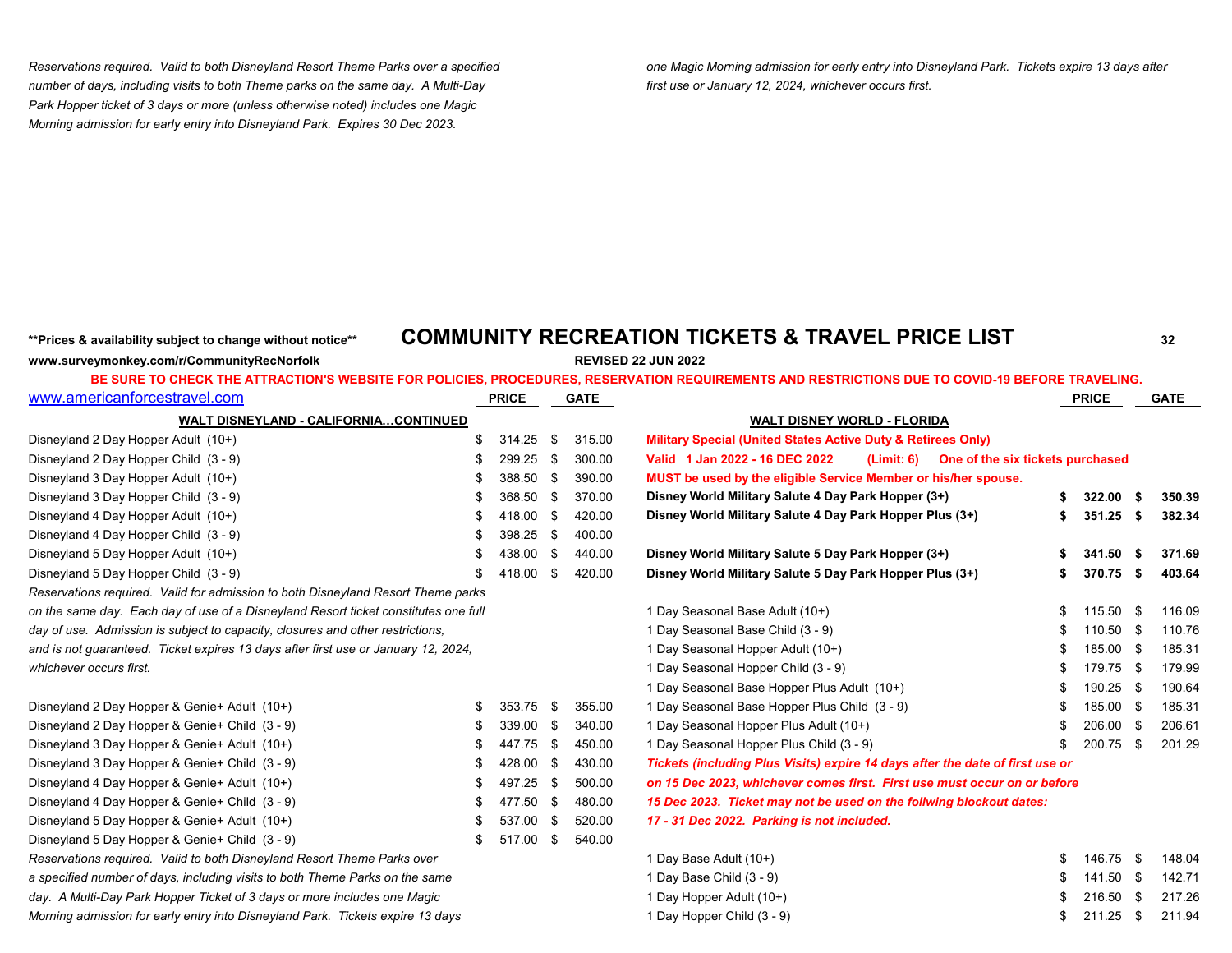| 1 Day Base Plus Adult (10+)     | $$221.75$ \$ 222.59 |  |
|---------------------------------|---------------------|--|
| 1 Day Base Plus Child (3 - 9)   | \$ 216.50 \$ 217.26 |  |
| 1 Day Hopper Plus Adult (10+)   | \$ 237.50 \$ 238.56 |  |
| 1 Day Hopper Plus Child (3 - 9) | $$232.25$ \$ 233.24 |  |

## **\*\*Prices & availability subject to change without notice\*\* COMMUNITY RECREATION TICKETS & TRAVEL PRICE LIST <sup>33</sup>**

**www.surveymonkey.com/r/CommunityRecNorfolk REVISED 22 JUN 2022**

| www.americanforcestravel.com                                                               |    | <b>PRICE</b> |      | <b>GATE</b> |                                                                                            |     | <b>PRICE</b> |      | <b>GATE</b> |
|--------------------------------------------------------------------------------------------|----|--------------|------|-------------|--------------------------------------------------------------------------------------------|-----|--------------|------|-------------|
| <b>WALT DISNEY WORLD - FLORIDACONTINUED</b>                                                |    |              |      |             | WALT DISNEY WORLD - FLORIDACONTINUED                                                       |     |              |      |             |
| 2 Day Base Adult (10+)                                                                     | \$ | 223.75       | -\$  | 224.72      | 5 Day Base Adult (10+)                                                                     | \$  | 457.00 \$    |      | 480.32      |
| 2 Day Base Child (3 - 9)                                                                   |    | 213.25       | - \$ | 214.07      | 5 Day Base Child (3 - 9)                                                                   |     | 437.75 \$    |      | 460.08      |
| 2 Day Hopper Adult (10+)                                                                   |    | 302.50       | -\$  | 304.59      | 5 Day Hopper Adult (10+)                                                                   |     | 542.75 \$    |      | 570.84      |
| 2 Day Hopper Child (3 - 9)                                                                 | S  | 292.00       | -\$  | 293.94      | 5 Day Hopper Child (3 - 9)                                                                 |     | 523.50 \$    |      | 550.61      |
| 2 Day Base Plus Adult (10+)                                                                |    | 297.25       | - \$ | 299.27      | 5 Day Base Plus Adult (10+)                                                                |     | 527.50 \$    |      | 554.87      |
| 2 Day Base Plus Child (3 - 9)                                                              |    | 286.75 \$    |      | 288.62      | 5 Day Base Plus Child (3 - 9)                                                              |     | 508.50 \$    |      | 534.63      |
| 2 Day Hopper Plus Adult (10+)                                                              |    | 323.50       | -\$  | 325.89      | 5 Day Hopper Plus Adult (10+)                                                              |     | 562.75 \$    |      | 592.14      |
| 2 Day Hopper Plus Child (3 - 9)                                                            |    | 313.00       | - \$ | 315.24      | 5 Day Hopper Plus Child (3 - 9)                                                            | \$  | 543.75 \$    |      | 571.91      |
| Tickets (Including Plus Visits) expire 14 days after the date of first use or 31 Dec 2023. |    |              |      |             | Tickets (Including Plus Visits) expire 14 days after the date of first use or 31 Dec 2023. |     |              |      |             |
| First use must occur on or before 31 Dec 2023. Parking not included.                       |    |              |      |             | First use must occur on or before 31 Dec 2023. Parking not included.                       |     |              |      |             |
| 3 Day Base Adult (10+)                                                                     | \$ | 320.00       | -\$  | 335.48      | 6 Day Base Adult (10+)                                                                     |     | 471.00 \$    |      | 495.23      |
| 3 Day Base Child (3 - 9)                                                                   |    | 304.75 \$    |      | 319.50      | 6 Day Base Child (3 - 9)                                                                   |     | 451.00 \$    |      | 473.93      |
| 3 Day Hopper Adult (10+)                                                                   |    | 395.50       | - \$ | 415.35      | 6 Day Hopper Adult (10+)                                                                   |     | 556.75 \$    |      | 585.75      |
| 3 Day Hopper Child (3 - 9)                                                                 |    | 380.25 \$    |      | 399.38      | 6 Day Hopper Child (3 - 9)                                                                 |     | 536.50 \$    |      | 564.45      |
| 3 Day Base Plus Adult (10+)                                                                |    | 390.50 \$    |      | 410.03      | 6 Day Base Plus Adult (10+)                                                                |     | 541.75 \$    |      | 569.78      |
| 3 Day Base Plus Child (3 - 9)                                                              |    | 375.25       | - \$ | 394.05      | 6 Day Base Plus Child (3 - 9)                                                              |     | 521.50 \$    |      | 548.48      |
| 3 Day Hopper Plus Adult (10+)                                                              |    | 415.75 \$    |      | 436.65      | 6 Day Hopper Plus Adult (10+)                                                              |     | 577.00 \$    |      | 607.05      |
| 3 Day Hopper Plus Child (3 - 9)                                                            |    | 400.50       | - \$ | 420.68      | 6 Day Hopper Plus Child (3 - 9)                                                            | \$. | 556.75 \$    |      | 585.75      |
| Tickets (Including Plus Visits) expire 14 days after the date of first use or 31 Dec 2023. |    |              |      |             | Tickets (Including Plus Visits) expire 14 days after the date of first use or 31 Dec 2023. |     |              |      |             |
| First use must occur on or before 31 Dec 2023. Parking not included.                       |    |              |      |             | First use must occur on or before 31 Dec 2023. Parking not included.                       |     |              |      |             |
| 4 Day Base Adult (10+)                                                                     | \$ | 424.75       | - \$ | 446.24      | 7 Day Base Adult (10+)                                                                     | \$. | 484.25       | - \$ | 509.07      |
| 4 Day Base Child (3 - 9)                                                                   |    | 406.50 \$    |      | 427.07      | 7 Day Base Child (3 - 9)                                                                   |     | 464.00 \$    |      | 487.77      |
| 4 Day Hopper Adult (10+)                                                                   |    | 510.00       | - \$ | 536.76      | 7 Day Hopper Adult (10+)                                                                   |     | 569.75 \$    |      | 599.60      |
| 4 Day Hopper Child (3 - 9)                                                                 |    | 492.25       | - \$ | 517.59      | 7 Day Hopper Child (3 - 9)                                                                 |     | 579.75 \$    |      | 578.30      |
| 4 Day Base Plus Adult (10+)                                                                |    | 495.25       | \$   | 520.79      | 7 Day Base Plus Adult (10+)                                                                | \$  | 554.75       | - \$ | 583.62      |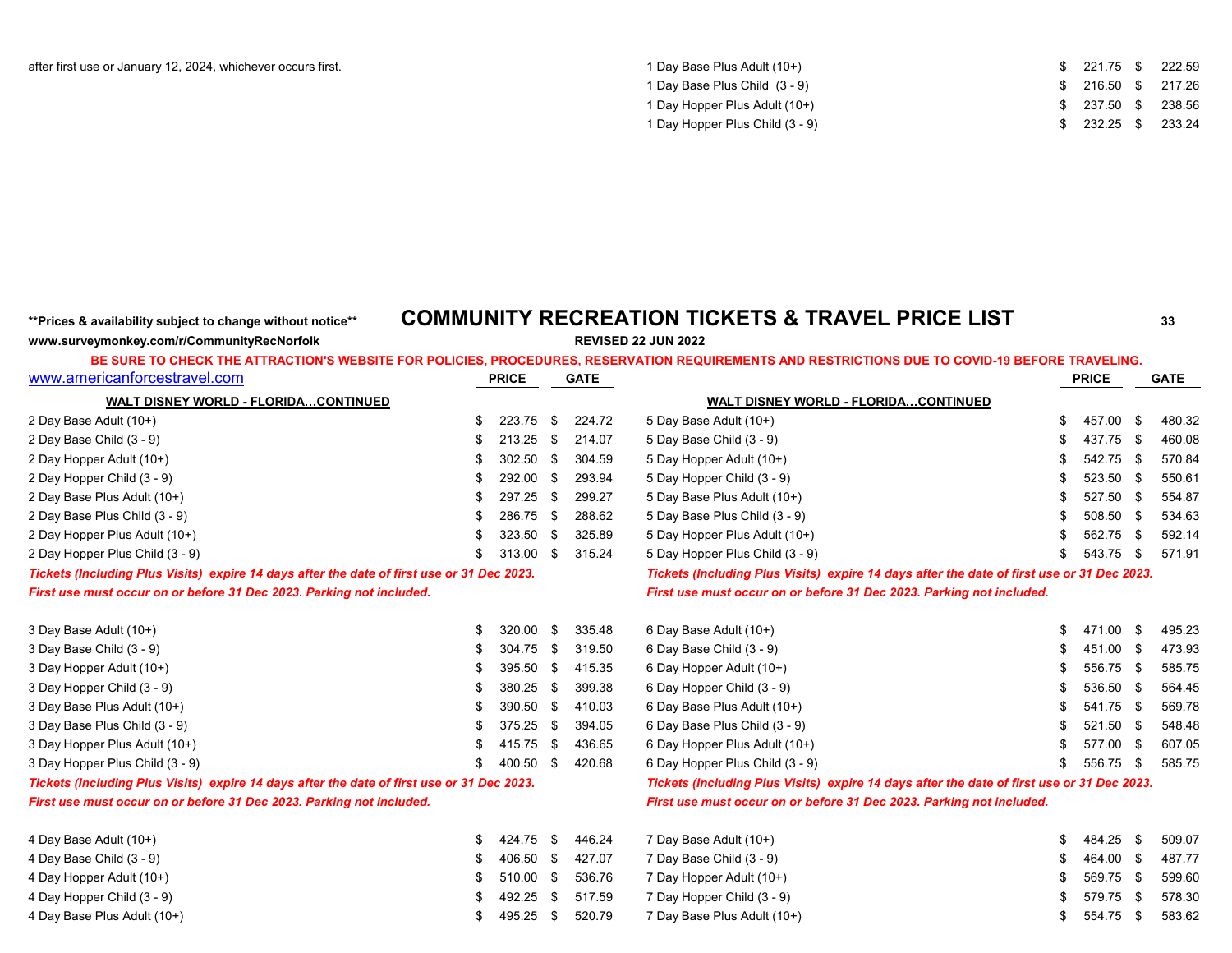| 4 Day Base Plus Child (3 - 9)                                                              | \$ 477.25 \$ 501.6 |  |
|--------------------------------------------------------------------------------------------|--------------------|--|
| 4 Day Hopper Plus Adult (10+)                                                              | \$ 530.50 \$ 558.0 |  |
| 4 Day Hopper Plus Child (3 - 9)                                                            | \$ 512.50 \$ 538.8 |  |
| Tickate (Including Plue Visite), avoira 14 days after the date of first use or 31 Dec 2023 |                    |  |

4 Day Base Plus Child (3 - 9) \$ 477.50 \$ 502.32 \$ 562.32 4 Day Hopper Plus Adult (10+) \$ 530.50 \$ 558.06 7 Day Hopper Plus Adult (10+) \$ 590.00 \$ 620.90 4 9 Day Hopper Plus Child (3 - 9) \$ 569.75 \$ 599.60 *Tickets (Including Plus Visits) expire 14 days after the date of first use or 31 Dec 2023. Tickets (Including Plus Visits) expire 14 days after the date of first use or 31 Dec 2023. First use must occur on or before 31 Dec 2023. Parking not included. First use must occur on or before 31 Dec 2023. Parking not included.*

## **\*\*Prices & availability subject to change without notice\*\* COMMUNITY RECREATION TICKETS & TRAVEL PRICE LIST <sup>34</sup>**

**www.surveymonkey.com/r/CommunityRecNorfolk REVISED 22 JUN 2022**

### **BE SURE TO CHECK THE ATTRACTION'S WEBSITE FOR POLICIES, PROCEDURES, RESERVATION REQUIREMENTS AND RESTRICTIONS DUE TO COVID-19 BEFORE TRAVELING.**

| www.americanforcestravel.com                                                               |    | <b>PRICE</b> |      | <b>GATE</b> |                                                            |                          | <b>PRICE</b> | <b>GATE</b> |
|--------------------------------------------------------------------------------------------|----|--------------|------|-------------|------------------------------------------------------------|--------------------------|--------------|-------------|
| <b>WALT DISNEY WORLD - FLORIDACONTINUED</b>                                                |    |              |      |             | <u>WET'N WILD EMERALD POINTE - GREENSBORO NC</u>           | <b>EXPIRES 11 SEP 22</b> |              |             |
| 8 Day Base Adult (10+)                                                                     | \$ | 509.50       | \$   | 535.37      | Wet'N Wild Emerald Pointe General Admission (3+)           | \$                       | 38.50 \$     | 54.99       |
| 8 Day Base Child (3 - 9)                                                                   | \$ | 488.25       | \$   | 513.33      | Valid for sale 1 May 2022. Park Opens 21 May 2022.         |                          |              |             |
| 8 Day Hopper Adult (10+)                                                                   | £  | 595.00       | \$   | 626.22      |                                                            |                          |              |             |
| 8 Day Hopper Child (3 - 9)                                                                 | \$ | 574.00       | \$   | 603.86      | WILD FLORIDA AIRBOATS - KENNANSVILLE FL EXPIRES 31 DEC 22  |                          |              |             |
| 8 Day Base Plus Adult (10+)                                                                | £  | 580.00 \$    |      | 610.25      | 1 Hour Private Tour                                        |                          | 63.00 \$     | 78.48       |
| 8 Day Base Plus Child (3 - 9)                                                              |    | 558.75       | - \$ | 587.88      | 30 Minute Airboat Ride Adult (13 - 64)                     |                          | 27.75 \$     | 34.40       |
| 8 Day Hopper Plus Adult (10+)                                                              |    | 615.25       | -\$  | 647.52      | 30 Minute Airboat Ride Child (3-12)                        |                          | $25.00$ \$   | 31.18       |
| 8 Day Hopper Plus Child (3 - 9)                                                            |    | 594.00       | - \$ | 625.16      | 1 Hour Airboat Ride Adult (13 - 64)                        |                          | $50.00$ \$   | 62.35       |
| Tickets (Including Plus Visits) expire 14 days after the date of first use or 31 Dec 2023. |    |              |      |             | 1 Hour Airboat Ride Child (3 - 13)                         |                          | 40.50 \$     | 50.53       |
| First use must occur on or before 31 Dec 2023. Parking not included.                       |    |              |      |             | 1 Hour Night Airboat Ride (13 - 64)                        |                          | 70.75 \$     | 88.15       |
|                                                                                            |    |              |      |             | Wildlife Park Safari Adult (13 - 64)                       |                          | $12.00$ \$   | 15.05       |
| 9 Day Base Adult (10+)                                                                     | \$ | 530.50       | - \$ | 558.06      | Wildlife Park Safari Child (3 - 12)                        |                          | $8.50$ \$    | 10.75       |
| 9 Day Base Child (3 - 9)                                                                   | £  | 508.50       | - \$ | 534.63      | Half Day Everglades Adult (13 - 64)                        |                          | 73.25 \$     | 91.38       |
| 9 Day Hopper Adult (10+)                                                                   | S  | 616.25       | - \$ | 648.59      | Half Day Everglades Child (3 - 12)                         |                          | 63.75 \$     | 79.55       |
| 9 Day Hopper Child (3 - 9)                                                                 | £  | 594.00       | - \$ | 625.16      | <b>Animal Encounter</b>                                    |                          | 38.75 \$     | 48.38       |
| 9 Day Base Plus Adult (10+)                                                                | -S | 601.00       | - \$ | 632.61      | Safari Park Self Driving Tour Adult                        |                          | 28.00 \$     | 35.48       |
| 9 Day Base Plus Child (3 - 9)                                                              | -S | 579.00       | - \$ | 609.18      | Safari Park Self Driving Tour Child                        |                          | 19.50 \$     | 24.73       |
| 9 Day Hopper Plus Adult (10+)                                                              |    | 636.50       | - \$ | 669.89      | 1 Hour Everglades Tour and Safari Park Combo Adult         |                          | 66.25 \$     | 82.78       |
| 9 Day Hopper Plus Child (3 - 9)                                                            | \$ | 614.25       | - \$ | 646.46      | 1 Hour Everglades Tour and Safari Park Combo Child         |                          | $51.75$ \$   | 64.50       |
| Tickets (Including Plus Visits) expire 14 days after the date of first use or 31 Dec 2023. |    |              |      |             | 30 Minute Everglades Tour and Safari Park Combo Adult      |                          | 49.00 \$     | 61.28       |
| First use must occur on or before 31 Dec 2023. Parking not included.                       |    |              |      |             | 30 Minute Everglades Tour and Safari Park Combo Child      |                          | $42.25$ \$   | 52.68       |
| 10 Day Base Adult (10+)                                                                    | \$ | 550.75       | -\$  | 579.36      | <b>WONDERWORKS - BRANSON MO EXPIRES 5 APR 2023</b>         |                          |              |             |
| 10 Day Base Child (3 - 9)                                                                  | S  | 527.50       | - \$ | 554.87      | Wonderworks Branson All Access Adult (13+)                 | \$                       | $15.25$ \$   | 32.50       |
| 10 Day Hopper Adult (10+)                                                                  |    | 636.50       | - \$ | 669.89      | Wonderworks Branson All Access Child/Senior (5 - 12) (60+) | S                        | $15.25$ \$   | 32.50       |
| 10 Day Hopper Child (3 - 9)                                                                |    | 613.25       | \$   | 645.39      |                                                            |                          |              |             |
| 10 Day Base Plus Adult (10+)                                                               | S  | 621.25       | -\$  | 653.91      | <b>WONDERWORKS - MYRTLE BEACH EXPIRES 31 DEC 22</b>        |                          |              |             |

10 Day Base Plus Child (3 - 9) \$ 598.00 \$ 629.42 Wonderworks General Admission Adult (13 - 54) \$ 22.00 \$ 32.24